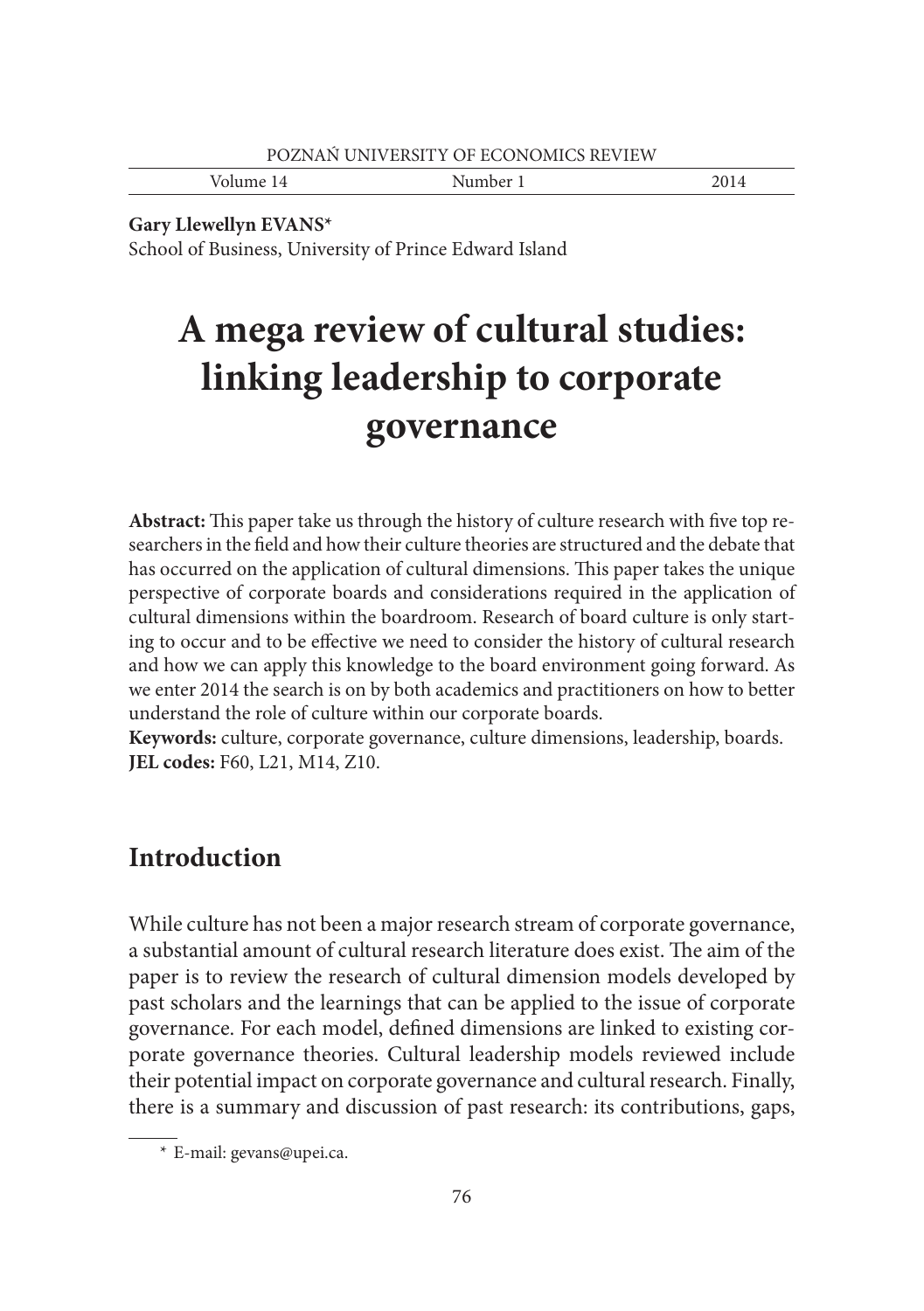and how it supports the aims of this study. Historically culture research was linked to anthropology, sociology and social psychology, but more recently it has become more popular in organizational studies and since the Walker [2009] report on corporate governance has become associated with corporate boards. A number of scholars have recognised the importance of culture in understanding organizations and a number of new streams of culture research are being launched to study the issue of culture within the board room [Evans 2010, 2013]. This cannot be accomplished effectively without having a solid understanding of past culture research and its impact within the boardroom structure. This paper highlights the contribution of five of the dominate developers of culture dimensions and how their contribution can be reviewed within the boardroom.

The paper is divided into six sections. The first section deals with the foundational work of Hofstede leading to the initial development of cultural dimensions. The second section is devoted to the work of Schwartz and his seven dimensional cultural model. The third section highlights the work of Trompenaars who proposed a seven dimensional model for international business. Section four discusses the nine dimensional model of the GLOBE project the largest academic lead cultural research project carried out in the 1990s by Robert House. The fifth section is dedicated to the work of Denison and the four traits he applies to cultural research for corporations. Section six brings the paper to a close with an overview of past findings and concluding remarks and conclusions.

# **1. The Hofstede foundation research**

Hofstede [1980] published his pivotal culture research "Culture's consequences: International differences in work-related values" based on findings from his studies within IBM completed between 1967 and 1973 covering 66 countries. Hofstede looked at the attributes that make cultures different in various parts of the world and came up with a number of characteristics that formed the bases for his studies. In the development of his range of differentiating attributes, Hofstede initially defined four dimensions as the pillars of culture difference: uncertainty avoidance, individualism/collectivism, masculinity/ femininity, and power distance. A fifth dimension was added in 1988: longterm versus short-term orientation [Hofstede & Bond 1988; Hofstede 1993].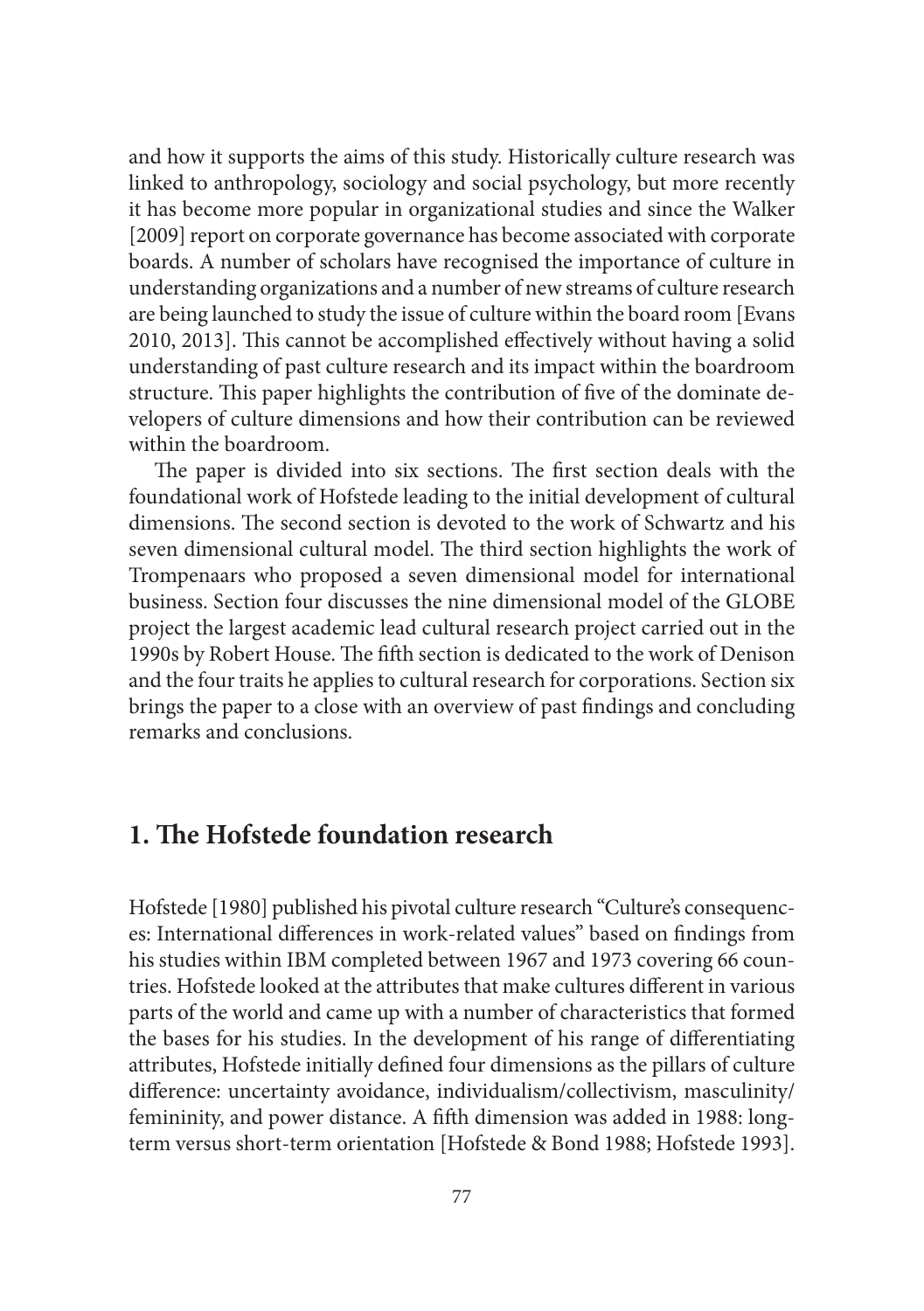Hofstede et al. [1990] presented the findings of a study on 20 units from 10 different organizations in Denmark and the Netherlands to determine if they could measure organizational differences quantitatively. Hofstede et al.1990 acknowledged that organizational culture and strategy had overlapping constructs. Even though there was no consensus on a single definition, most scholars would agree that organizational/corporate culture had the following six constructs: "it is (1) holistic, (2) historically determined, (3) related to anthropological concepts,  $(4)$  socially constructed,  $(5)$  soft, and  $(6)$  difficult to change" [Hofstede et al. 1990, p. 286]. The Hofstede et al. [1990] project was to determine which dimensions could be used to measure organizational culture. Hofstede et al.'s hypothesis was "organizational cultures are partly predetermined by nationality, industry, and task, which should be visible in significant effects of such factors on culture dimensions scores" [Hofstede et al. 1990, p. 287]. Hofstede et al. acknowledged the work of Denison in 1984 on performance measures, but were unable to confirm or refute the relationship between participative decision making and performance within his study. Using a polar measurement philosophy similar to Hofstede's IBM research, the [1990] study identified six dimensions to measure corporate/organizational cultures: process-oriented vs. results-orientated, employee-oriented vs. job-oriented, parochial vs. professional, open system vs. closed system, loose control vs. tight control, normative vs. pragmatic. These dimensions overlapped with Hofstede and Bond's [1988] five dimensions used to study national cultures. Hofstede [1993] suggested that part of the overlap could be explained by the separation of values and practices. He concluded that while overlap occurred between national and organizational dimensions, more research was necessary to develop organizational dimensions.

The Hofstede et al. [1990] research project was an important contributor to the demystification of the organizational culture construct. After a slew of criticisms were launched at Hofstede for his original IBM study, he became focused on defending his past work. The Hofstede et al. [1990] organizational study was the only study where Hofstede participated directly on organizational cultural research, until his recent publication "Cultures and Organizations, Software of the Mind" with his son G. J. Hofstede and M. Minkov in 2005. The 2005 publication refers back to Hofstede et al's article from 1990, but in this publication, instead of expanding his organizational dimensions, it links back to his original four dimensions. The article is more of a restatement of the 1990 study, with additional comments regarding organizational studies, comparing the 1990 study back to his original four dimensions. No mention is given to the fifth dimension [Hofstede, Hofstede & Minkov 2005].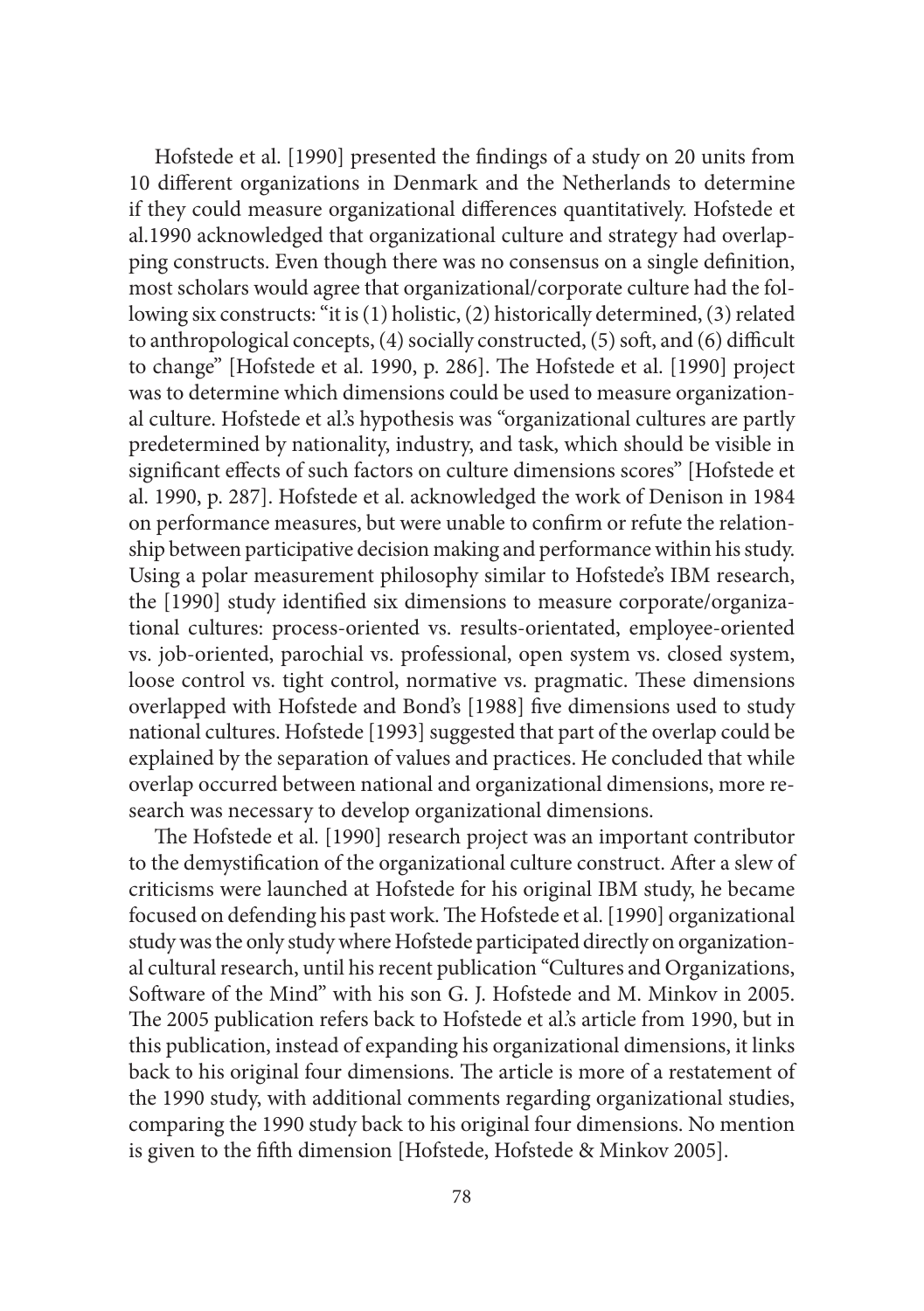Many researchers had strong criticism of Hofstede's original methods and data. Researchers who tried to compare or replicate his research frequently reached research conclusions that debated Hofstede's cultural findings [Triandis 1982a, 1982b, 2001; Martin & Frost 1996; Winch, Millar & Clifton 1997; Baskerville 2003; Fang 2003; Javidan & House 2001; House et al. 2002, 2004; Drogendijk & Slangen 2006; Javidan et al. 2006; McSweeney 2002a, 2002b, 2009; Smith 2006; Ailon 2008; Magnusson & Wilson 2008; Tung & Verbeke 2010; Rapp et al. 2011]. In response to this criticism, Hofstede repetitively stated that many of the criticisms were based on a lack of understanding of the difference between organizational and national cultures, and those who criticized were confusing values and practice. He argued that had they read his research properly, including the 1990 project, they would have understood how both national and organizational cultures could exist within a corporation.

The research that generated the largest debate was project GLOBE [House et al. 2004]. Hofstede strongly criticized the researchers for failing to properly understand his work, misusing two of his dimensions, and incorrectly developing others [Hofstede 2006, 2010].

A large percentage of the academically published articles focus on Hofstede's cultural and dimensional measurements, comparing them to other dimensional models or trying to replicate the findings. In the cultural research literature reviewed in this paper, Hofstede is referenced in 40% of the articles reviewed. This percentage is similar to findings that other researchers have found in reviewing organizational culture literature [Matsumoto & Seung 2006; Rapp et al. 2011]. The popularity of Hofstede's research has dominated cultural research during the last thirty years. The popularity of his research has been echoed in numerous studies, either supportive or critical of his research findings [Schein 1983; Schwartz 1994, 1999; Denison & Mishra 1995; Barkema & Vermeulen 1997; Winch, Millar & Clifton 1997; Detert, Schroeder & Mauriel 2000; Dimmock & Walker 2000; Triandis 1982a, 1982b, 1994, 2001; Moon & Choi 2001; Sivakumar & Nakata 2001; McSweeney 2002a, 2002b, 2009; Martin 2002; Fey & Denison 2003; Van Den Berg & Wilderom 2004; House et al. 2004; Licht, Goldschmidt & Schwartz 2005; Matsumoto & Seung 2006; Srite & Karahanna 2006; Ng, Lee Soutar 2007; Ailon 2008; Li & Harrison 2008; Breuer & Salzmann 2009; Skerlavaj, Song & Lee 2010; Rapp et al. 2011; Haan & Jansen 2011; Fortuna & Loch 2012; Chen et al. 2012; Minkov & Blagoev 2012; Banuri & Eckel 2012; Mohanty & Rath 2012]. The fact is, no other researcher has received as much attention for their cultural research findings [Detert, Schroeder & Mauriel 2000; Tung & Verbeke 2010; Rapp et al. 2011].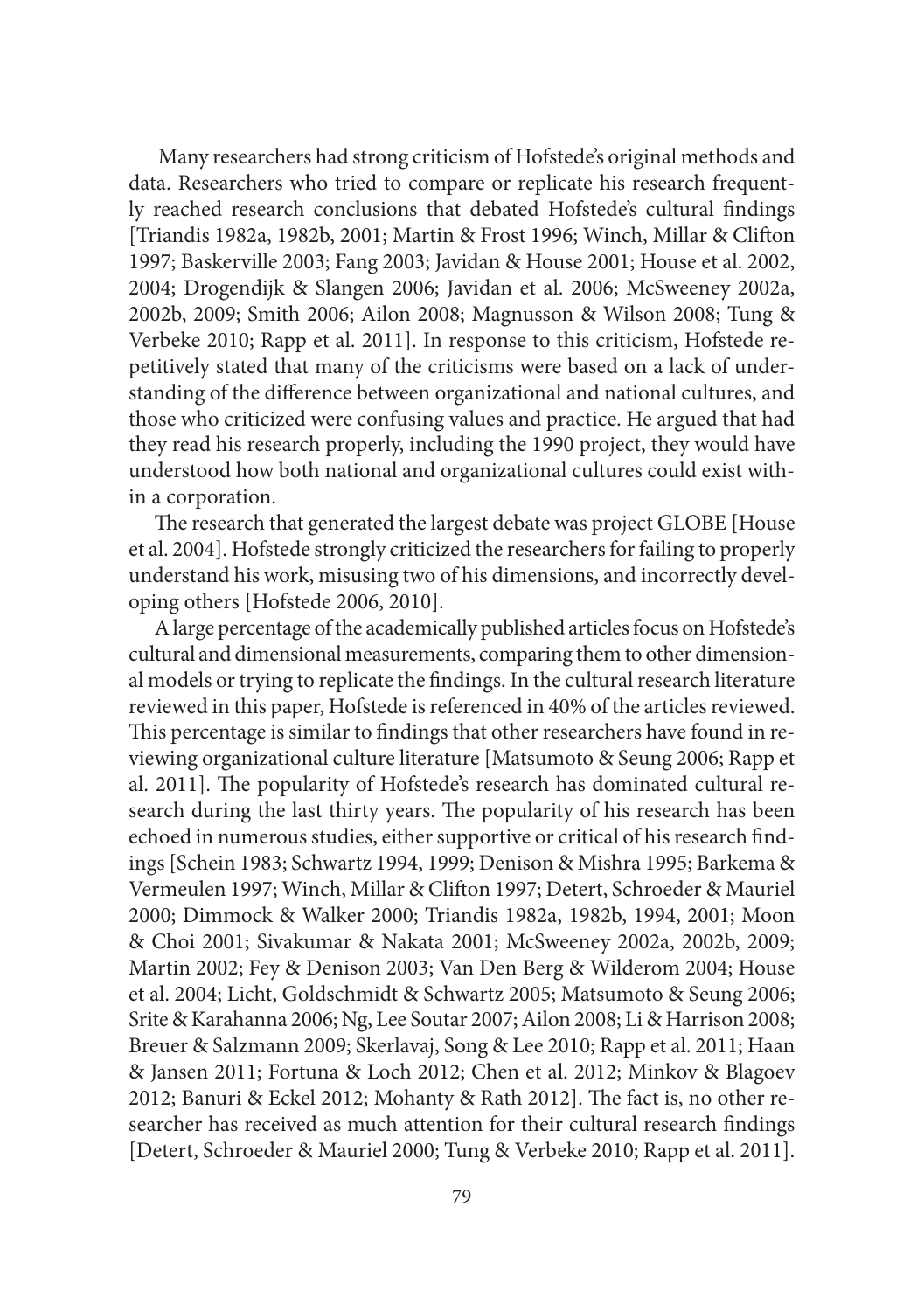Hofstede's primary research was on cultural difference between societies, but his dimensions quickly became the focal point for those doing research on organizational culture. Hofstede was a pioneer in the development of cultural dimensions, and regardless of one's stance or views on the dimensions, they are considered some of the first steps in demystifying the concepts of culture.

#### *1.1. Hofstede uncertainty avoidance*

Hofstede defines the uncertainty avoidance as the "Degree to which people in a country prefer structured over unstructured situations" [Hofstede 1993, p. 90]. In the uncertainty avoidance dimension, cultures with high uncertainty avoidance have clear parameters and strategies to reduce the risk of uncertainness. In low uncertainty avoidance cultures, there is a greater openness to unknown situations and therefore higher willingness to accept different concepts and processes [Hofstede 1980].

In the field of corporate governance, a primary goal is risk management. The concept of rules-based governance supports a high uncertainty avoidance culture, with specific rules and codes such as the Sarbanes-Oxley Act or the Dodd-Frank Act in the USA. The Hofstede study highlighted the USA as having a low uncertainty avoidance, which is in contrast to what would be expected for a culture that is avoiding uncertainty. The alternative European/ Canadian governance system of principle-based governance, according to Hofstede's definition, would be more suited to the low uncertainty avoidance, providing guidelines versus specific rules for situations.

The other argument put forward linking to the uncertainty avoidance definition is the role of independent directors [Li & Harrison 2008]. The argument is that independent directors are less likely to be corrupted and therefore are more likely to accept reasonable levels of measured uncertainty, reducing the risk associated with it [Cox & Munsinger 1985]. The few corporate governance board studies that link directly to the Hofstede dimensions are focused on specific variables such as board composition. Li and Harrison [2008] used Hofstede's dimensions to study the composition of leadership structures and argued that companies with high uncertainty avoidance had more outside directors who would have the necessary skills to deal with complex problems. The study was based on 399 companies from a number of registries and corporate listings, including Standard and Poor's registry, Moody International, Directory of Multinationals, and the Fortune 500 International Director listings [Li & Harrison 2008]. While this study indicated a strong correlation be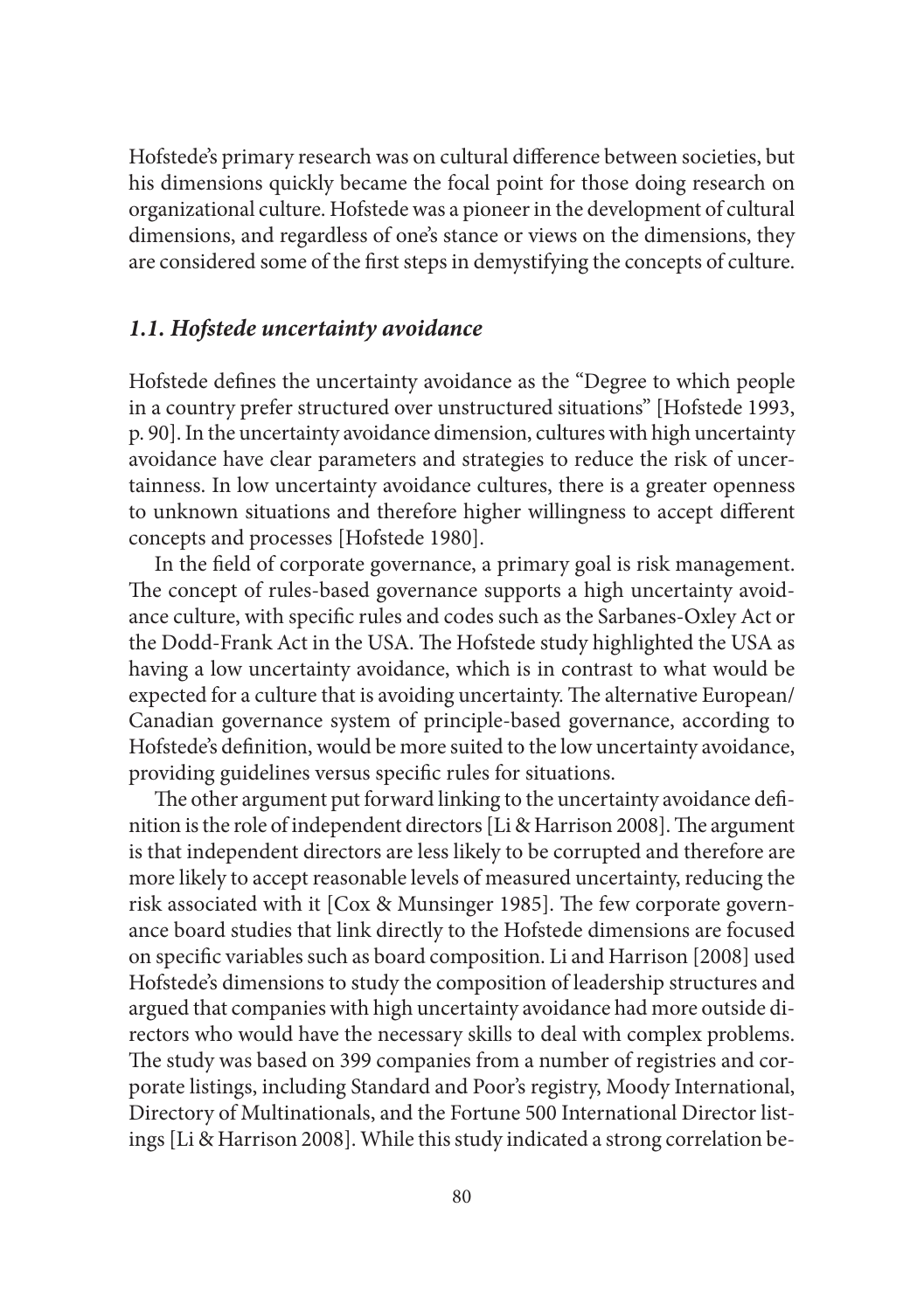tween Hofstede's dimensions, it only focused on one variable, board composition, and did not take into account how regulation in many countries was impacting the number of outside directors being mandated to boards [Licht, Goldschmidt & Schwartz 2005].

## *1.2. Hofstede individualism/collectivism*

Hofstede defines individualism/collectivism as "The degree to which people in a country prefer to act as individuals rather than as members of groups" [Hofstede 1993, p. 89]. The most cited example for this would be the comparison between Russia and the United States. Russian culture, or socialism by defi nition, encourages members of society to work to the common good of society over their individual goals and ambitions. The United States, on the other hand, is seen as a culture promoting individualism over group behaviour. This would appear to be partly demonstrated in a Fey and Denison [2003] study looking at organizational culture and effectiveness, comparing American theories to Russian theories. The study used a combination of Hofstede's model and the Denison model. The Hofstede model gave the USA a score of 91 compared to 40 for Russia on the individualism/collectivism dimension.

For corporate governance, the researchers' argument is the higher the individualism rating, the greater number of outside directors allocated to the board and the greater the likelihood the CEO will be the chairperson [Li & Harrison 2008]. A long-term critic of Hofstede, later to become a strong advocate of the GLOBE project, Triandis [1982a, 1982b, 2001] recognized the importance of this dimension to identify differences between societies but was critical on the application of results that did not take into consideration different patterns within a society based on religion or other situational elements.

#### *1.3. Hofstede masculinity/femininity*

Hofstede used the masculinity/femininity dimension to describe "The degree to which tough values like assertiveness, performance, success, and competition, which in nearly all societies are associated with the role of men, prevail over tender values like the quality of life, maintaining warm personal relationships, service, care for the weak, and solidarity" [Hofstede 1993, p. 90]. Countries such as Norway have feminine culture dominance whereas the Middle East has what is referred to as a masculine dominance [Hofstede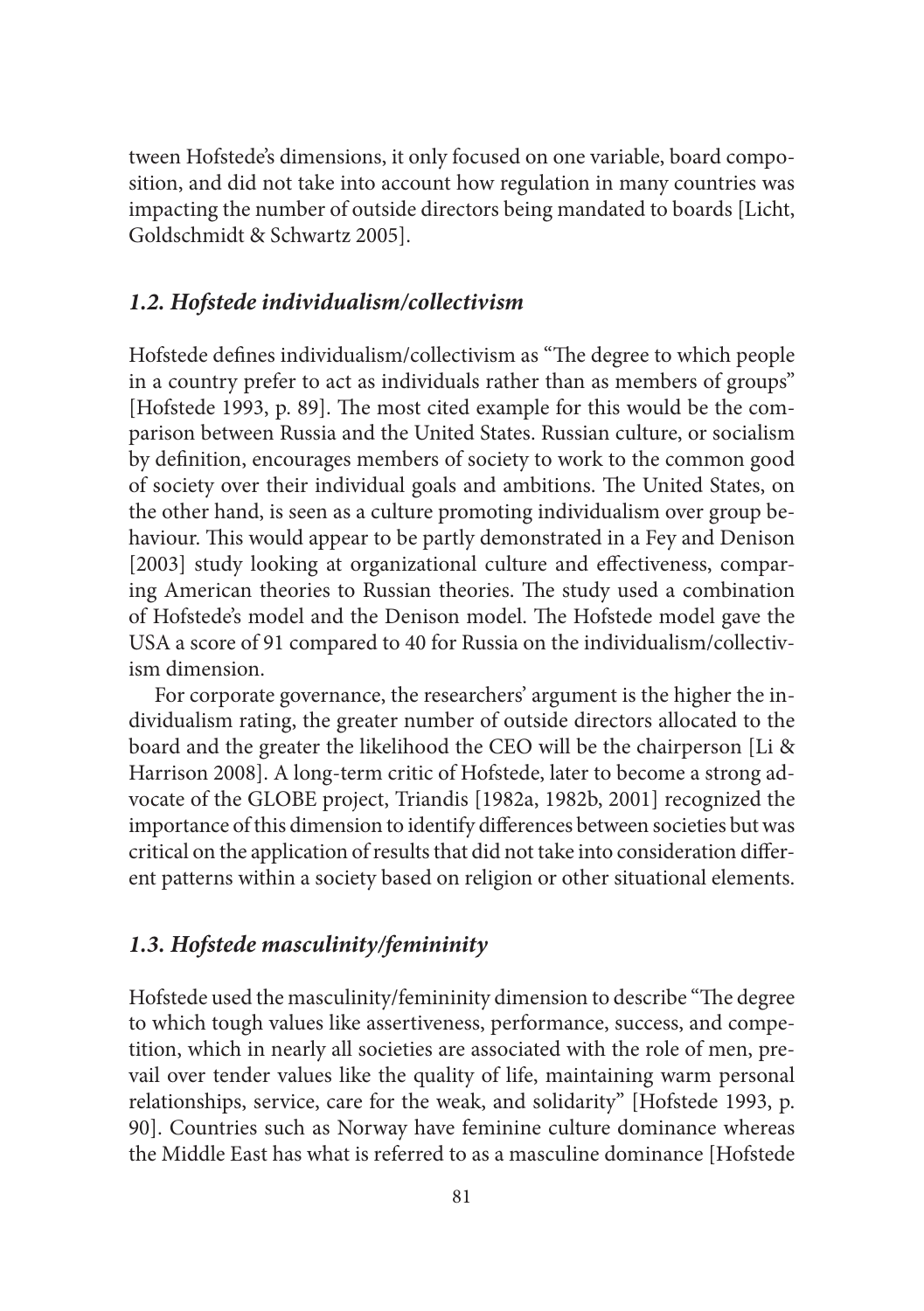1993]. In the field of corporate governance, this dimension could be directly related to the composition of the board and form part of the argument that more gender diversified boards result in greater board acceptance to corporate social responsibility (CSR) [Ringov & Zollo 2007; Bear, Rahman & Post 2010].

## *1.4. Hofstede power distance*

The equality of a culture is defined by Hofstede within the power distance dimension as the "Degree of inequality among people which the population of a country considers as normal: from relatively equal (that is, small power distance) to extremely unequal (large power distance). All societies are unequal, but some are more unequal than others" [Hofstede 1993, p. 90]. The higher the value, the greater the polarization of power to a few. In North America the power dimension would appear low, representing a culture where power is distributed broadly; whereas in Russia and China, this dimension would appear high, highlighting the inequality among people.

For corporate governance, organizations demonstrating high degrees of inequality would likely consolidate the CEO and chair position. Looking at Canada and the United States, where cultures are similar, this does not appear to be true. Canada has virtually no dual CEO/chair positions compared to the US, where they continue to be common. The power/distance and individualism/collectivism dimensions are the most debated dimensions [McSweeney 2002a; House et al. 2004].

#### *1.5. Hofstede long-term versus short-term orientation*

This is the fifth dimension, added after a joint study on Chinese culture and the teachings of Confucius by Canadian Michael Harris Bond and Geert Hofstede [Hofstede & Bond 1988]. To resolve issues of time Hofstede created the long-term versus short-term orientation dimension which he defined as "On the long-term side one finds values oriented towards the future, like thrift (saving) and persistence. On the short-term side one finds values rather oriented towards the past and present, like respect for tradition and fulfilling social obligations" [Hofstede 1993, p. 90]. While a couple of studies have incorporated the fifth dimension into their analyses, this dimension has been avoided by most researchers into culture [McSweeney 2002a].

Hofstede highlights the different management techniques of the USA versus other countries and acknowledges the need to internationalize manage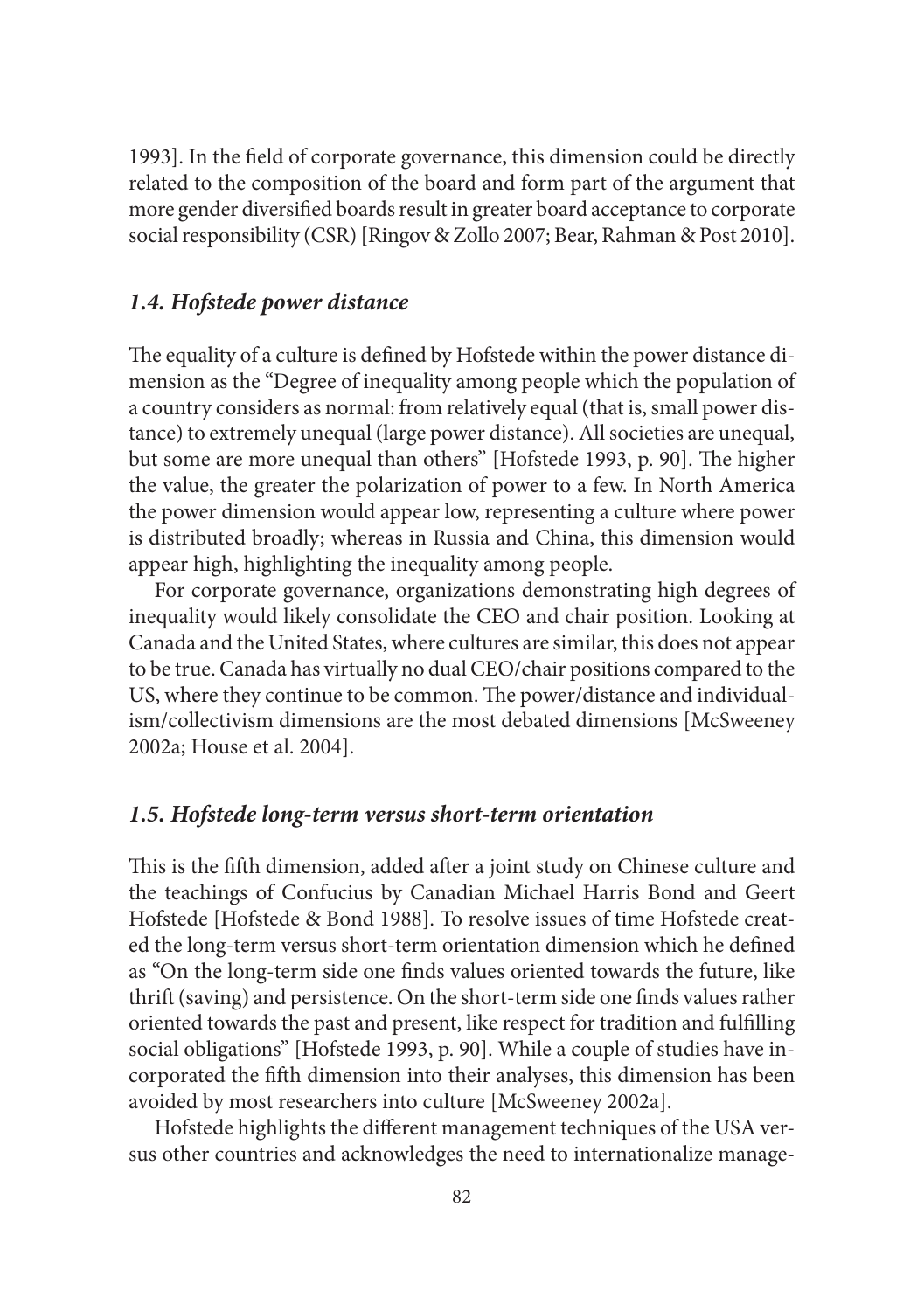ment theories. He advocates moving away from a US-centric focus and their idiosyncrasies stressed on market processes and individuals, and to move more to looking at leadership rather than workers. Hofstede [1993] recognized corporate culture and national culture were different. Citing the 1985 work of Schein, Hofstede's assessment was that national cultures were developed during childhood whereas corporate cultures had to be learned after joining the organization, and that these common values and practices were what held together organizations such as IBM [Hofstede 1993].

Hofstede did not believe the convergence hypothesis put forward, as the socialist system failed we would all focus on the capitalist system in the same way. The goal of the Hofstede study was to develop a common definition for culture and to use the 117,000 surveys collected during his time at IBM to add clarity to the cultural relativity of organizational practices and theories [Hofstede 1983]. Companies need to consider the quality of life concepts that are specific to individual countries and not an ethnocentric approach of past corporate headquarters [Hofstede 1984]. Hofstede concluded organizational culture differences were composed of other elements than those making up national culture. He argued that organizational studies need to take into account common practices, symbols, heroes, and rituals and acknowledge "organizational cultures are gestalts, wholes whose flavor can only be completely experienced by insiders and which demand empathy in order to be appreciated by out-siders" [Hofstede 1990, p. 313].

Hofstede continues to be a leading influencer in cultural literature research, and of his five dimensions, the two receiving wide acceptance for cultural research are power distance and uncertainty avoidance [Rapp et al. 2011]. One of the harshest critiques of Hofstede's model was by McSweeney [2002a], who challenged the crucial methodological assumptions Hofstede used in the determination of his dimensions. McSweeney put forward that Hofstede only saw the national as having values and therefore ignored the three discrete cultural components of organizational, occupational and national. He argued that Hofstede was closed to the possible effects of nonnational cultures and the potential influence of non-cultural variables including leadership.

Picking up from McSweeney, Ailon [2008] expanded on his criticism with a detailed analysis of Hofstede's masculine/feminine dimension, stating that it was rooted in Western bias and was potentially sexist, therefore not allowing for effective cross culture analysis. Ailon [2008] and McSweeney [2002a, 2002b] both believed development of the fifth dimension by Hofstede was in itself admission the model was flawed. Ailon [2008] argued that the differ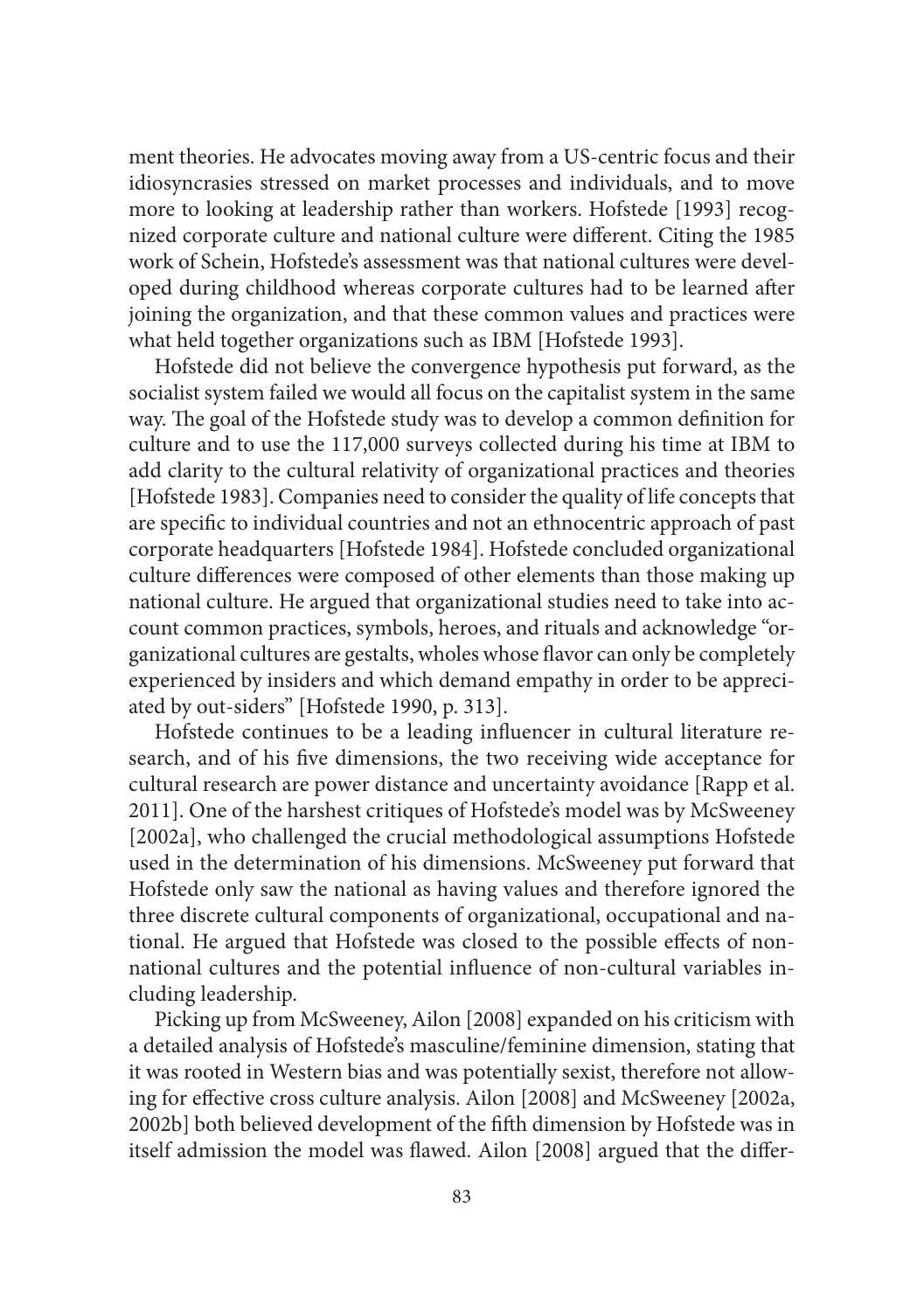ences between Christianity and Islam would demonstrate more divergences than would be expected from individual nations, and that those nations are in fact made up of more than one religion and society.

While Hofstede has been without doubt the most cited cultural researcher for his four dimensions, other researchers have continued researching for new cultural dimensions.

# **2. Schwartz**

The 1994 work of Shalom H. Schwartz on cultural dimensions is often cited in comparative studies with Hofstede's work [e.g., Licht, Goldschmidt & Schwartz 2005; Ng, Lee & Soutar 2007; Magnusson & Wilson 2008]. Schwartz [1999] identified seven dimensions: conservatism, intellectual autonomy, affective autonomy, hierarchy, egalitarianism, mastery, and harmony.

These dimensions were based on three issues:

- 1. The relationship between individuals and groups (conservatism, intellectual autonomy and affective autonomy)
- 2. Responsible behaviour societies needed to confront in order to operate in a functional way (hierarchy, egalitarianism)
- 3. Humankind in both the natural and social worlds (mastery, harmony) Schwartz [1994] argued his dimensions were better suited to work for both national and organizational cultural differences. Schwartz's framework for his dimensions is based on individual values as biological organisms and societies. Schwartz started with 56 value items from Rokeach [1973] which he grouped into 10 parts, professing that these values created a superior set of dimensions and method of measurement over Hofstede's oversimplified dimensions [Ng, Lee & Soutar 2007]. Schwartz's research concluded: "There is widespread agreement in the literature regarding five features of the conceptual definitions of values: A value is a  $(1)$  belief  $(2)$  pertaining to desirable end states or modes of conduct, that (3) transcends specific situations, (4) guides selection or evaluation of behaviour, people, and events, and (5) is ordered by importance relative to other values to form a system of value priorities" [Schwartz 1994, p. 20]. The 10 value groups Schwartz settled on were: power, achievement, hedonism, simulation, selfdirection, universalism, benevolence, tradition, conformity, and security [1994]. The value groups identified by Schwartz can be identified in each of Schwartz's seven dimensions.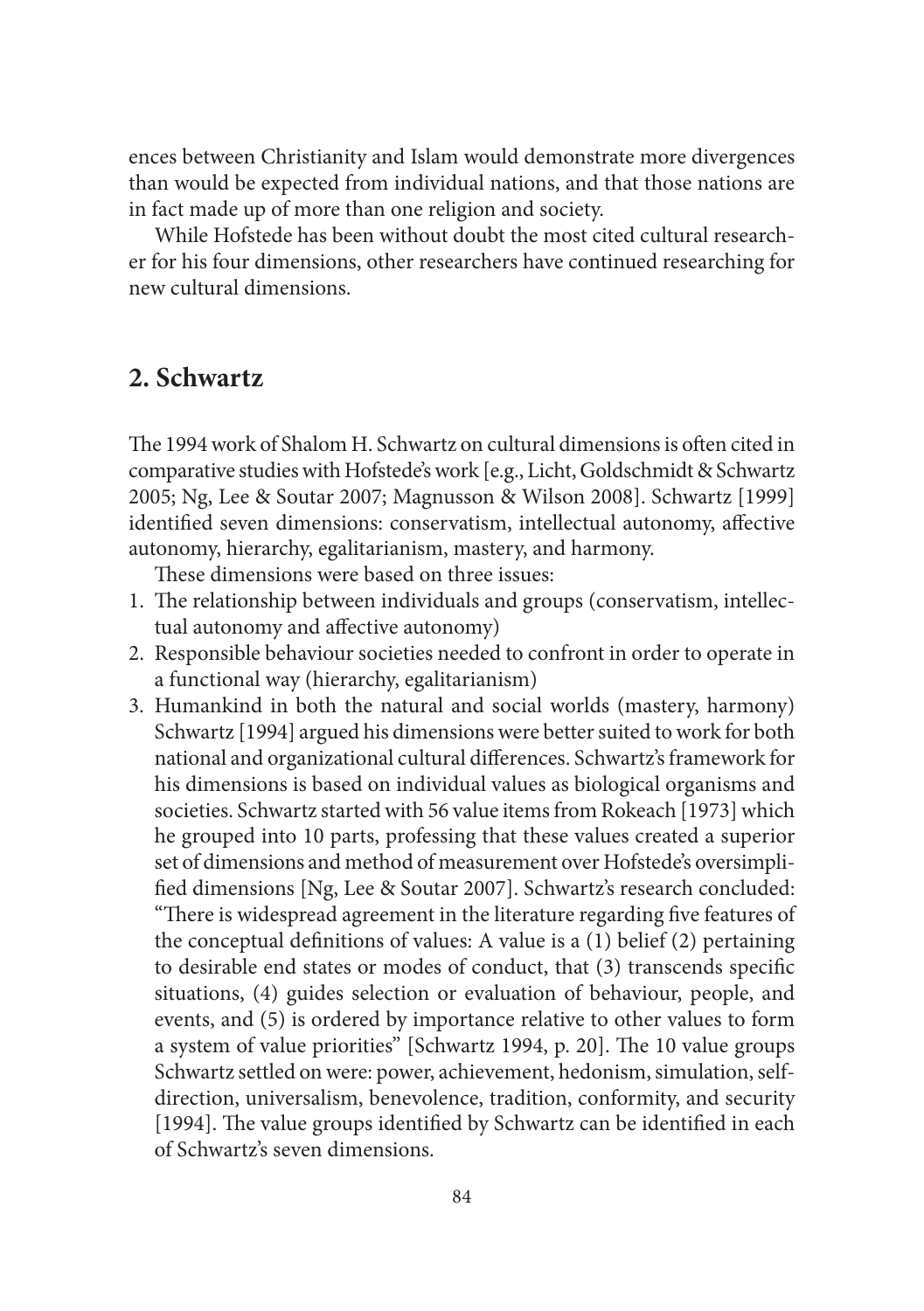Schwartz put forward that often values are considered in a single-value approach, when behaviour and attitudes are not guided by a single value but the trade-offs between competing values, and this develops the guiding principles. He argued that without such conflict you would not have the differences identified between cultures [Schwartz 1996]. Schwartz's studies [1994] included samples from 44 countries, and his subjects were teachers and students.

Follow-up studies by other researchers included a combination of corporate participants and business managers [Licht, Goldschmidt & Schwartz 2005; Ng, Lee & Soutar 2007; Magnusson & Wilson 2008; Breuer & Salzmann 2009]. Not all of these studies were complimentary; Ng, Lee and Soutar [2007] put forward that both Hofstede's and Schwartz's frameworks were obsolete due to the age of the data. They described how major shifts had occurred in a number of countries, making both models outdated. Another study reviewing the applications of Hofstede and Schwartz concluded: it is premature to judge Hofstede's model as obsolete or one model superior over the other until more research work is done [Drogendijk & Slangen 2006].

#### *2.1. Schwartz conservatism*

The focus of the conservatism dimension is on the status quo and that traditional order prevails. History has set the pattern and emphasis is on keeping with how things have been done. The conservatism dimension helps to define the relationship between the individual and the group. Those with a high score in conservatism tend to focus more on issues of the group versus the individual. A comparative Hofstede dimension would be individualism/collectivism. As with all dimensions, none are totally transferable and overlaps will depend on the approach and definition of terminology used by the researcher. Hofstede's individualism/collectivism also overlaps with Schwartz's intellectual autonomy and affective autonomy. Schwartz [1992, 1994, 1999] postulated that his dimensions take into account the shortcomings of Hofstede's work; that they are an improvement as they have a better and separate focus on the impact of groups and individuals and how they interrelate.

Until recently, most boards would have scored high on conservatism. Change is slow and past focus has not been on change but on how to achieve compliance. Without more studies directly involving boards, we cannot assess how much change is occurring [Pettigrew & McNulty 1995].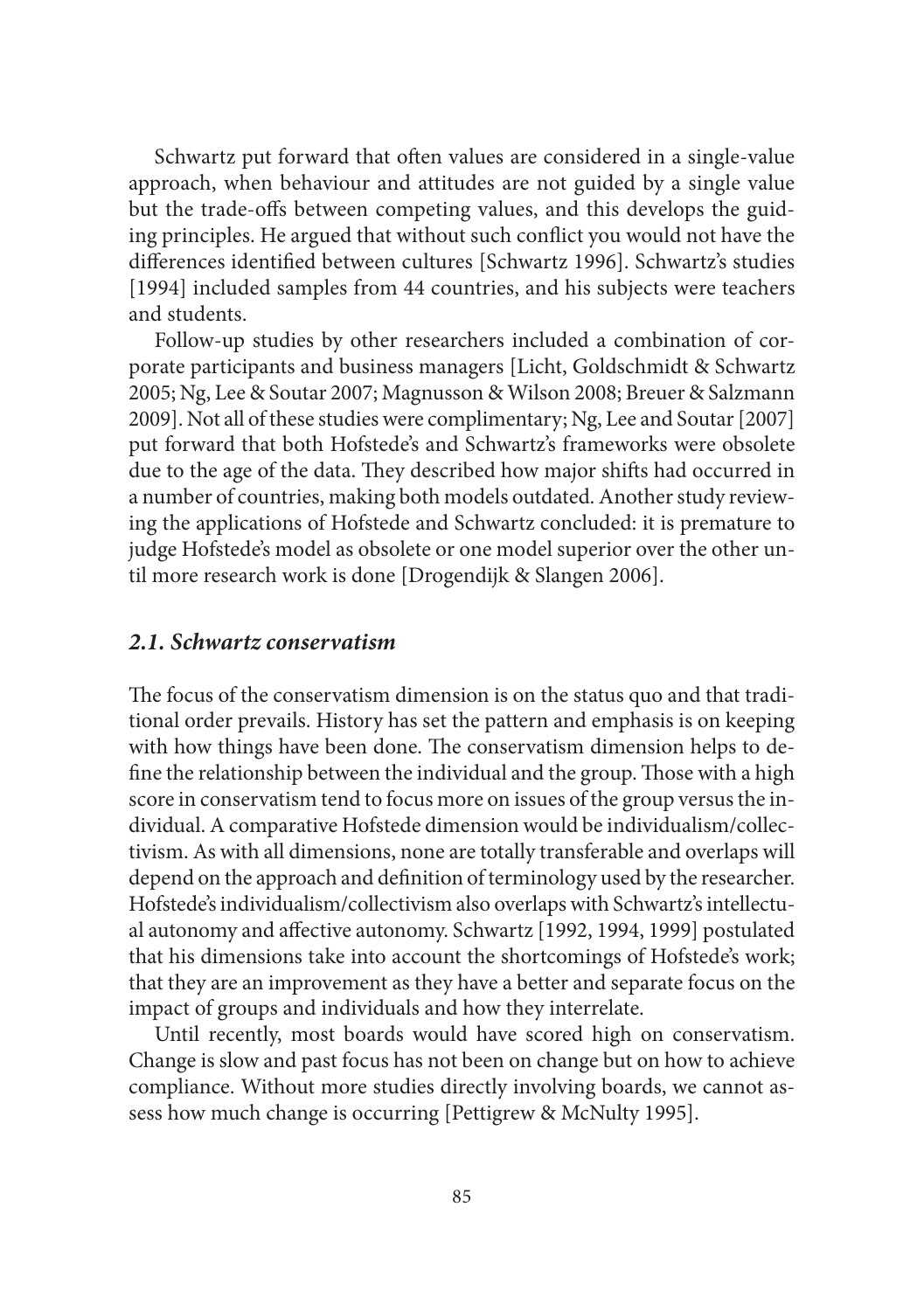#### *2.2. Schwartz intellectual autonomy*

The intellectual autonomy has emphasis on curiosity, creativity, and independent intellectual ideas. Schwartz [1992] separated out autonomy as having two important value distinctions not found in Hofstede's collectivism/individualism dimension. Schwartz believed adding this dimension allows the researcher to determine the degree to which the culture is forward thinking [1992, 1994, 1996, 1999].

Business researchers looking at organizational effectiveness often state the importance of creativity and innovation as key to maintaining a strategic advantage, and that these values are key to high performance corporations [Schein 1996; Detert, Schroeder & Mauriel 2000; Haan & Jansen 2011; Fortuna & Loch 2012]. This dimension links directly to one of the primary roles of the board, which is to be the driver of innovation and strategic direction of organizations. Two recent studies found a positive relationship between innovation and board performance. Both studies found a positive relationship between strategic planning/thinking and corporate innovation. Both studies were conducted using questionnaires directed to the CEO and not from a sample of board members [Gabrielsson & Politis 2009; Zona, Minichilli & Zattoni 2009].

Others who have studied the issue of innovation within corporate governance have concluded that consensus is difficult to achieve when so much remains to be understood. A combination of the dominance of agency theory, resource theory, and others, cloud relationships between boards and strategic planning and the final link to innovation [Driver 2012].

## 2.3. Schwartz affective autonomy

The affective autonomy dimension has an emphasis on hedonism, pursue of exciting and variety of life experiences. The focus of this dimension is on the individual and behaviours motivated by providing pleasure. Organizational research has identified the importance of a variety in work, and Schwartz [1999] believed this value would be reflected in different ways depending on the culture. Schwartz [1996] recognized some of the values may not be geographic and could be linked to other factors, such as religion or language, and since his study was based on teachers and students his argument remained that much of the bias was absent from his study, as the teachers represented an anchor to a social network [Schwartz 1999].

In the world of corporate governance, affective autonomy is associated with agency theory and the desire of individuals and management to fulfil their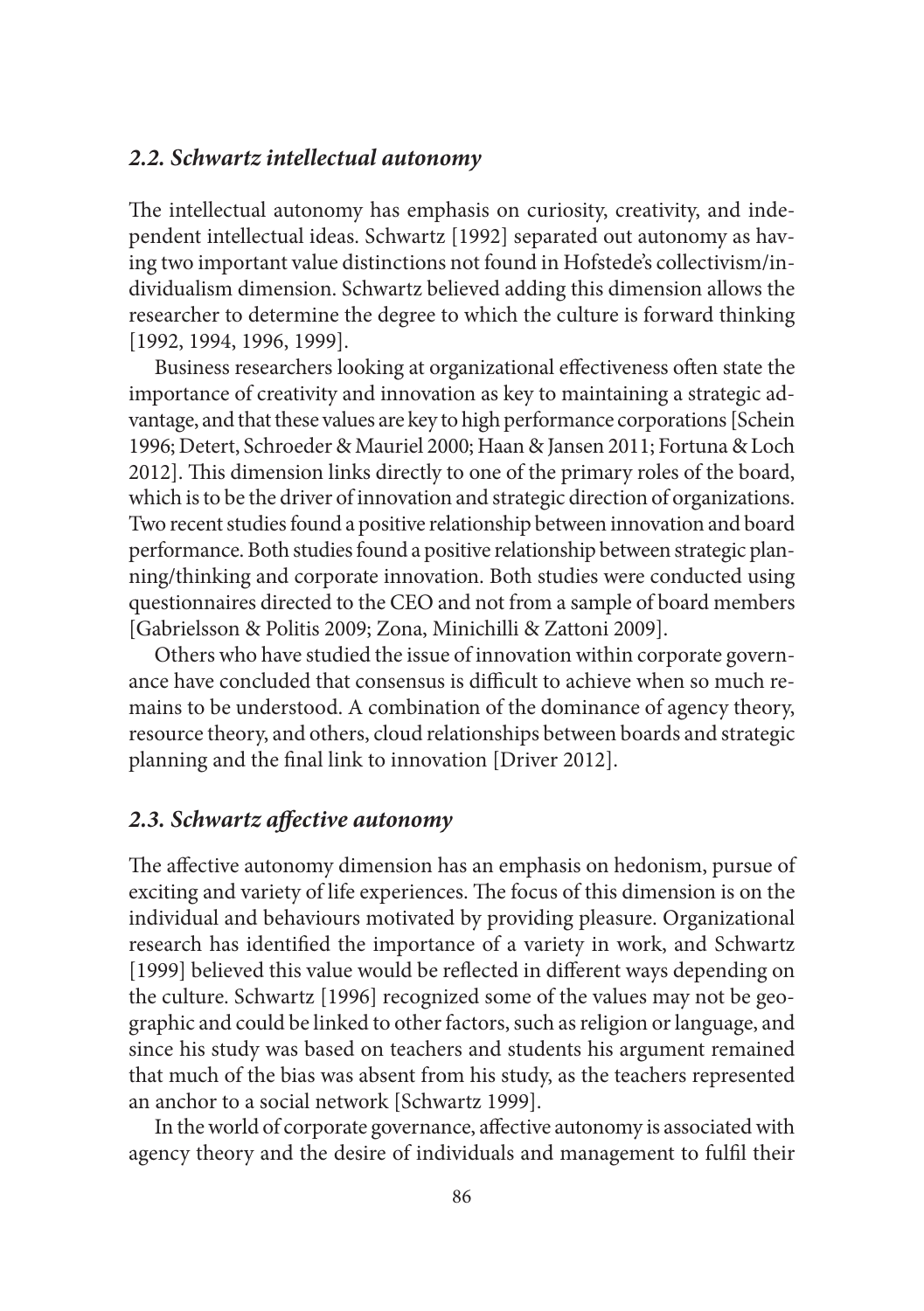own needs, which may not be to the benefit of other parts of the organization [Jensen 1986, 1993].

## *2.4. Schwartz hierarchy*

Similar to Hofstede's and GLOBE's dimensions of power distance, Schwartz [1992] terms his dimension hierarchy and defines it as the legitimacy of unequal distribution of power, role, and resources. Researchers in culture have universally identified one dimension to describe the inequality between those in power and those not. For Schwartz, hierarchy and egalitarianism were dimensions necessary to preserve the social fabric and welfare of others. Schwartz put forward, in 1992, that individual responses on fixed questionnaires would not determine the normative ideals of a culture – a criticism shared by other researchers [Triandis 1993; McSweeney 2002a].

For those who have studied the elites, the question comes back to: where does the power exist? In response, most corporate governance studies have had a focus on the dual role of the CEO and chair. In no other field of research is the black box issue more apparent. Obviously board members are at the top, but how they work and interrelate is only just starting to be opened out to more than those within the boardroom [Pettigrew & McNulty 1998; Bonn & Pettigrew 2009].

## *2.5. Schwartz egalitarianism*

While a culture can have separation of power, this does not necessarily mean inequality that exists between groups creates an inequality of justice, responsibility, or honesty. Schwartz [1992] believed culture could not be measured effectively with only a bipolar approach to cultural values and that many values were interdependent on each other. A culture could have a strong hierarchy, but be equally concerned with the welfare of others [Schwartz 1992]. Hofstede [1993] claimed this was covered in his power distance dimension.

Governance literature has only had limited exposure to this cultural dimension, and the few studies that could apply would prefer to trust behavioural theories and some forms of corporate social responsibility (CSR) [Ees, Gabrielsson & Huse 2009; Ees, van der Laan & Postma 2009; Huse 2009a, 2009b].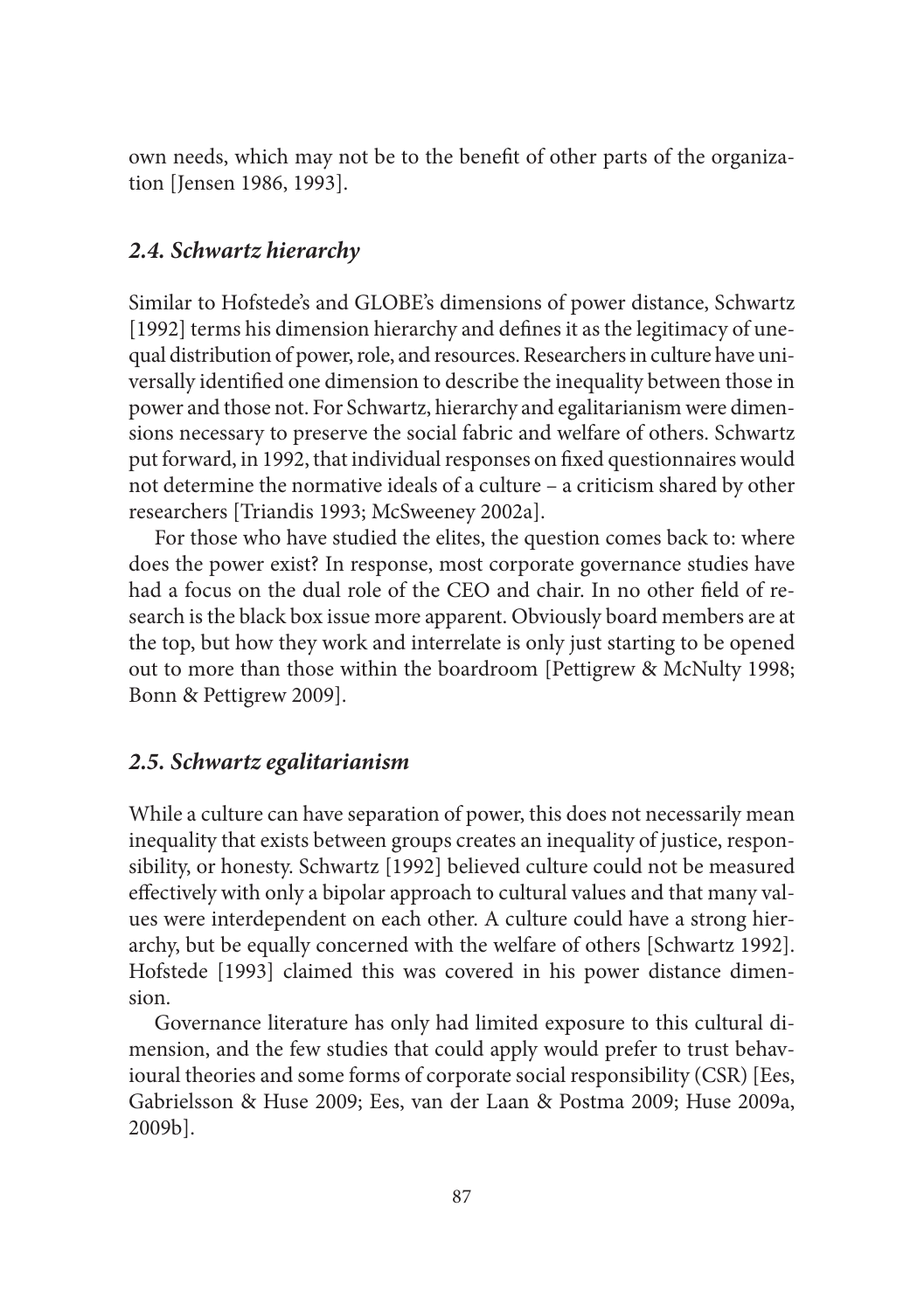#### *2.6. Schwartz mastery*

Schwartz defined mastery as the cultural emphasis on being in control of the environment and doing what was necessary to get ahead as a society. The dimension of mastery was not to accept the world as it was but to take control and develop it into fulfilling the organization's interest [Schwartz 1992].

In the world of corporate governance, this could be incorporated in the ongoing primacy debate. In the corporate governance world, boards whose focus was on delivery value to the shareholders versus stakeholders would score high on the mastery level. The board would seek to control situations and cost to deliver maximum return to shareholders. In the extreme case, companies would ignore environmental issues of production in consideration of maintaining cost effectiveness [Smith, Dugan & Trompenaars 1996; Jensen 2001; Kaler 2003; Letza, Sun & Kirkbride 2004]. For Hofstede, this was covered in his masculinity/femininity dimension.

#### *2.7. Schwartz harmony*

The concept of harmony was acceptance of how the world is and how to work in conjunction with the world as it exists. The environmental awareness analogy is the most common example of corporations defining their harmony dimension. Examples range from green energy to the use of environmentally friendly product packaging. Going beyond the environmental aspect, harmony fits with the broader facets of stakeholder theory that considers all parties to have a direct or indirect relationship to the corporation [Ronnegard & Smith 2010]. Corporate governance research has identified that organizations that have an active strategic focus combined with a humanistic culture will have a positive impact on corporate social responsibility [Galbreath 2010].

# **3. Trompenaars**

Trompenaars [1993] presented a seven-dimensional model of national culture differences with a focus on the impact of the various dimensions on how international business is conducted. The study included 21 countries and 25,000 participants. As with Hofstede and Schwartz, Trompenaars shared a similar conceptual view of culture, in that it was unique to nations/countries sharing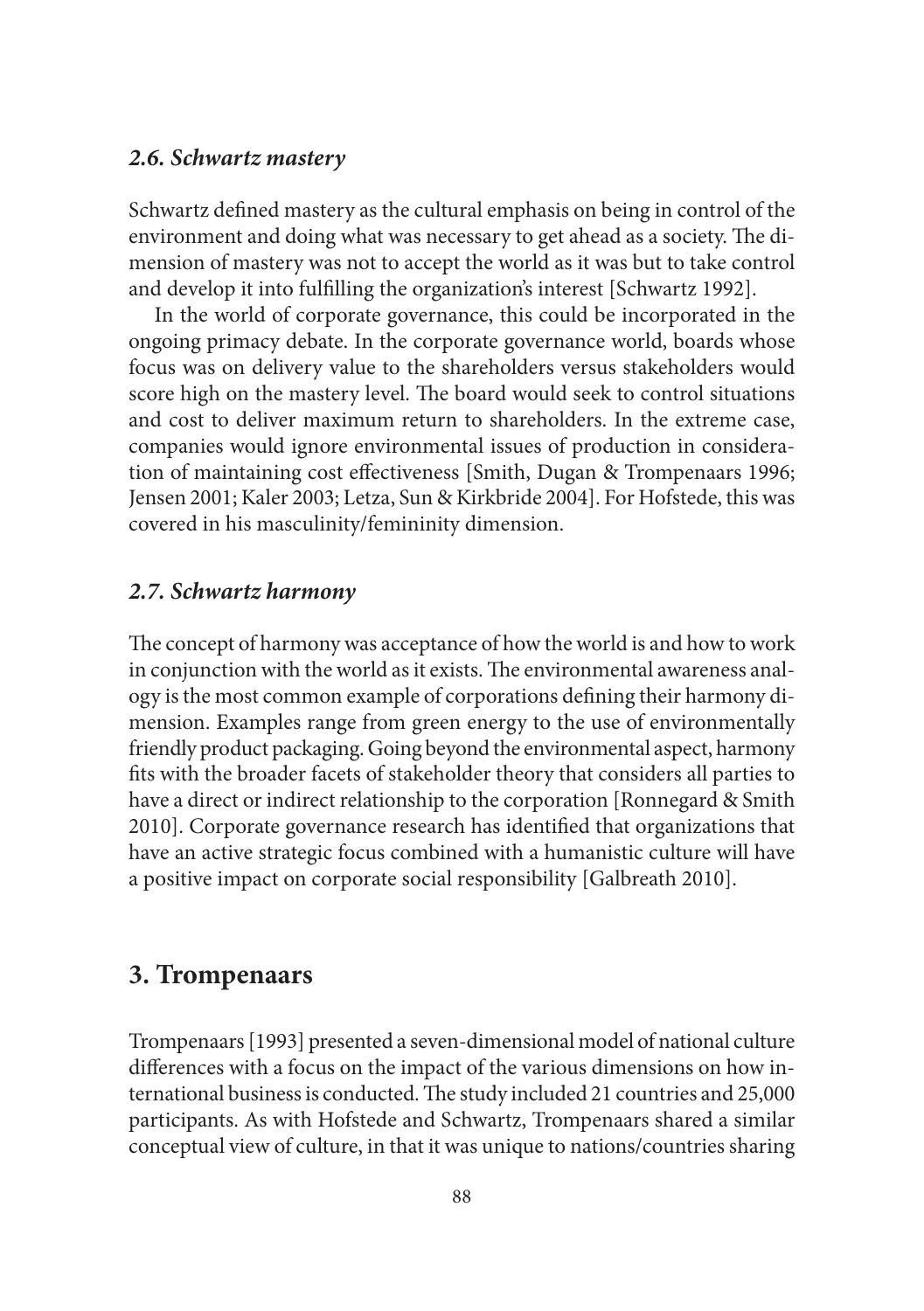common core values, beliefs, and attitudes which guided individual behaviour. Trompenaars viewed culture like the layers of an onion. The outer layer is made up of artefacts and products often associated with culture including language, housing, clothes, etc.. The next layer, or the middle, Trompenaars described as the norms or values of what we see as right and wrong. The core of the onion is the assumptions culture has developed over time to deal with the problems society faces. How a society deals with the dilemmas created by relationships, time, and the natural environment may change, but the need to deal with these is true for all societies [Trompenaars 1996].

Trompenaars' work stems from Parsons' [1951] sociological work, which he then built on to create his seven dimensions. The seven dimensions are: universalism – particularism, individualism – communitarianism, neutral – affective, specific – diffuse, achievement – ascription, attitude towards time, and attitude towards internal / external control. Trompenaars' model and database were sharply criticized by Hofstede [1996]. He saw the model as a simple extension to Trompenaars' earlier [1985] doctoral dissertation, which cogged together five dimensions from sociologist Parsons [1951], and the remaining two dimensions from anthropologists Kluckhohn and Stodtbeck [1961]. Hofstede was critical of the design of Trompenaars' questionnaire, stating that he confused conceptual categories with dimensions and he ignored important elements of power conflict.

Other researchers were more kind, praising Trompenaars' work as theoretically sound and adding value to the field of cultural research [Smith, Dugan, and Trompenaars 1996; Uhlenbruck 2004; Magnusson and Wilson 2008]. Trompenaars' method of testing dimensions was done with the concept of storytelling, and testing the answer by putting a situational question to the individuals. His study found that effective strategic managers are constantly reconciling between all seven polar dimensions [Trompenaars 1996].

#### *3.1. Trompenaars universalism – particularism*

Trompenaars [1993], like other researchers, defined dimensions using polar values. Universalism necessitated consistency, uniform procedures and working within a system of standards and rules. Universalism required order and followed the letter of the law. Particularism was more pragmatic and flexible, making exceptions, and worked to the spirit of the law. The method Trompenaars used in reconciling what appear as opposites, was not to state one or the other but to have a culture of dialectics. In his research Trompenaars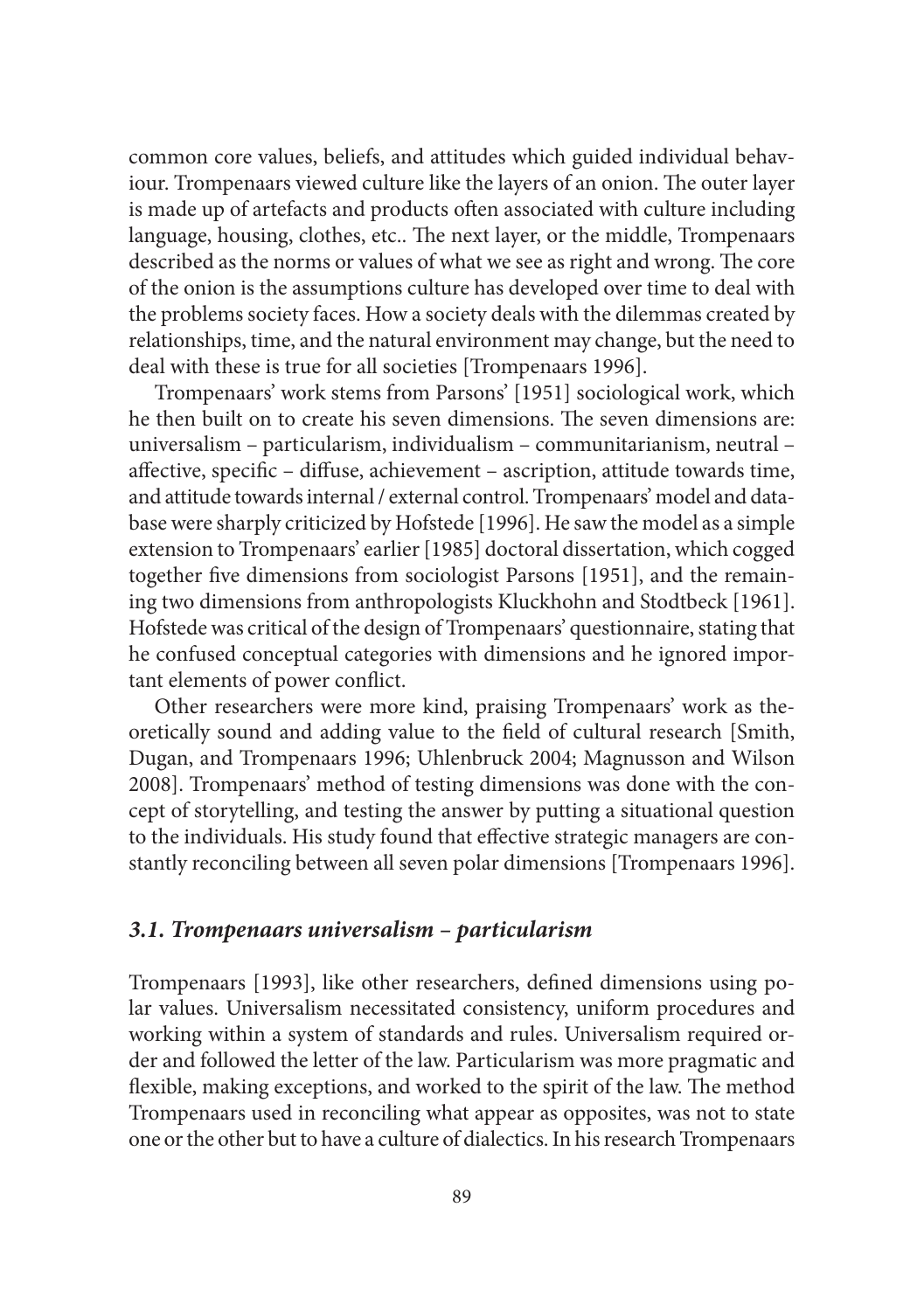found that Protestant cultures had higher degrees of universalism, where individuals were expected to follow the rules of God. This was compared to Catholics, whose culture allowed for a mechanism of forgiveness with the hearing of confessions and foregiveness of sins [Trompenaars 1996].

With the push for globalization, many organizations have adopted the "think global, act local" euphemism to tackle cultural differences. While no specific corporate governance studies have made reference to Trompenaars, this dimension would reflect the difference between rules-based governance (as highlighted with Sarbanes-Oxley Act 2002, or Dodd-Frank Act 2010] in the USA versus principle-based governance followed in Canada and the UK [Roberts 2012].

## *3.2. Trompenaars individualism – communitarianism*

The individualistic view is that, given more freedom, individuals will have the opportunity to develop themselves and, by so doing, improve one's quality of life. The opposing view is that if individuals focus on continuously taking care of each other, then the quality of life will improve for everyone and sometimes it's necessary to restrict some individual freedoms and individual development so it will be more beneficial to everyone in the future [Trompenaars 1993]. The results of Trompenaars' study showed western cultures had a greater focus on individualism versus communitarianism. Communitarianism proved more dominant in China, Japan, India, and Mexico [Trompenaars & Hampden-Turner 1998].

In business it is about getting the best of both worlds. It is advantageous to have individuals work independently and yet also to have groups work as teams. Part of the concept of independent directors was to have individuals who could bring different views to the table but to also work as a team in helping set a new direction for the corporation. This could best be accomplished with clear team objectives based on individual initiatives for success [Trompenaars 1996]. Javidan [2004] credits Trompenaars and Hampden-Turner for their empirical evidence supporting two cultural types: one dominated by the USA, whose focus of getting the job done was more important than individual freedom, the other in countries such as Oman, where people preferred individual freedoms over getting the job done.

Board research has only just started to look beyond the agency theory philosophy and to go further than the inconclusive studies of independent directors to studies that look at the actual behaviour of board members [Bhagat & Black 1999; Aguilera 2005; Argote & Greve 2007].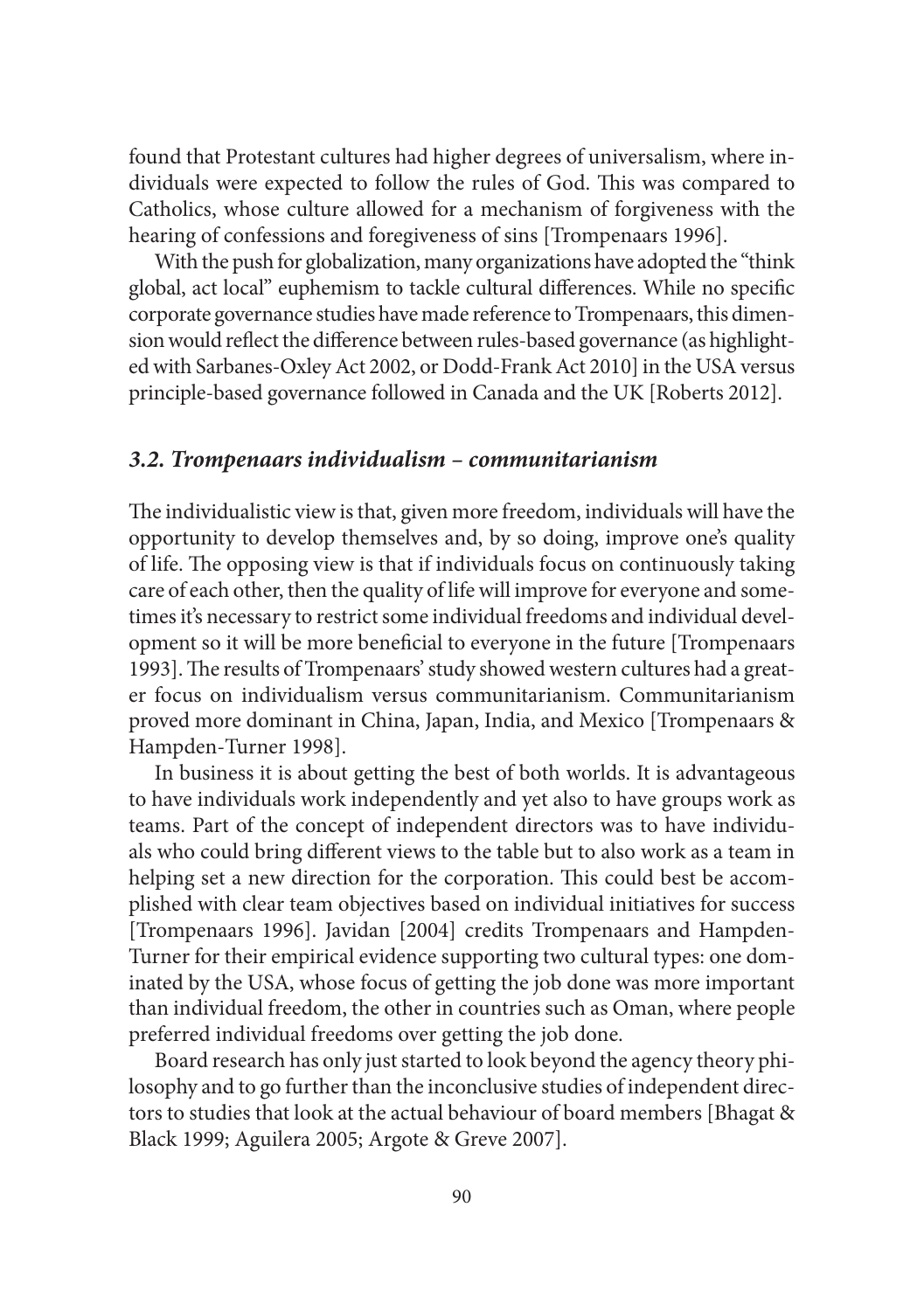## *3.3. Trompenaars neutral versus aff ective*

This dimension relates to the amount of emotions that can, or should, be displayed overtly. At the top of the scale to overtly display emotions were countries such as Ethiopia and Japan, while Egypt and Kuwait were least likely to express emotions overtly. Trompenaars and Hampden-Turner [1998] put forward that this trait could be validated by using measurement tools such as the Myers-Briggs Type Indicator (MBTI).

Organizations which focused on only working to facts without acceptance of emotions in decision making were more likely to face the dilemma of paralysis by analysis. On the opposite side, organizations who were more led by emotions were more likely to make decisions based on feelings versus empirical evidence. The appropriate level is a combination of the two [Trompenaars & Hampden-Turner 1998]. This is an important strategic dimension as inventiveness is an intuitive and emotional competence, but needs logical reasoning to become an innovation [Trompenaars 1996].

For corporate governance, this links back to how directors share and relate to each other. The importance of directors meeting outside the meeting room to get to know each other on a personal level can encourage a balance in decision making [LeBlanc 2004; LeBlanc & Gillies 2005]. One of the few governance studies looking directly at the impact of emotions within the boardroom concluded that many decisions are impacted by this area, and only by having a more profound understanding of the role of emotions will researchers be able to unlock some of the mysteries of the boardroom [Brundin & Nordqvist 2008].

#### *3.4. Trompenaars specifi c versus diff use*

The ability to engage others in specific areas of life. A question put forward in Trompenaars' [1993] survey was "Would you paint the boss' house if requested?" A specific response would be "No", with the position that outside the workplace the boss has no influence. Alternatively, a more diffuse response would be "Yes". While he may not have influence outside of the workplace, he has power regardless. Trompenaars found that "Sweden and most western societies showed little willingness to do the task, whereas in China, the majority response was to accept the task" [Trompenaars 1993, p. 80].

In national settings, the values of the CEO would most likely be shared across the organization. Trompenaars [1996] advocated reconciling this dimension,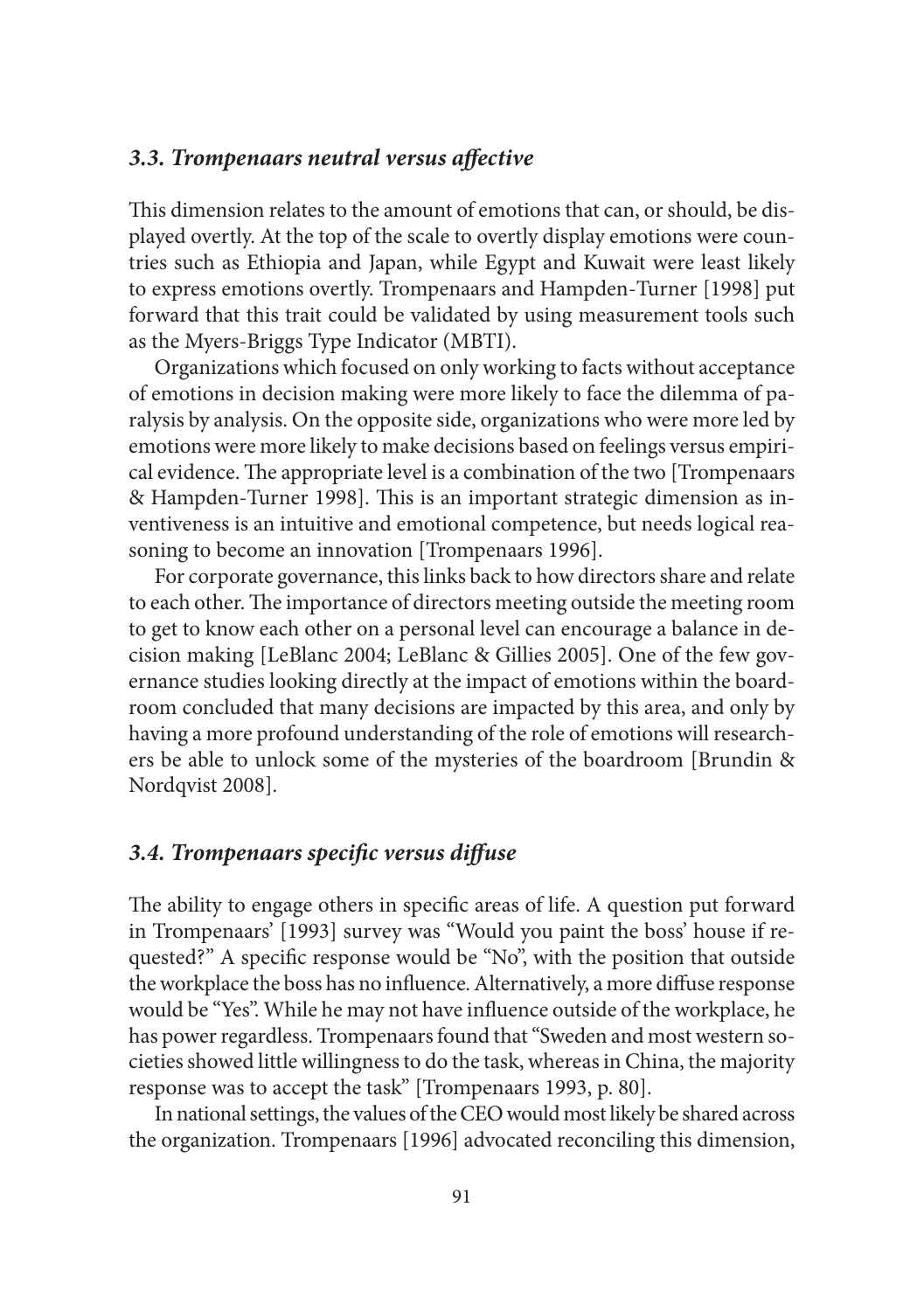that it was the one where balance was most crucial for effective management. This hits on personal relationships and little empirical research has been done in the field of corporate governance looking at either executive or non-executive directors and their relationships [Huse 1998; Gabrielsson & Huse 2004; Ees, Gabrielsson & Huse 2009; Ees, van der Laan & Postma 2009b].

#### *3.5. Trompenaars achievement versus ascription*

Some individuals will be ascribed higher status than others and as such they may face different measurement metrics. Status is either based on achievement or ascribed based on age, class, gender, education, or other factors, creating a separation between individuals [Trompenaars 1993]. This is similar to the power distance dimension defined by Hofstede in 1983. From a strategic position, Trompenaars saw the need to reward individuals on their skills and accomplishments, but equally to respect the experience individuals bring to the organization. An over-ascribed organizational culture fails to challenge the status quo and too much emphasis on achievement may create an unstable environment [Trompenaars 1996]. A study conducted with 10,000 managers across Eastern and Western Europe found Eastern managers valued ascription over achievement [Smith, Dugan & Trompenaars 1996].

In corporate governance, with a background of the "old boys' network", this area of research is wide open for review. Governance research has thus far had a focus on board composition, often ignoring cultural differences highlighted by this dimension [Heslin & Donaldson 1999; Kakabadse & Kakabadse 2007; Rhode & Packel 2010].

## *3.6. Trompenaars attitude to time*

Perception of time allows organizations to co-ordinate activities with a common focus. The focus of time impacts what is critical or what merely is a guide for completion. For example, an organization's plans to expand with new locations during the next five years will create a very different set of parameters than a time span to open new locations during the next year, quarter, month, etc.. Depending on managers, attitude to time can create a very different set of dynamics within an organization [Trompenaars 1993]. Directors need to be able to deal with the issues of the moment, but simultaneously retain a long-term view for the strategic development of the organization [Zattoni & Pugliese 2012].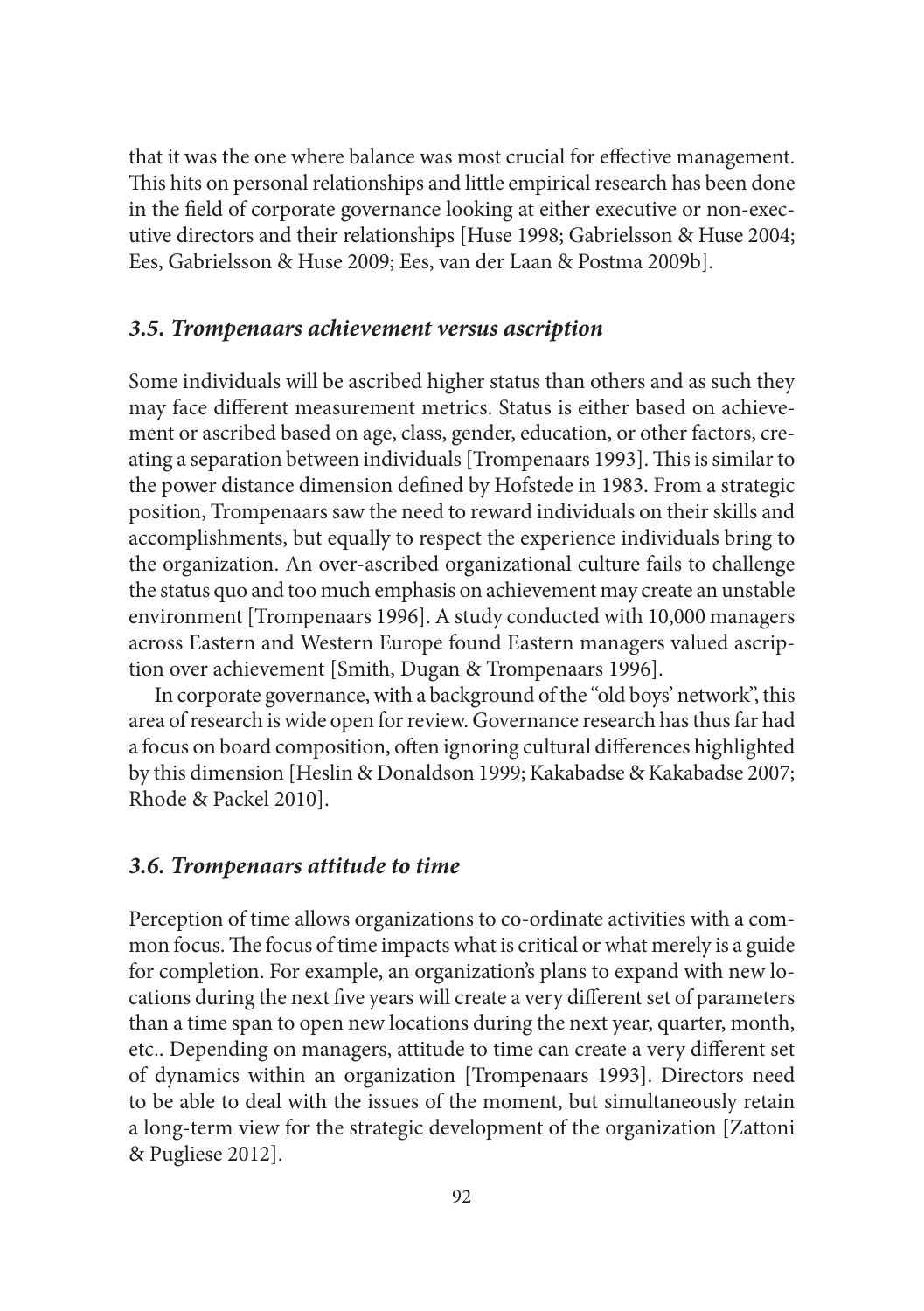#### *3.7. Trompenaars internal – external control*

This polar comparison was based on having competing forces to either respond to the needs of the customer or to keep a focus on what the organization does well. In Trompenaars' study, the internal locus of control for Americans were those who seized the opportunity and became successful, compared to those who believed external forces were at work and all they could do was react. In reconciling these forces for business were the concepts of big new ideas or refining novel ideas allowing for quicker growth [Trompenaars 1996]. Trompenaars saw businesses as having a pivotal opportunity to use culture strategically to build and accelerate business by riding the waves of culture. Trompenaars was criticized for staying on the sidelines of the great debate between Hofstede and the GLOBE project [Maseland & van Hoorn 2009].

In the boardroom this dimension could be expressed by the comparison between monitoring (internal) and the strategic (external). While boards by definition are supposed to do both, the conflicts of time often make this a difficult task [Rindova 1999; Kim, Burns & Prescott 2009; Pugliese et al. 2009].

# **4. Project GLOBE nine cultural dimensions**

The GLOBE (Global Leadership and Organizational Behaviour Effectiveness) was a multi-country research project led and developed in the 1990s by Robert House, working with research associates from around the world. The GLOBE team defined culture as "shared motives, values, beliefs, identities, and interpretations or meanings of significant events that result from common experiences of members of collectives that are transmitted across generations" [House et al. 2004, p. 15]. "Beliefs are people's perceptions of how things are done in their countries. They are the reported practices in a particular culture. Values are people's aspirations about the way things should be done. They are the reported preferred practices" [Javidan & House 2001, p. 293]. The project studied sixty-two societies and included close to 170 Country Co-Investigators (CCIs), social scientists and management scholars [House et al. 2004]. The project revived the original Hofstede debates surrounding his initial four dimensions and was defined by Fischer, associate editor of the Journal of Cross-Cultural Psychology, as "one of the most heated and controversial debates in contemporary cross-cultural management research" [Fischer 2009, p. 26]. The project surveyed approximately 17,300 middle managers in 951 organi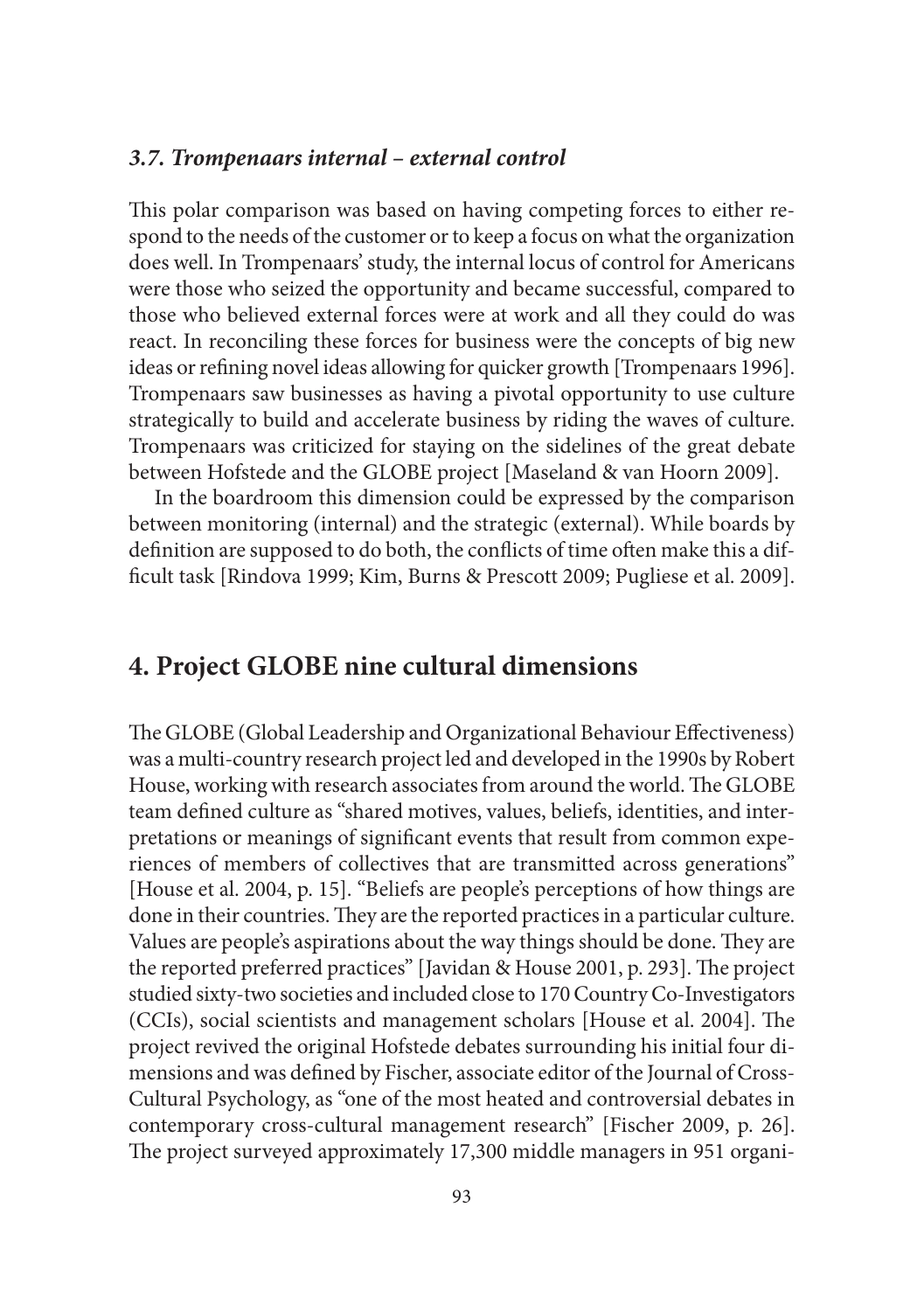zations from 62 societies, and the results were published in a book edited by House et al. [2004] in which they describe in detail the results of their work. This project is considered to have had the largest-ever academic-led cultural research team [House et al. 2004].

The GLOBE project was developed to go beyond the Hofstede model and to look at the link between leadership, organizations, and culture. GLOBE's definition of leadership was "the ability of an individual to influence, motivate, and enable others to contribute toward the effectiveness and success of the organizations of which they are members" [House et al. 2004, p. 15]. A primary goal of the study was to answer the six following questions:

- 1. Are there leader behaviours, attributes, and organizational practices that are universally accepted and effective across cultures?
- 2. Are there leader behaviours, attributes and organizational practices that are accepted and effective in only some cultures?
- 3. How do attributes of societal and organizational cultures affect the kinds of leader behaviours and organizational practices that are accepted and effective?
- 4. What is the effect of violating cultural norms relevant to leadership and organizational practices?
- 5. What is the relative standing of each of the cultures studied on each of the nine core dimensions of culture?
- 6. Can the universal and culture-specific aspects of leader behaviours, attributes, and organizational practices be explained in terms of an underlying theory that accounts for systematic differences across cultures? [House et al. 2002, p. 4]

The House et al. GLOBE project conceptualized and developed nine dimensions of culture and six dimensions of leadership. The first two dimensions were taken directly from Hofstede's five dimensions: uncertainty avoidance and power distance. The GLOBE project took the definition for both these dimensions directly from Hofstede's 1980's work. Hofstede's individualism – collectivism dimension was broken into two dimensions of institutional collectivism and in-group collectivism.

When designing their cultural questions, the researchers looked at judgements of what *should be* compared to *as is*. This form of question design was borrowed from the traditional anthropological methods of culture assessment [Kluckhohn & Strodtbeck 1961]. House at al. described how their study's cultural manifestation of *as is* and *should be* "correspond to Schein's [1992] concepts of artifacts and espoused values as levels of culture. Specifically, Schein argues both artifacts and espoused values are important elements of culture" [2004, p. 98].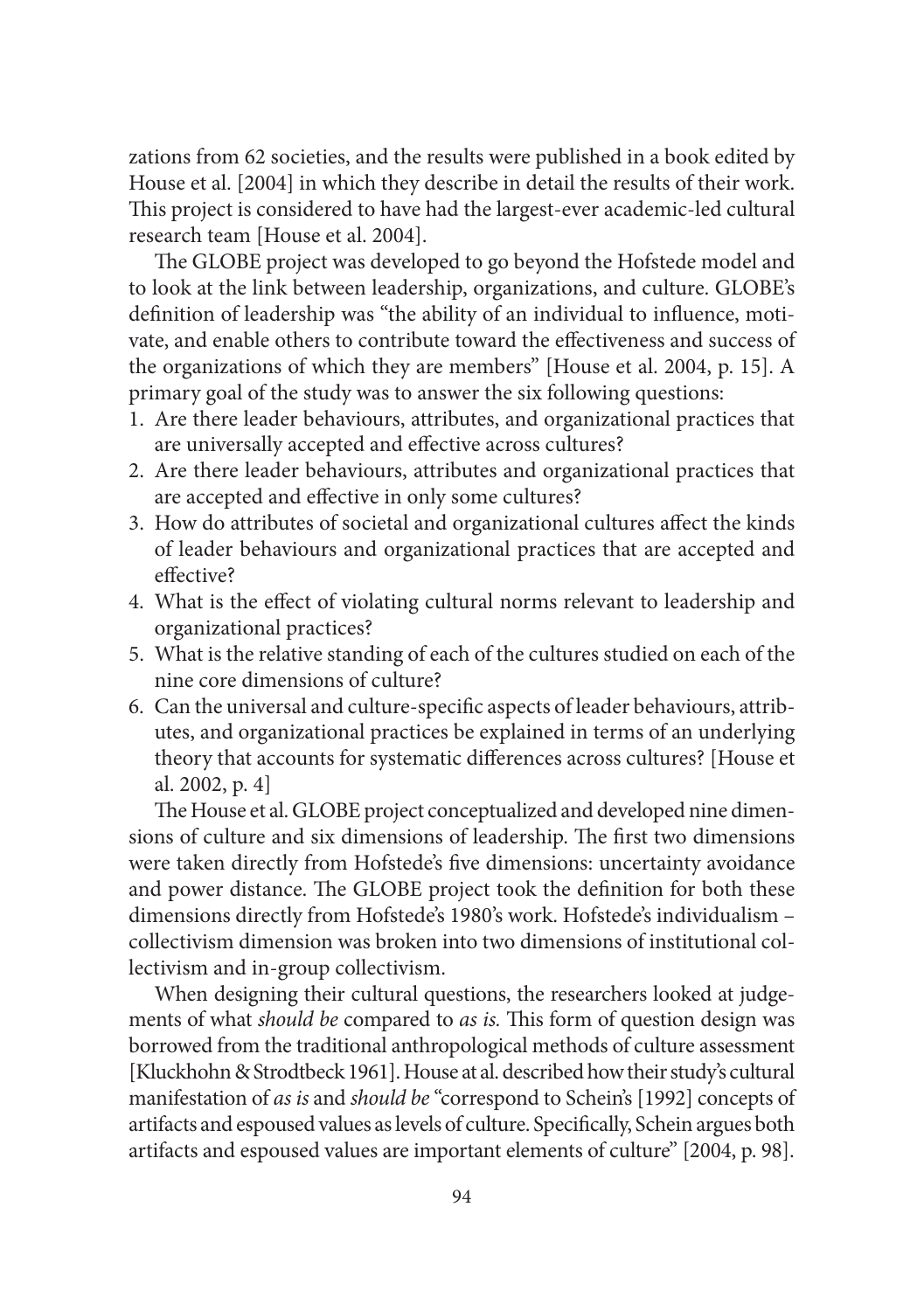Hofstede's masculinity – femininity dimension was redeveloped into two dimensions of gender egalitarianism and assertiveness. The future orientation and humane orientation dimensions were both derived from the 1961 work of Kluckholm and Strodtbeck – their Human Nature is Good versus Human Nature Is Bad dimension. The ninth dimension performance orientation was rooted in McClelland's [1961] work on human motivation, which GLOBE claimed covered Hofstede's fifth dimension of long-term versus shortterm orientation. The definitions for the dimensions are summarized below.

## *4.1. GLOBE power distance*

Defined similarly to Hofstede that no society has total equality and it is the degree to which some are more equal than others. The measurement for this dimension is the same as for Hofstede's dimension: the acceptance of unequal distribution of power. The study found this dimension correlated highly with Hofstede's power distance, confirming his findings for this dimension. In contrast, the cross-correlation to other dimensions did not replicate Hofstede's findings, and GLOBE suggested "that Hofstede's original power distance index reflects more of societal power distance practices than values" [Carl, Gupta & Javidan 2004, p. 543]. Adding to this criticism, they then portrayed GLOBE as having a superior design due to the fact that they integrated this with their *as is* and *should be* that allowed them to make use of their culturally endorsed implicit theories of leadership [Carl, Gupta & Javidan 2004].

The importance of bringing leadership to the forefront in understanding organizational culture cannot be overstated. The GLOBE model, and others, have utilized middle managers and employees as participants within their surveys, and GLOBE appropriately utilized their culturally endorsed leadership theory (CLT) that was derived from Implicit Leadership Theory. "According to this theory individuals have implicit beliefs, convictions, and assumptions concerning attributes and behaviours that distinguish leaders from followers, effective leaders from ineffective leaders, and moral leaders from evil leaders. These beliefs, convictions and assumptions are referred to as individual implicit theories of leadership" [House et al. 2004, p. 9].

A more appropriate leadership model for the boardroom may be the recently explored shared leadership model [Vandewaerde et al. 2011]. The boardroom is made up of leaders working with leaders, and while power and influence is most certainly a factor in the boardroom, the most effective leadership model may depend on the situation and makeup of the board. It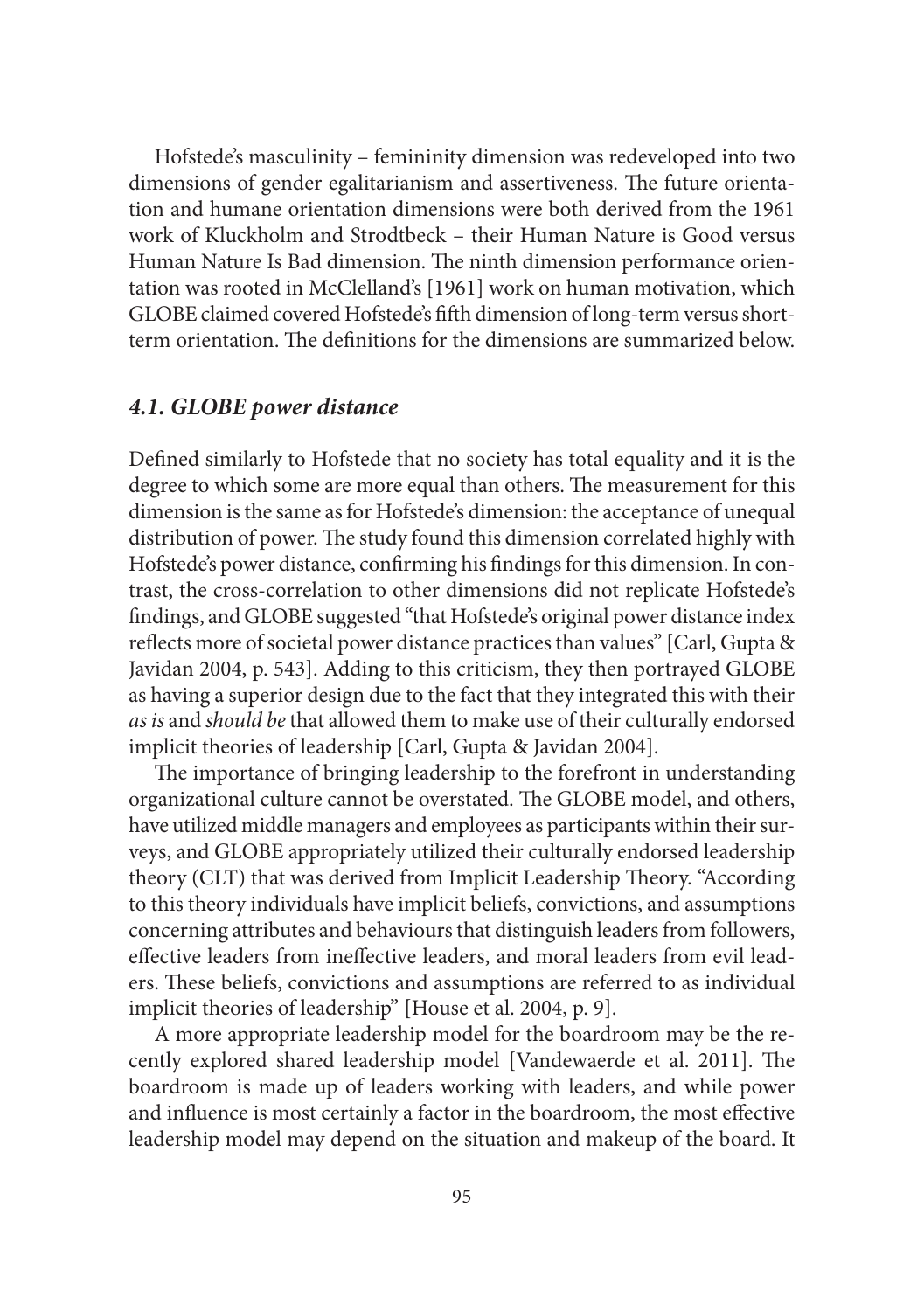has been argued that a board that reflects a leader/follower model is more likely a weak or passive board, as the board members are following instead of leading [Beaver, Davies & Joyce 2007]. The unique aspect of GLOBE's Power Distance dimension is how it has applied CLT leadership as part of its ability to understand culture. The other characteristics of the model are the same as Hofstede's Power Distance dimension.

#### *4.2. GLOBE uncertainty avoidance*

As with Hofstede GLOBE defines uncertainty avoidance as the degree of comfort people have of the unknown. While the definition was the same as Hofstede's dimension, the GLOBE data set had two major differences. Firstly, the project's target respondents were managers, whereas the Hofstede IBM study was aimed more at employees. Secondly, Hofstede took an eco-logic approach to both power distance and uncertainty avoidance, whereas the GLOBE project took a psycho-logic approach [Hofstede 2006]. The GLOBE explanation for this was that since they were measuring leadership, the selection of middle managers was appropriate – these respondents provided leadership to employees while themselves responding to upper levels of management leadership [Javidan et al. 2006]. Looking at both arguments, what is apparent is that the levels of employee response did impact the culture of the organization and leadership.

Considering that a board, by its very mandate, is made up of senior leaders, it is possible that in themselves they represent a different data set and potential values than what would be found within the mainstream organization. A review by Venaik and Brewer [2010], trying to understand the reason for the variation in findings for a dimension that was adopted by the GLOBE team, concluded they were not measuring the same values. They argued that future studies need to take into account how the dimensions are defined by the authors when making comparisons. They concluded more research would be necessary to reconcile the differences of the "avoiding uncertainty" dimensions of Hofstede and GLOBE [Venaik & Brewer 2010].

#### *4.3. GLOBE institutional collectivism*

For the GLOBE project institutional collectivism was the degree to which organizations or societies rewarded and encouraged collective action and distribution of resources [House et al. 2002]. Using a questionnaire format, the re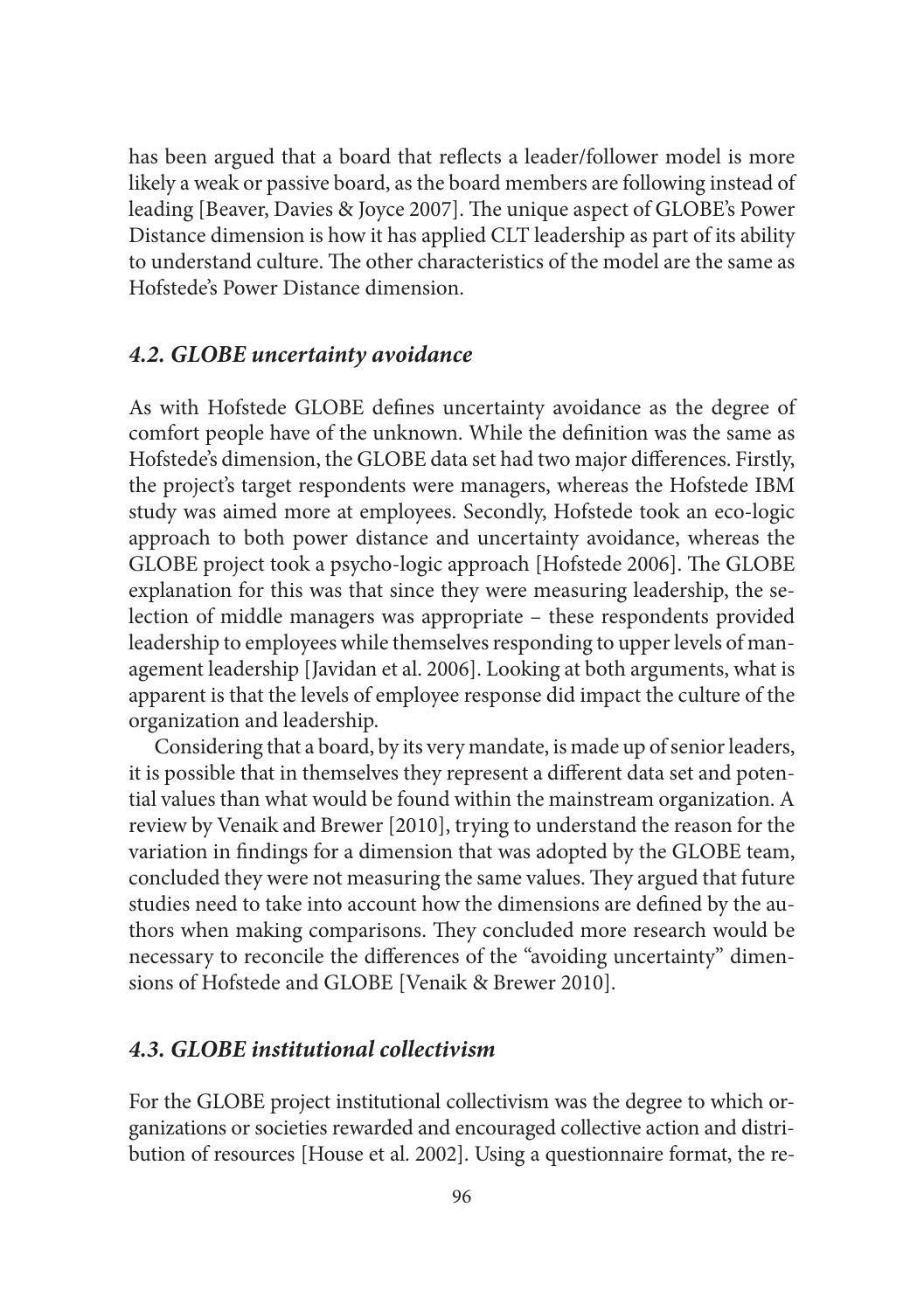spondents were asked to rate both the organization *as is* and what it *should be*. The separation of the questions into these two groups has added to the debate that the method created eighteen dimensions, thereby making the model overly complex [Minkov & Blagoev 2012]. Hofstede in particular argued that this relationship between values created a problem for the GLOBE team and that the GLOBE questions were formulated in such an abstract way that the respondent would not be able to effectively separate the difference in the question [Hofstede] 2006, 2010]. The GLOBE researchers responded that their investigation supported the onion assumption and that their methodology allowed them to test the assumption that cultural values drive cultural practices [Javidan et al. 2006].

GLOBE, following the research of Triandis et al. [1986], took a multi-dimensional approach to Hofstede's individualism – collectivism dimension. GLOBE claimed that institutional collectivism scores had a negative correlation with both Hofstede's and Schwartz's results, but these correlations were much lower than those found in the in-group dimension. GLOBE acknowledged that different aspects of culture were being measured [Gelfand et al. 2004].

## *4.4. GLOBE in-group collectivism*

The GLOBE researchers in this dimension were looking at the "degree individuals express pride, loyalty, and cohesiveness in the workplace and within their societies" [House et al. 2002, p. 6]. Hofstede argued that no separation is necessary and this dimension is adequately covered in his individualism – collectivism dimension [Hofstede 2006, 2010]. GLOBE found that the ingroup had high correlations to both Hofstede's individualism – collectivism and Schwartz's autonomy and egalitarianism dimensions [Gelfand et al. 2004].

At a board level, this is an ongoing debate in terms of board effectiveness and good cohesiveness of a board is considered critical for an effective board. A board is unique in that it requires cohesiveness but still values independent views and debate is also seen as a healthy aspect of a board's function. In fact, a fear for most boards is that group-think can take place [Pettigrew & McNulty 1995; Esser 1998; Pugliese et al. 2009].

## *4.5. GLOBE gender egalitarianism*

GLOBE defined this dimension as "The degree to which an organization or a society minimizes gender role differences while promoting gender equality" [House et al. 2004, p. 12]. A specific questionnaire example was: "I believe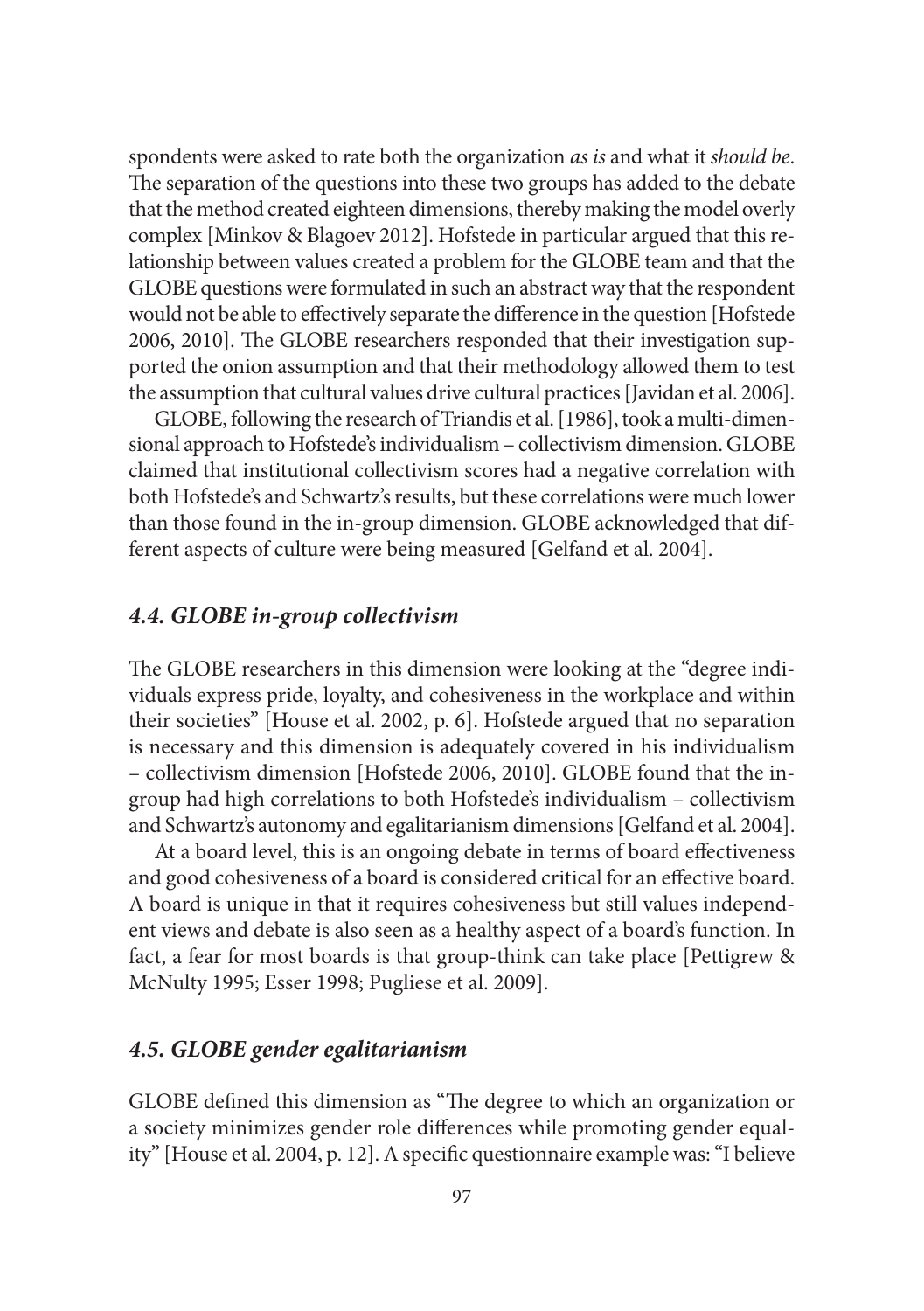that opportunities for leadership should be: more available for men than for women/equally distributed for men and women/more available for women than for men" [House et al. 2004, p. 360]. Hofstede [2010] argued that the GLOBE process had, by the nature of its questions, created stereotypes without working out the separation between beliefs and behaviours.

Gender in the field of corporate governance has become a concern to both regulators and organizations promoting good corporate governance. Again, there is a danger of stereotypes in defining the qualities women bring to the board, but it is an issue gaining substantial interest in the corporate governance literature [Brammer, Millington & Pavelin 2007, 2009; Hillman, Shropshire & Cannella 2007; Rose 2007; Sealy & Vinnicombe 2012].

## *4.6. GLOBE assertiveness*

The GLOBE team defined assertiveness as "The degree to which individuals in organizations or societies are assertive, confrontational, and aggressive in social relationships" [House et al. 2002, p. 6]. While the GLOBE team felt that there was value in the Hofstede masculinity – femininity dimension, they also felt that its current format created confusion and did not effectively separate out the issue of social inequality [House et al. 2004]. While this dimension has its roots in Hofstede's dimension, once separated out into gender egalitarianism and assertiveness it becomes impossible to do effective comparisons on the findings as they are no longer measuring the same variables.

Looking at assertiveness by itself is without doubt a dimension reviewed within the field of corporate governance. Board members are expected to be assertive and confrontational in asking the tough corporate governance questions, thereby protecting both the stakeholders and shareholders. Boards showing a high degree of assertiveness would be deemed as providing good corporate governance. No studies appear to have been completed on corporate governance looking at this specific dimension.

#### *4.7. GLOBE future orientation*

This dimension refers to "the degree to which individuals in organizations or societies engage in future planning, investing, and delaying gratification" [House et al. 2002, p. 6]. The GLOBE study found countries with strong future orientation were more likely to be prosperous with longer planning horizons and less likely to participate in instant gratification [House et al. 2004].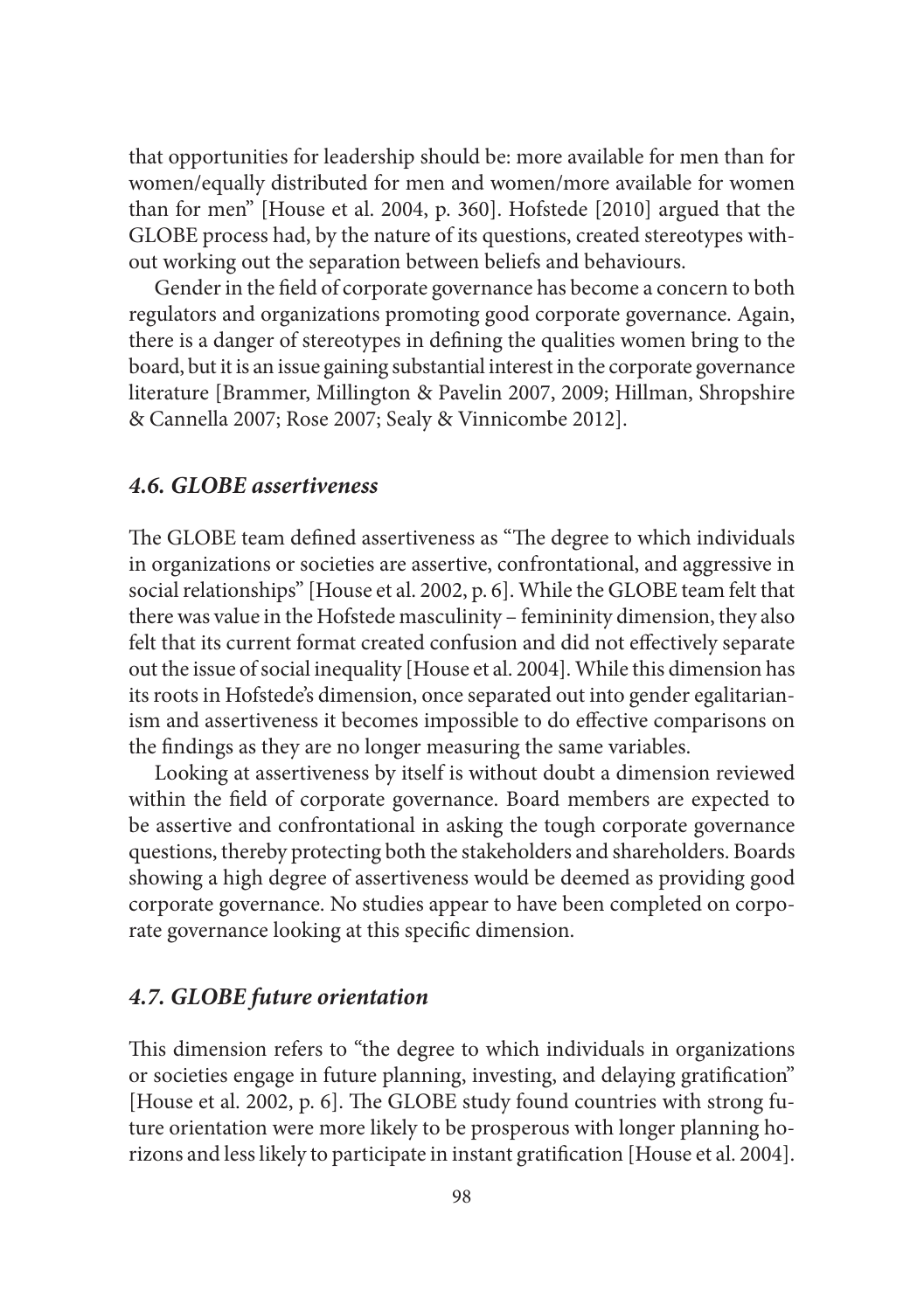This has been an ongoing debate when discussing the role of boards: is it to monitor what has been done to ensure proper procedures and policies have been adhered to and to provide oversight to management, or is it to help the organization focus more to the future, thereby providing the organization a strategic advantage? [Zattoni & Pugliese 2012]. The consensus of corporate governance scholars and practitioners is that effective boards take a pro-active role in strategic development and therefore keep the board with a future-orientation focus [Pettigrew & McNulty 1998; Cornforth & Edwards 1999; Daily, Dalton & Cannella 2003; Bebchuk, Cohen & Ferrell 2004; Corley 2005; Dalton & Dalton 2005; Roberts, McNulty & Stiles 2005; Useem & Zelleke 2006; Huse 2009a/2009b; Pugliese et al. 2009; Zattoni & Pugliese 2012].

## *4.8. GLOBE performance orientation*

Performance orientation is defined as "The degree to which society encourages and rewards group members for performance improvement and excellence" [Javidan & House 2001, p. 300]. This dimension has some overlap with Power Distance and Future Orientation, but is unique in that it brings the importance of reward systems to culture. Hofstede and Bond's [1988] fifth dimension based on Confucian values would overlap with this dimension. Countries such as the USA and Singapore would score high in this dimension, demonstrating a "can-do" attitude and a pro-active approach to developing excellence. In the GLOBE study Russia and Argentina scored low, indicating more of a traditional approach and a resistance to change [Javidan & House 2001].

Performance orientation has been a long-term issue within corporate governance in setting up proper reward systems. This includes philosophies incorporating reward systems for both executive and non-executive directors. Board studies on performance have focused on trying to identify performance matrices; what they have not done is to separate out whether the organization has a culture that drives improvement and excellence [Cordeiro, Veliyath & Eramus 2000; Fernandes 2005; LeBlanc & Schwartz 2007; Bozec, Dia & Bozec 2010; Schwartz-Ziv & Weisbach 2011].

## *4.9. GLOBE humane orientation*

The definition of humane orientation is "The degree to which a society encourages and rewards individuals for being fair, altruistic, generous, caring and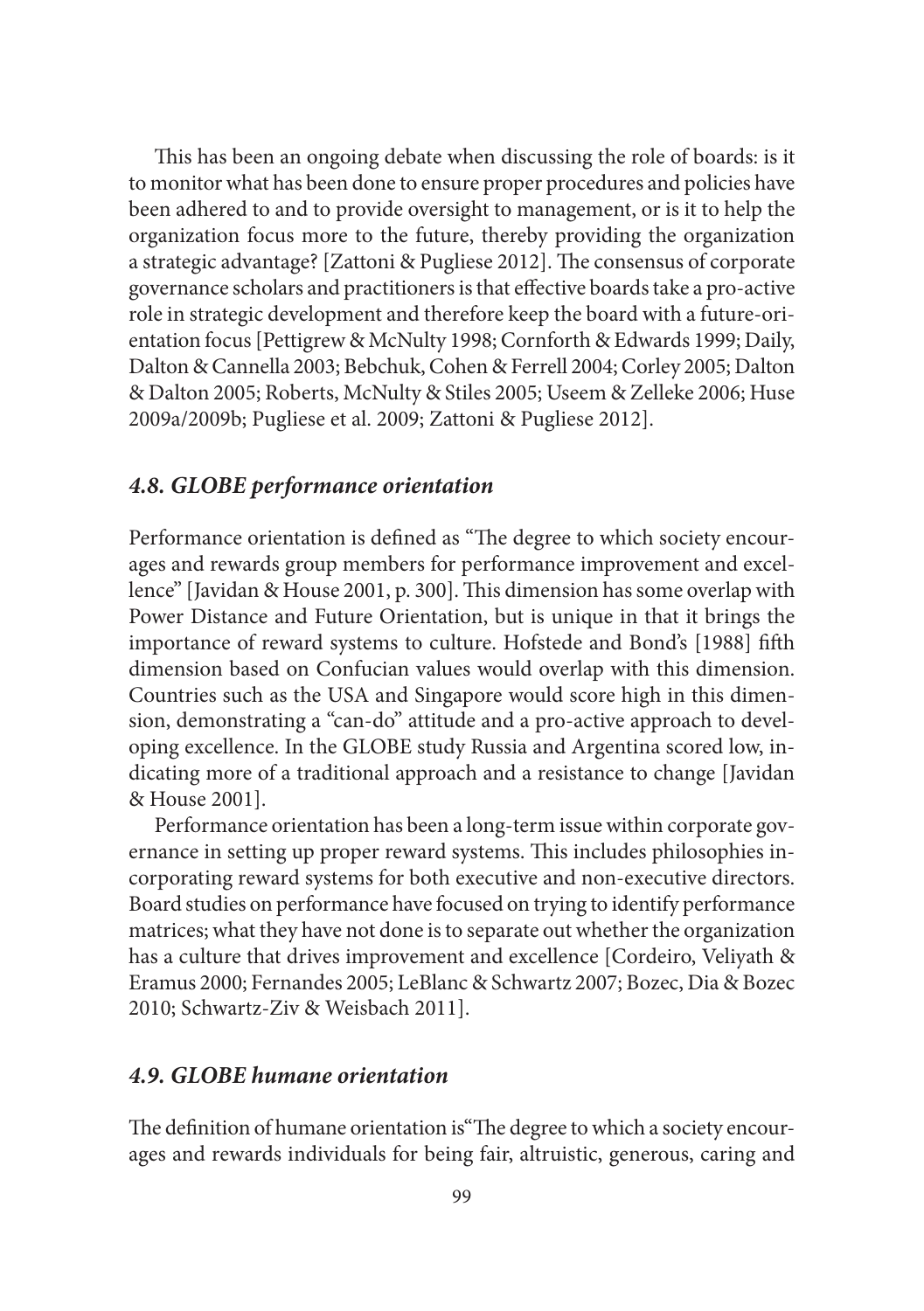kind to others" [Javidan & House 2001, p. 301]. This dimension has a close relationship to Schwartz's egalitarianism dimension [Magnusson & Wilson 2008]. Trompenaars' dimension of specific – diffuse would also have some overlap, and Hofstede would argue this dimension is already incorporated within his masculinity – femininity dimension.

In the field of corporate governance, this dimension strikes at the heart of the long-fought issue of shareholder versus stakeholder or primacy debate [Smith 2001; Letza, Sun & Kirkbride 2004; Ronnegard & Smith 2010] and the more recent corporate social responsibility (CSR) debate of the last 10 years [Mackenzie 2007; Bethoux, Didry & Mias 2007; Fassin & Rossem 2009].

# **5. Denison**

Denison started his quest for an organizational model with his 1984 paper "Bringing Corporate Culture To the Bottom Line". Here, Denison compared performance data (financial ratios) for 34 corporations with the level of participation in the workforce. These were measured with a 125 Likert scale questionnaire that sought to measure levels of participation, creating an index. Denison concluded from this study that organizational cultures could be measured and surveys were just one measurement tool. This belief was a catalyst for Denison's continued exploration of culture as applied to organizations [Denison 1990, 1996, 2000; Denison & Mishra 1995; Denison, Hooijberg & Quinn 1995; Denison, Haaland & Goelzer 2003; Denison, Cohen & Ferrell 2004; Denison, Cho & Young 2006].

During the time of the 1984 study, Hofstede's work had not been released, and Denison was focused on organizational culture and corporate performance versus national cultures and the potential differences. Denison continued his research and presented the Denison organizational culture model in his 1990 publication "Corporate Culture and Organizational Effectiveness". Using a number of surveys and case studies, Denison outlined his four cultural traits: involvement, consistency, adaptability, and mission. While Denison used the term "trait" instead of "dimensions", it was to highlight that his studies were focused on organizational culture similarities instead of national cultural differences.

Under each of the four traits identified by Denison, three dimensions were allocated to each trait, giving a total of 12 dimensions. The four traits were expanded from the original trait study put forward by Denison and Mishra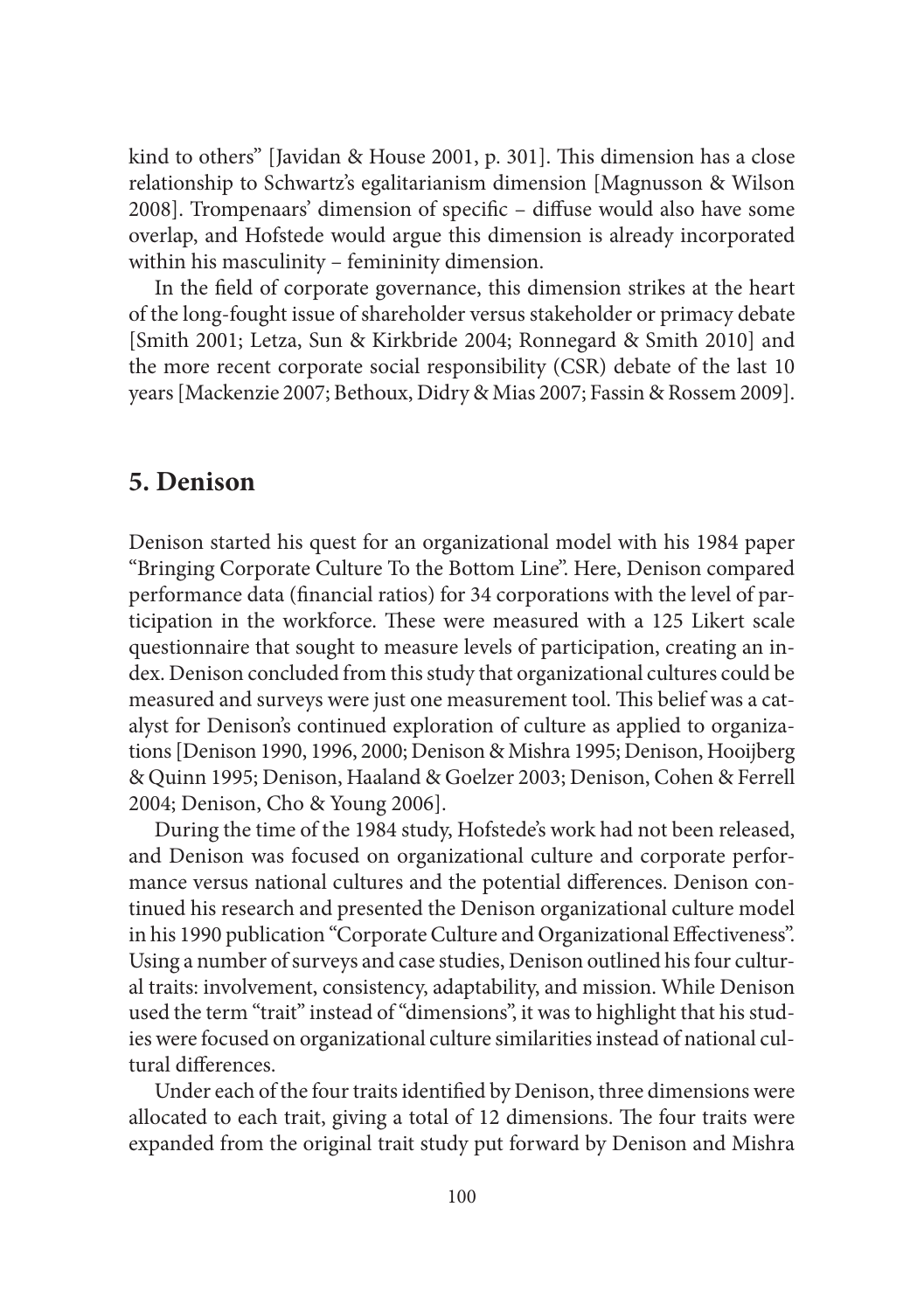$[1995]$ , resulting in the final 12 dimensional model in 2002. The dimensions under each trait were as follows:

- 1. Involvement: Empowerment, Team Orientation, and Capability Development.
- 2. Consistency: Core Values, Agreement, and Coordination and Integration.
- 3. Adaptability: Creating Change, Customer Focus, and Organizational Learning.
- 4. Mission: Strategic Direction and Intent, Goals and Objectives, Vision.

For ease of comparison, this paper looks at each of the traits in turn, incorporating the expanded dimensions into each trait.

In the development of his model, Denison recognized that, for many organizations, having dominant traits in one area could result in another trait being less fulfilled. A company, for example, that scores highly in consistency, with strong coordination and integration between departments, may also score highly in terms of mission, with clear vision and strategic direction, but have limited involvement traits and its associated dimensions of empowerment and team orientation. The company could also be strong in one dimension within a trait, but have limited abilities within the same trait with a different dimension. For example, a company scoring highly in customer focus, may score low in change flexibility [Denison, Haaland & Goelzer 2003].

In answering criticism that this model was North American-centric, Denison developed two further studies, each comprised of a variety of national settings. The first study compared 230 European organizations across a broad base of industries, and the second studied 218 supermarkets from Canada, Australia, Brazil, the USA, Japan, Jamaica, and South Africa. The findings indicated that organizational effectiveness could be measured across national boundaries, providing clear patterns and also supplying empirical support for a general framework [Denison, Haaland & Goelzer 2003]. Similar patterns of model consistency and validation were found in other studies [Denison et al. 2004, 2006; Fortuna & Loch 2012].

While no empirical evidence exists at this stage for the lack of national differences, Denison offers a range of potential explanations for the "no difference" in terms of national cultures: "It may be the fact that respondents tend to 'selfnorm' by comparing their own situation to other organizations in their same country or region" [Denison, Haaland & Goelzer 2003, p. 219]. The purpose of the model was to measure effectiveness and was not designed to identify differences between national cultures, different nationalities may have different traits, but all would concur empowerment was a good trait, however, they may have a different context that would not be picked up by the model. Denison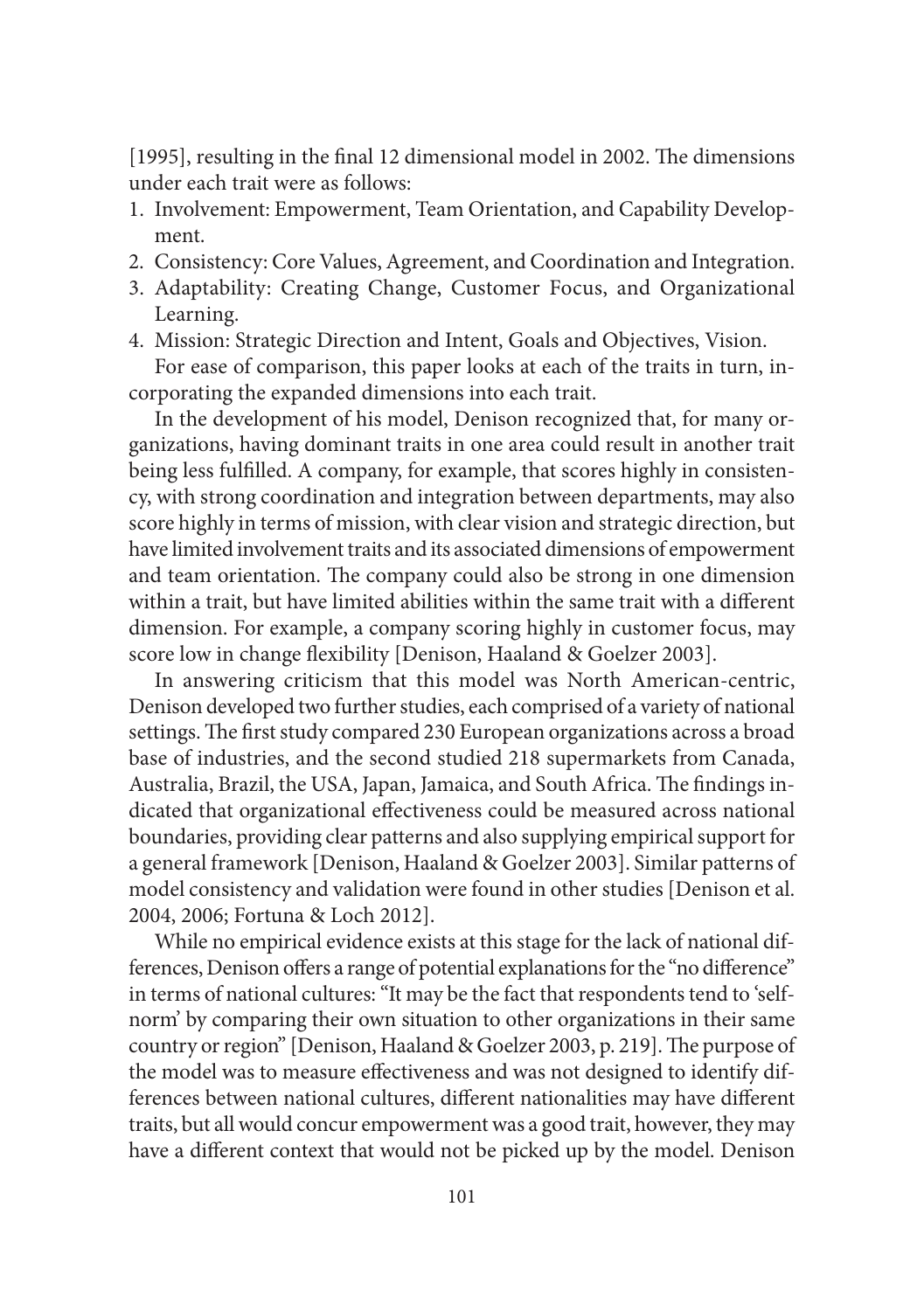concluded that to fully understand what had caused the "no difference" result would require further research [Denison, Haaland & Goelzer 2003].

Each of Denison's "traits" have values and behaviours that can be interpreted, and while results differ from other dimension models, there has equally been no agreement on findings between the other models. All of the researchers have noted in their defence or criticism of each other that they use different lenses when looking at their own research and it is unlikely that other researchers will have the ability to use the same lenses [Denison, Haaland & Goelzer 2003; Hofstede 1990; Trompenaars 1993; Schwartz 1994; House et al. 2004].

Denison was a researcher who frequently used a combination of qualitative and quantitative studies in the development of his theories [Denison & Mishra 1995; Denison 2000; Denison et al. 2003].

#### *5.1. Denison involvement*

Denison proposed "involvement is a cultural trait which will be positively related to effectiveness" [Denison & Mishra 1995, p. 214]. The involvement trait had the three values of empowerment, team orientation and capability development. Comparing Hofstede's six organizational dimensions to the twelve developed by Denison, it is evident that they approach each dimension from a different perspective. One on one comparison would be inappropriate as each dimension from each author would overlap with multiple dimensions. A more effective comparison is accomplished by comparing Hofstede's six organizational dimensions with Denison's four "traits". At this level, Hofstede's employee-oriented vs. job-oriented and open system vs. closed system would have a reasonable fit within the involvement trait. Involvement could also be compared to Hofstede's and GLOBE's power distance dimensions, Schwartz's intellectual and affective autonomy dimensions or Trompenaars' universalism – particularism dimension.

The sample survey questions highlighted by GLOBE and Denison have similar structures with slightly different contextual structures. The difference in questionnaire format could explain different cultural findings. A sample power distance *as is* question from the GLOBE study, using a seven point scale (scored 1 to 7), was: "In this society, followers are expected to: obey their leaders without question / questioning their leaders when in disagreement" [House et al. 2004, p. 537]. A sample Denison involvement survey question, using a low to high scale (low being strongly disagree to high being highly agree), was: "Most people in this company have input into the decisions that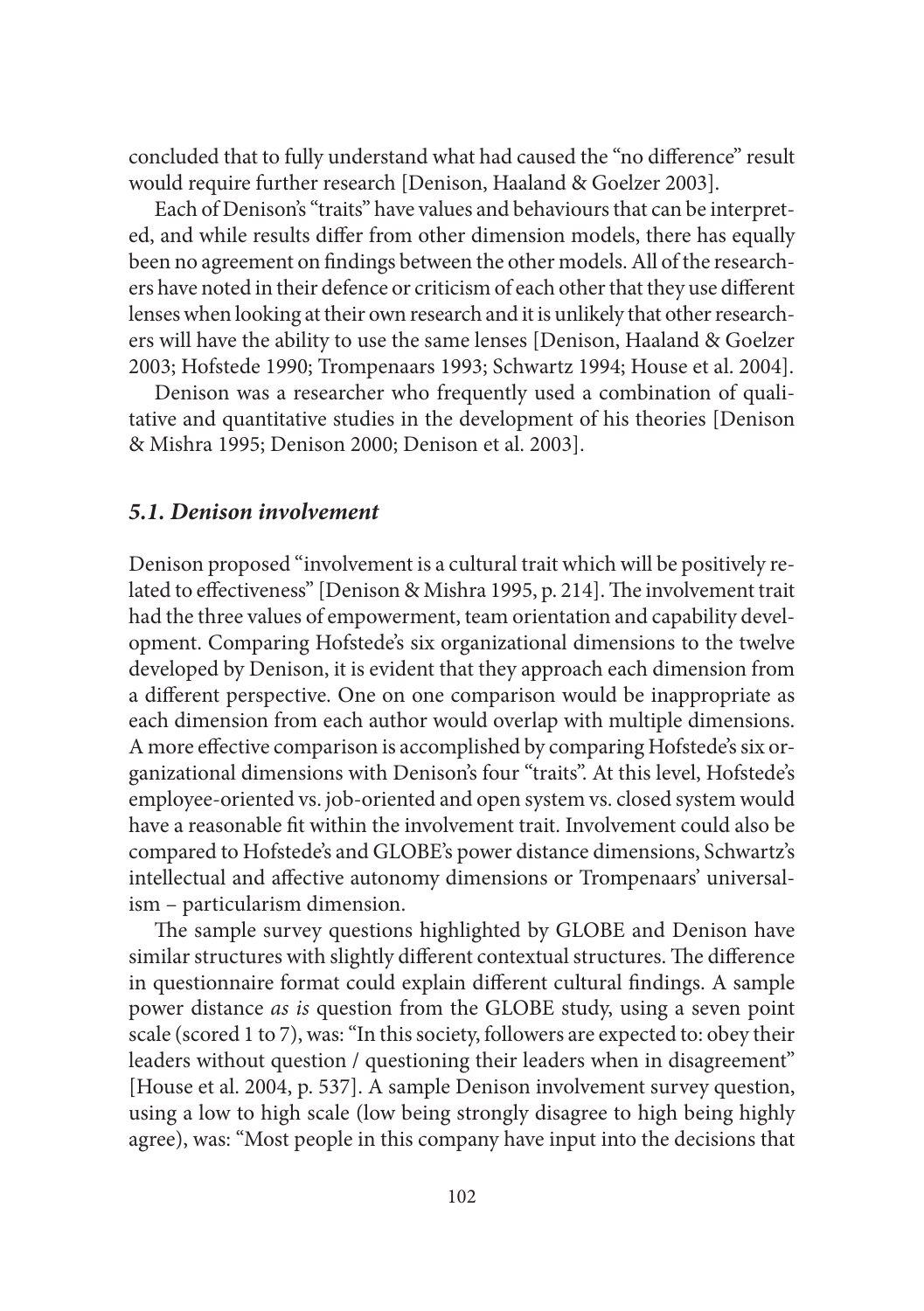affect them" [Denison, Hooijberg & Quinn 1995, p. 231]. Both questions look at the power structure of the organization and the dynamics at work within the society/organization, but how the question is asked can shape the answer [Schwartz 1999]. The difference between the questions is that Denison clearly stipulates the "company's" culture, whereas the GLOBE project could have respondents who answer the question based on either the organization culture or the national culture, a criticism Hofstede has raised on the GLOBE study [Hofstede 2006, 2010]. Denison clearly recognized the value and importance of the Hofstede, Schwartz, Trompenaars and GLOBE studies in determining national cultural differences, but his focus, research and theory development has always been directed at organizational cultures and effectiveness. He believed his values were universal in their applicability [Denison & Mishra 1995; Denison, Haaland & Goelzer 2003; Denison, Lief & Ward 2004].

From a corporate governance perspective, the concepts of power distance, involvement, and universalism are all important in determining the culture of the board. One possible issue with this study is that Denison's respondents were predominately middle managers and so may not reflect the culture within the boardroom any more than the studies of Hofstede, Schwartz, Trompenaars or GLOBE.

#### *5.2. Denison consistency*

Denison's research found organizations were "effective because they have 'strong' cultures that are highly consistent, well-coordinated, and well-integrated" [Denison, Haaland & Goelzer 2003, p. 208]. Denison's consistency trait is rooted in the idea that executives, managers, and employees share core values within the organization, which means effective organizations will reach agreement on difficult decisions even when there are diverse points of view [Denison, Hooijberg & Quinn 1995]. Companies with high scores in consistency were found to be well coordinated with high levels of integration. Both the involvement and consistency traits have an internal focus to the organization [Denison, Haaland & Goelzer 2003; Denison, Lief & Ward 2004].

Denison's consistency trait compares to Hofstede's parochial vs. professional and loose control vs. tight control organizational dimensions. The consistency trait overlaps with Hofstede's individualism/collectivism and uncertainty avoidance dimensions, Schwartz's conservatism and egalitarianism dimensions, Trompenaars' universalism – particularism and individualism – communitarianism dimensions, and GLOBE's two collectivism dimensions. The overlap between the various models can be viewed positively  $-$  all the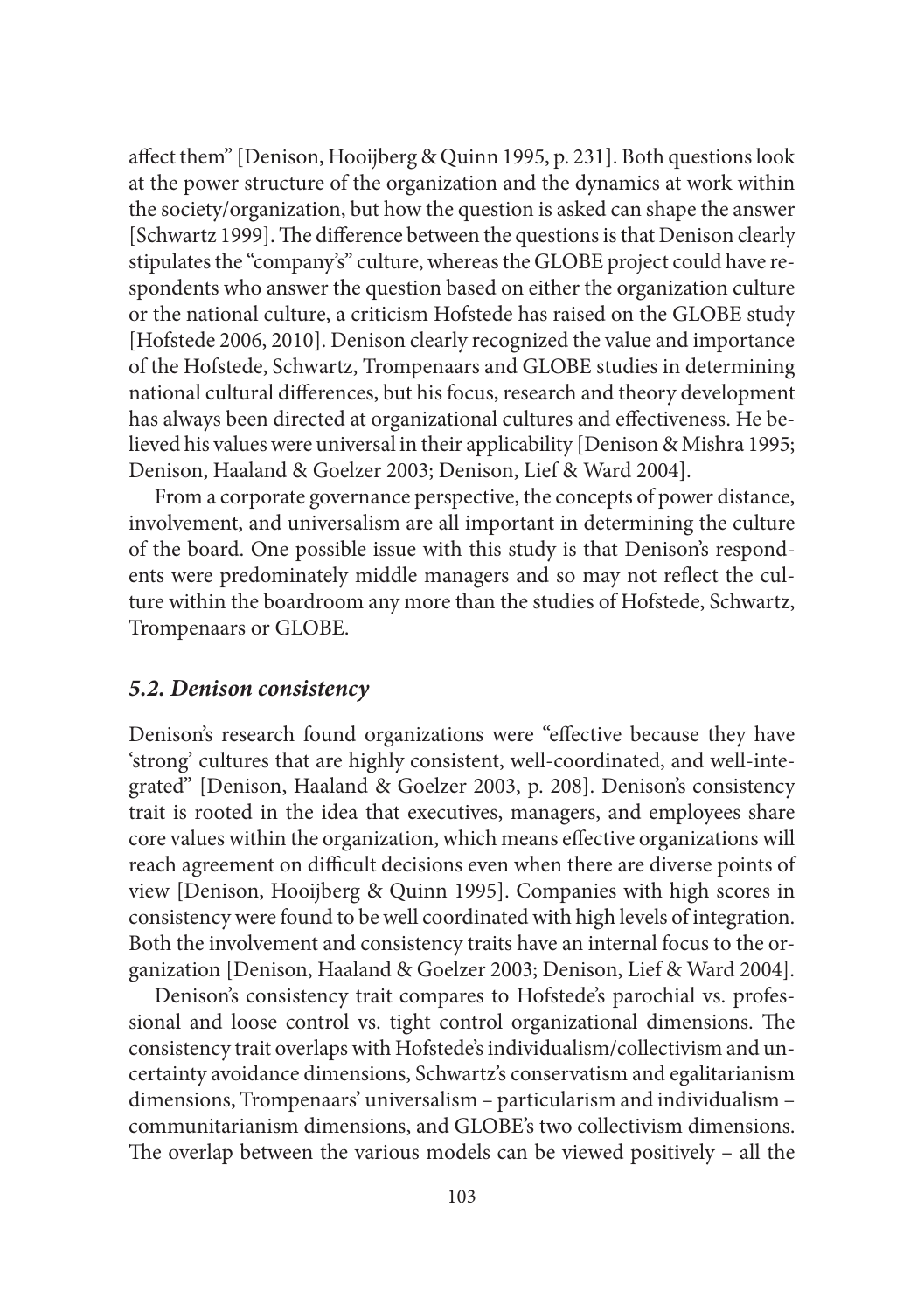researchers recognized the importance of structure, stability, and some form of conformity within a cultural setting.

Board literature has attempted to address consistency in terms of board cohesiveness, succession planning, and structure and relationship to company performance [Heracleous 2001; Ward, Brown & Rodriguez 2009]. Boards compare themselves to a best practice corporate governance checklist, with no consistent empirical proof that this type of evaluation leads to either consistent or improved corporate governance. Wong, in 2009, put forward that corporations need to consider more than just the Anglo-Saxon best practice models and consider local (cultural) factors as part of the evaluation process [Wong 2009a, 2009b]. Turnbull [2012] echoes the concern that many of the best practice methods put forward are Anglo-Saxon in design and may not consider the cultural aspects of boards. He also argues, "There is no agreed basis for defining what is good governance and thus no empirical test for identifying the existence of good governance" [Turnbull 2012, p. 428]. Combine the potential best practice design flaw with the fact that we don't have consensus on who should do the evaluation and the complexity of the problem grows [Turnbull 2012].

Another evaluation mechanism used within corporate governance is the use of governance codes, which again can result in inconclusive findings as to their effectiveness [Adjaoud, Zeghal & Andaleeb 2007; Seidi 2007; Udayasankar & Das 2007]. For board evaluations to work effectively, new methods must be found that include understanding who is to do the evaluation, a clearer understanding of what is being evaluated and how evaluations are to be conducted in a consistent fashion, and who receives the results [Minichilli, Gabrielsson & Huse 2007].

## *5.3. Denison adaptability*

Denison found adaptability at odds with his consistency trait and in some aspects he found them polar in their application to the organization. Part of the explanation for this is that the adaptability trait is externally focused whereas the consistency trait is internally focused. Another polarizing factor is that adaptability is about change and flexibility whereas consistency is more about standardization and stability [Denison, Haaland & Goelzer 2003; Denison, Lief & Ward 2004]. Denison identified three dimensions within the adaptability trait: creating change, customer focus and organizational learning. Hofstede's organizational dimensions of process-oriented vs. results-oriented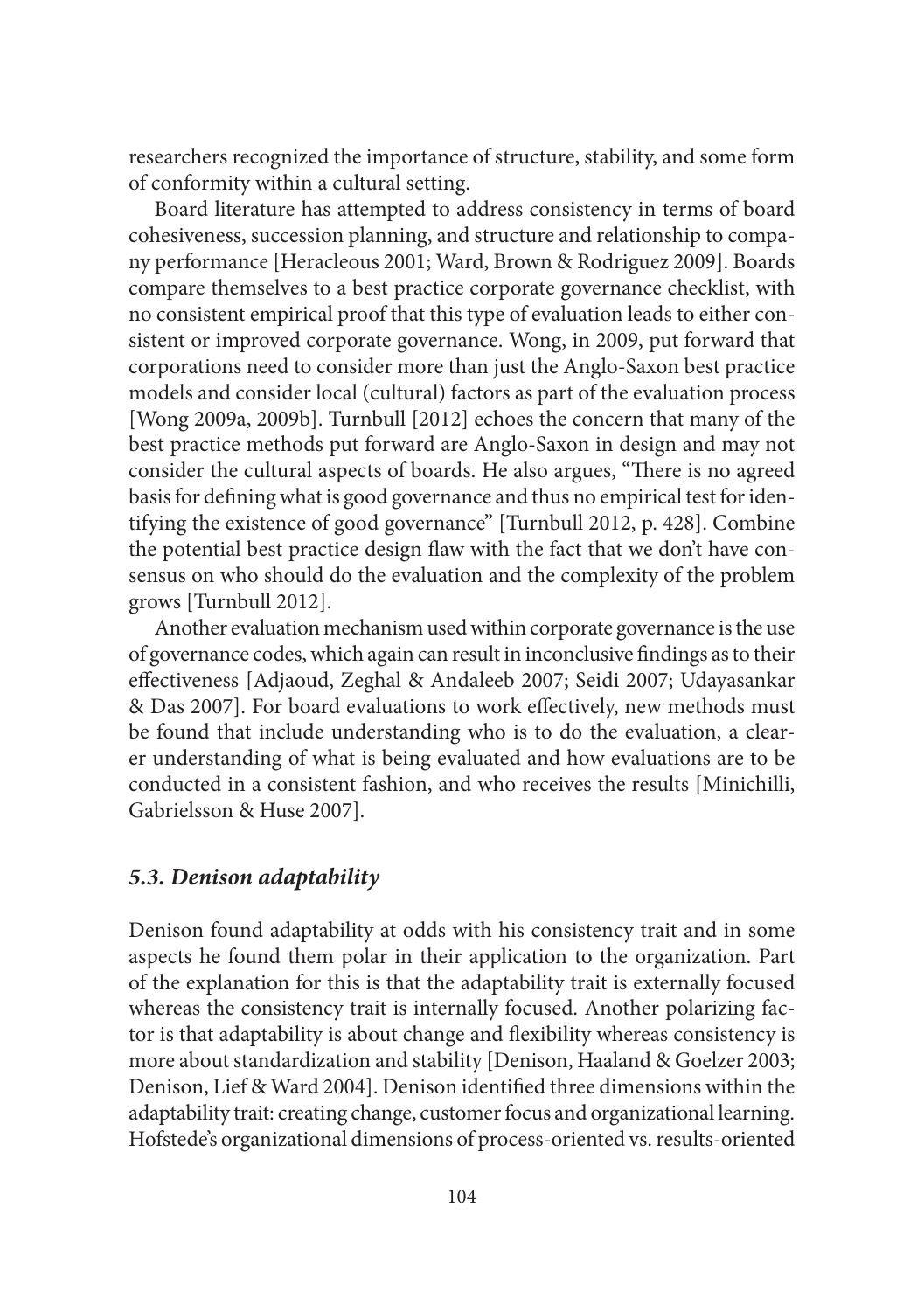and normative vs. pragmatic fi t within Denison's adaptability trait. GLOBE's and Hofstede's uncertainty avoidance dimensions and Hofstede's masculinity – femininity dimensions can also be linked to Denison's adaptability trait. Schwartz's intellectual autonomy dimension and Trompenaars' universalism – particularism dimension once again fi t within the adaptability trait.

For corporate governance, adaptability has historically been considered key – allowing the organization the ability to deal with changing external environments. For all corporations and organizations, some part of what is done, be it a service or product, is supported by having what is referred to as a "customer focus". Part of the board's oversight responsibility is to identify if the level of customer focus is appropriate for their organization. In developing the model, Denison, Haaland and Goelzer [2003] saw organizational learning as key to the adaptability trait [Gillespie et al. 2008]. For a board, the company's ability to learn from mistakes and take corrective action is part of their overseeing responsibility [Schein 2008]. Hofstede, Hofstede and Minkov [2005] would argue that the change aspect is imbedded at an early age and the term of organizational learning is more in line with "climate" and practices versus culture. House et al. argued that Hofstede was wrong on four fronts: "(a) values and practices both serve to differentiate between societies and organizations; (b) the values and practices each account for unique variance; (c) the values and practices scales interact; and (d) the dimension of values and practices can be meaningfully applied at both levels" [House et al. 2004, p. 75]. Denison [1984] was a pioneer in bringing organizational learning as a cultural trait to the forefront to be studied as part of cultural uniqueness.

### *5.4. Denison mission*

Denison created the mission trait to address what a series of scholars had already determined, that strategy was closely related to culture and changes in strategy had a direct impact on organizational culture [Hofstede 1990; McClelland 1961; Schein 1990, 1996, 2004]. Culture is what sets a company apart from other organizations who have similar products or services. For strategy, it is culture that provides the uniqueness of a sustainable advantage [Pennington 2009]. With his mission trait, Denison put forward three dimensions: strategic direction and intent, goals and objectives, and vision. Denison has applied high emphasis in his model to organizational focus and future direction. Hofstede recognized in his own literature review that "'cul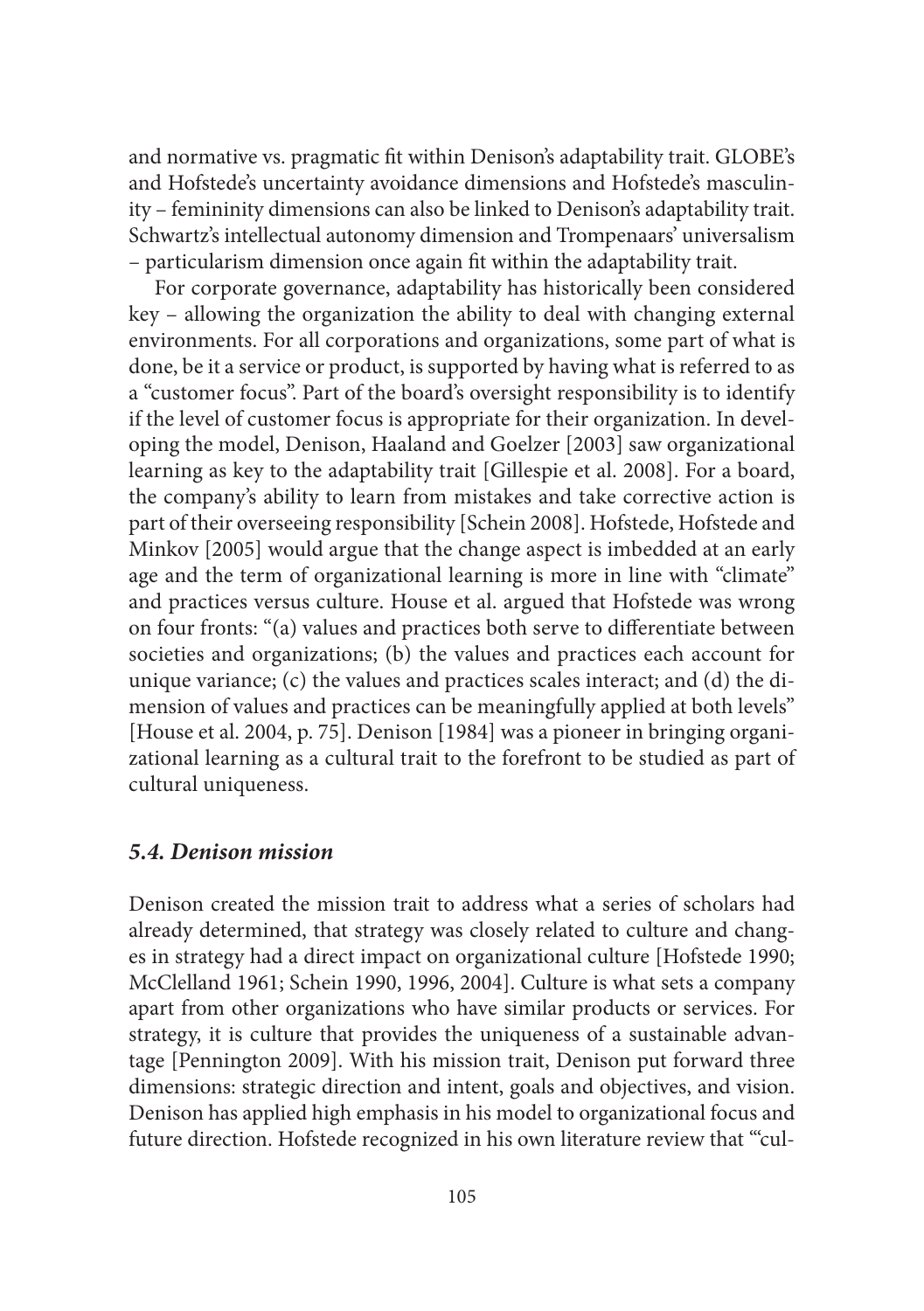ture' and 'strategy' are partly overlapping constructs" [Hofstede et al. 1990, p. 286]. In spite of this, Hofstede's organizational dimensions have no direct comparison. Neither Hofstede nor Schwartz have dimensions which completely replicate Denison's mission trait. Trompenaars has one dimension, attitude to time, that encompasses some of the aspects of Denison's mission trait. GLOBE more closely matches with Denison's mission trait with their two dimensions of future orientation and performance orientation.

In the field of corporate governance, boards have two primary goals: to provide oversight and to provide strategic direction. Using publicly available board minutes to determine the areas of focus and allocation of effort on different areas, Schwartz-Ziv and Weisbach [2011] found that the bulk of time and effort of the boards was spent on fiduciary issues, with less than 13% of time and effort being allocated to dealing with issues that would be classified as strategic. The lack of strategic focus in the banking sector is considered one of the contributing factors to the 2008 financial crisis [Unseem 2012]. Acknowledging the need for strategic focus does not mean boards can claim that they have a strategic culture [LeBlanc 2004]. Hofstede correctly identifies that organizational cultures will vary with each organization, and both Hofstede and Denison highlight the need for ongoing qualitative studies to better understand the role of strategy within the organization [Hofstede 1990, 2006, 2010; Denison et al. 2003, 2004]. A growing amount of corporate governance literature has been dedicated to looking at the role of strategic planning in the boardroom [Cornforth & Edwards 1999; Rindova 1999; Dockery, Herbert, & Taylor 2000; Ingley & Van der Walt 2001; Plumptre 2004; Galan 2006; Kim, Burns & Prescott 2009; Pugliese et al. 2009].

# **6. Concluding remarks**

Looking at the various dimensions and how they have been applied to culture, it is clear that dimensional models even with the same title were measuring different attributes. A challenge with all the existing cultural dimensions is that they were created with the purpose of either identifying different cultural traits between countries or middle management organizations. None of the cultural models were ever designed for use in the boardroom. Researchers need to take some of the value of each existing dimension model and look at how to adapt them to match more closely with the requirements of determining board culture [Evans 2013].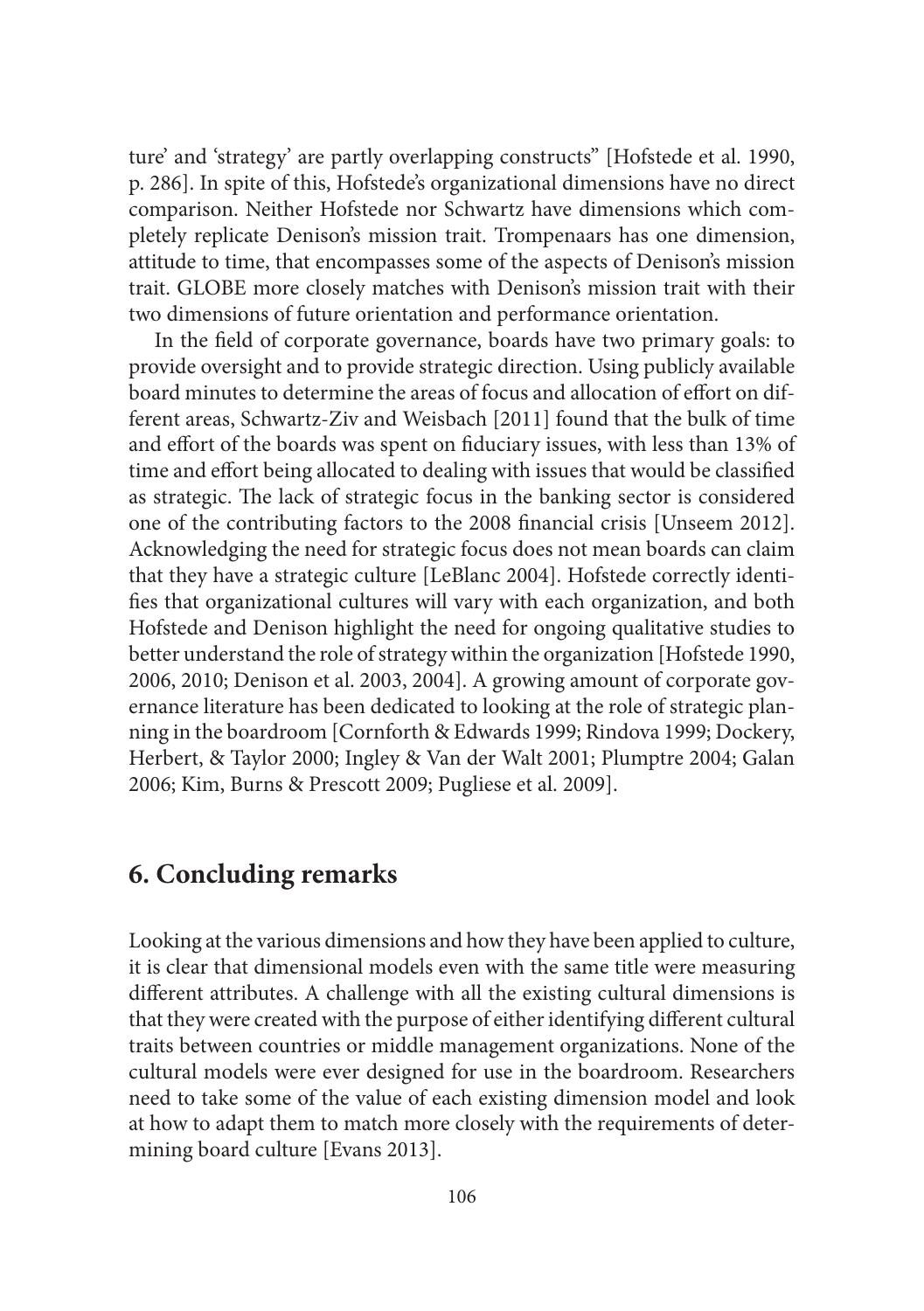

**Figure 1. Overlap model between dimensional constructs (by author)**

Each of the existing models correctly identified dimensions found effective in measuring values within their specific target groups and much of the debate has been on the gray area of overlap between the different dimensions. Figure 1 demonstrates the overlap of the different models when compared back to Hofstede's five level National Culture dimensions.

Detert, Schroeder and Mauriel [2000] recognized that the past research was disjointed and tried to come up with a framework to synthesize the work of Hofstede and Schein; this was to determine which dimensions add value from a total quality management (TQM) perspective. As with other prominent authors of the time, Detert et al. believed culture was a culmination of values and beliefs that members share around accepted behaviour. Their research concluded that no one cultural or trait dimension could be identified as adding more value than others [Detert, Schroeder & Mauriel 2000].

Schein [1996] recognized within organizations that cultures can exist within occupational communities. He argued organizations have three distinct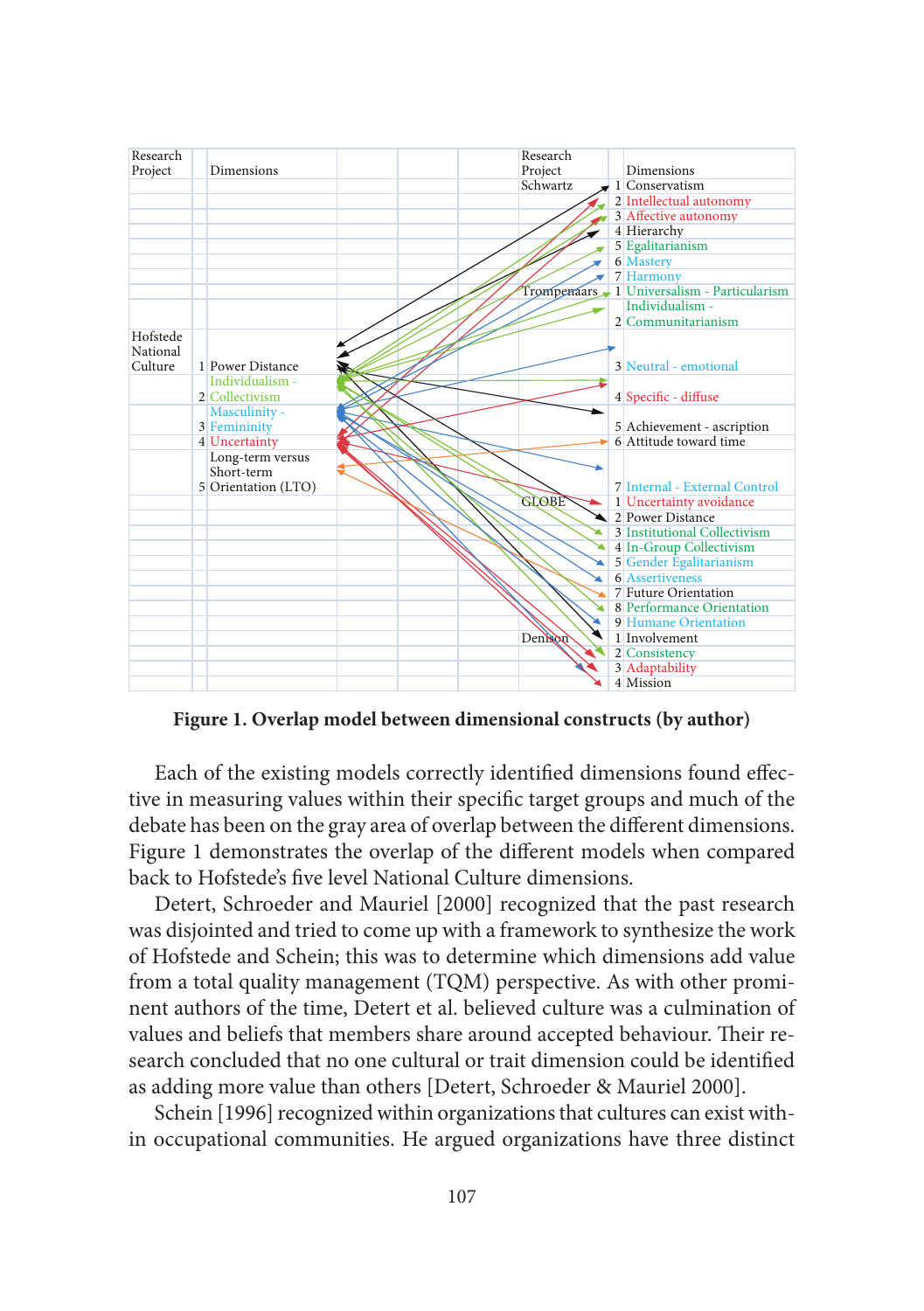cultures: (1) culture of engineers, (2) culture of executives, and (3) culture of operators that often work at cross purposes and do not understand each other very well. Each group has shared values which they do not necessarily share with other groups. The engineer and executive cultures tend to express themselves from a global perspective, while the operator culture is more local. The importance of understanding these cultural differences is critical in the development of a learning organization. All change requires learning, and without a learning culture organizations cannot achieve their full potential [Schein 1996]. The definition of organizational learning is as elusive a concept as "culture", with different scholars having different perspectives and definitions. A common understanding they do share is that organizational learning includes the retention and sharing of information in a consistent format [Skerlavaj, Song & Lee 2010]. As with culture, the degree and methods utilized for knowledge learning and retention are varied between scholars.

A number of scholars have attempted to build indices based on either Hofstede's dimensions or other models, but a growing number of scholars see the use of indices as movement in the wrong direction when so many questions still need to be answered on existing models. While some proceed to build indices, "a growing number of others reject this outright as being a vestige of the 'dark middle ages' of cross-cultural research" [Tung & Verbeke 2010, p. 1270].

## *6.1. Leadership and culture*

"It can be argued that the only thing of real importance that leaders do is to create and manage culture, that the unique talent of leaders is their ability to understand and work with culture" [Schein 2008, p. 362].

Dimmock and Walker [2000] found in their study, when comparing the eight leadership elements of collaboration, motivation, planning, decision making, communication, conflict resolution, appraisal and self-development to both the Hofstede and Trompenaars models, that these areas of leadership appeared important regardless of culture. The difficulty was the identification of which attributes had the greatest impact [Dimmock & Walker 2000].

The largest cross-corporate leadership and cultural dimensions study was conducted by the GLOBE team, resulting in two volumes of research findings for 62 countries, including 950 organizations and 17,300 individual participants. The first volume "Culture, Leadership and Organizations" published in 2004 provides a detailed analysis of the GLOBE project including compara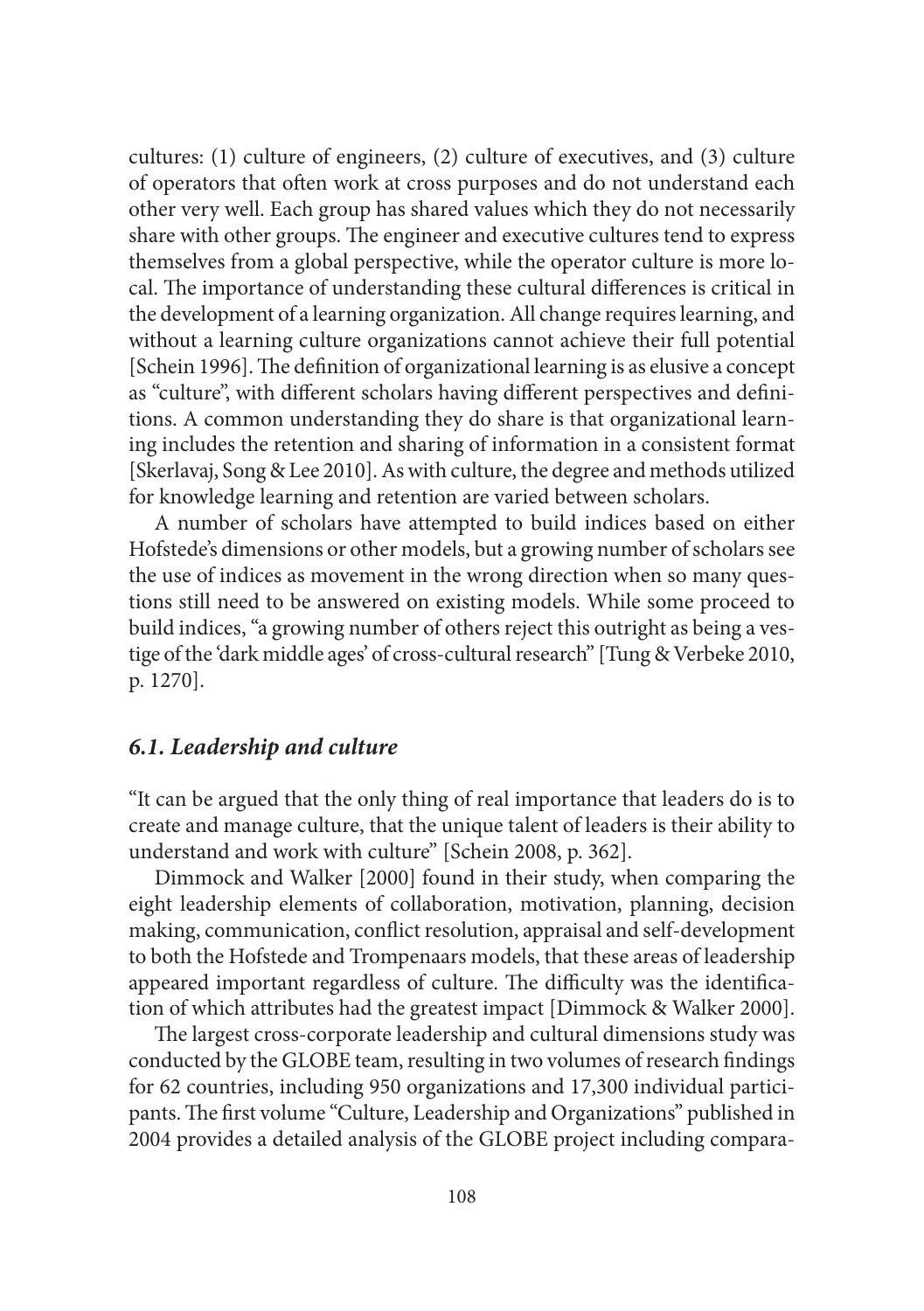tive results of the nine dimensions. For project GLOBE "The central proposition of the integrated theory is that the attributes and entities that differentiate a specified culture are predictive or organizational practices and leader attributes and behaviours that are most frequently enacted and most effective in that culture" [House et al. 2004, p. 17].

For the success of the GLOBE project, the researchers needed to agree on a single leadership theory they could use consistently across the study. The Implicit Leadership Theory (ILT) was a logical choice for the GLOBE team: "A major assertion of ILT is leadership is in the 'eye of the beholder'" [House et al. 2004, p. 670] Using ILT as a foundation, the GLOBE team developed six dimensional labels of:

- 1. Charismatic/Value-Based Leadership
- 2. Team-Oriented leadership
- 3. Participative leadership
- 4. Humane-Oriented leadership
- 5. Autonomous leadership
- 6. Self-Protective Leadership [House et al. 2004, p. 674].

These six labels became the core of what the GLOBE team would refer to as the Culturally Endorsed Implicit Leadership Theory (CLT) [House et al. 2004].

In the second volume, "Culture and Leadership Across the World", [Chhokar, Brodbeck, & House 2007] the GLOBE team completed the second level of their qualitative/quantitative review of 25 societies, combining a qualitative review of each society with a quantitative analysis of leadership across the nine GLOBE cultural dimensions [Chhokar, Brodbeck, & House 2007]. As with the cultural study, the leadership study included an *as is* and *should be* inquiry to participants, a concept strongly criticized by Hofstede [Hofstede 2006, 2010]. Each section of the second volume deals with a unique country, and as with the cultural study, it includes both a qualitative and quantitative analysis by country. The nine cultural dimensions are compared to individual country styles. For example, Chapter 14 deals with leadership in the United States and identifies a research and scholarly bias in the definition of leadership: "Leadership tends to be seen as a process of influence in which the individual leader exercises considerable impact on others by inducing them to think and behave in certain ways" [Hoppe & Bhagat 2007, p. 491]. In general there is no one clear definition of leader or follower, and the concept that the leader influences the behaviour and actions of followers is one-sided, with a restricted top-down view of the world [Hollander 1992].

The GLOBE 2004 project's most important leadership contributions were some of the universal leadership values that appeared to be true regardless of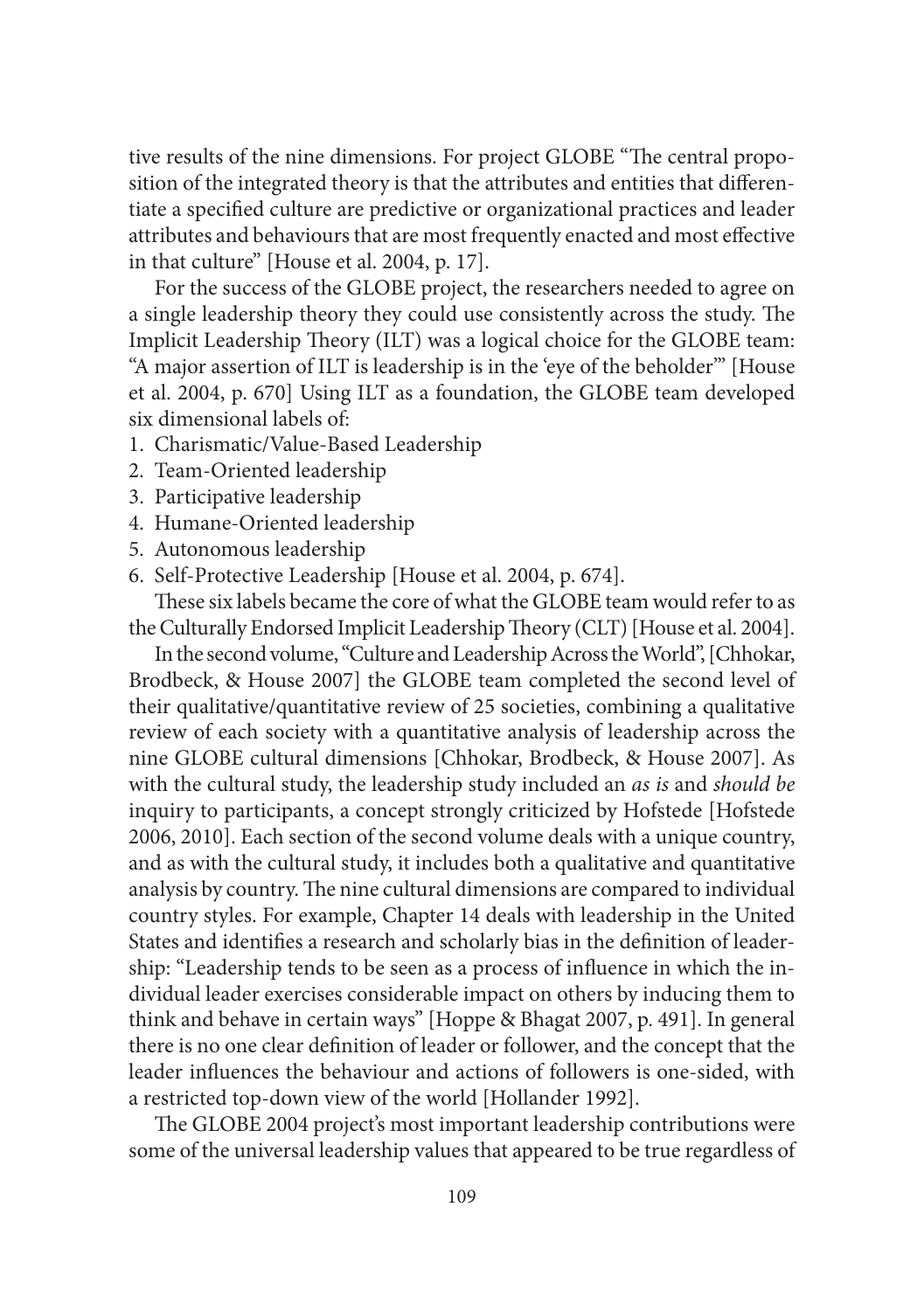culture. The attributes of integrity, trust, honesty, and justice appear as important leadership qualities across cultures. Cultures universally endorsed leadership values including motivational, dynamic and visionary. Other universal GLOBE findings included that elements of transformational leadership are problem solving, being decisive, excellence, and being team-oriented. Universal negative leadership values included ruthlessness and being dictatorial, non-cooperative and confrontational, all of which were seen as representing poor and ineffective management. Culturally contingent items ranged across charismatic/transformational leadership. Other leadership attributes ranged from individualistic to micro-manager [House et al. 2004].

A constraint of the GLOBE study, recognized by its authors, was that participants were middle managers and the leadership model was based on ILT [Den Hartog et al. 1999].

Denison's research, with his emphasis on change management, is related to strategic leadership theory, as has been presented in the literature since the 1980's [Hambrick & Mason 1984; Hambrick 2007]. While all of the models presented within this paper include elements of behaviour that can be captured within the existing models, "virtually no research has studied the antecedents of leader empowering behaviour" [Hakimi, Van Knippenberg & Giessner 2010, p. 701]. The study of empowerment requires not only the trust in follower performance, but the conscientiousness level of the leader. Hakimi, Van Knippenberg and Giessner [2010] put forward conscientiousness as a dimension directly related to leadership effectiveness. The personality of the leader has an important impact on how empowerment is deployed, and highly conscientious leaders are more likely to be successful in their empowerment. More research is necessary in this largely unexplored area of empowering behaviour to help determine situational, relational, and personality influences that impact the leadership empowerment process [Hakimi, Van Knippenberg & Giessner 2010].

A more pluralistic philosophy is that both leaders and followers have influence, depending on their individual experience and knowledge. The shift from a leader-centric to a follower-centric power orientation depends on the environment and willingness of all parties to acknowledge individual expertise and the value they contribute to decision making [Morasso & Mierzwa 2012]. The collegial model sometimes put forward to address the issue of leader / follower does not address the boardroom leadership situation as again this model is based on the concept of an employer/employee relationship [Cox 2012].

A model that is more reflective of the boardroom is the shared leadership theory, where leadership is defined as "a dynamic, interactive influence process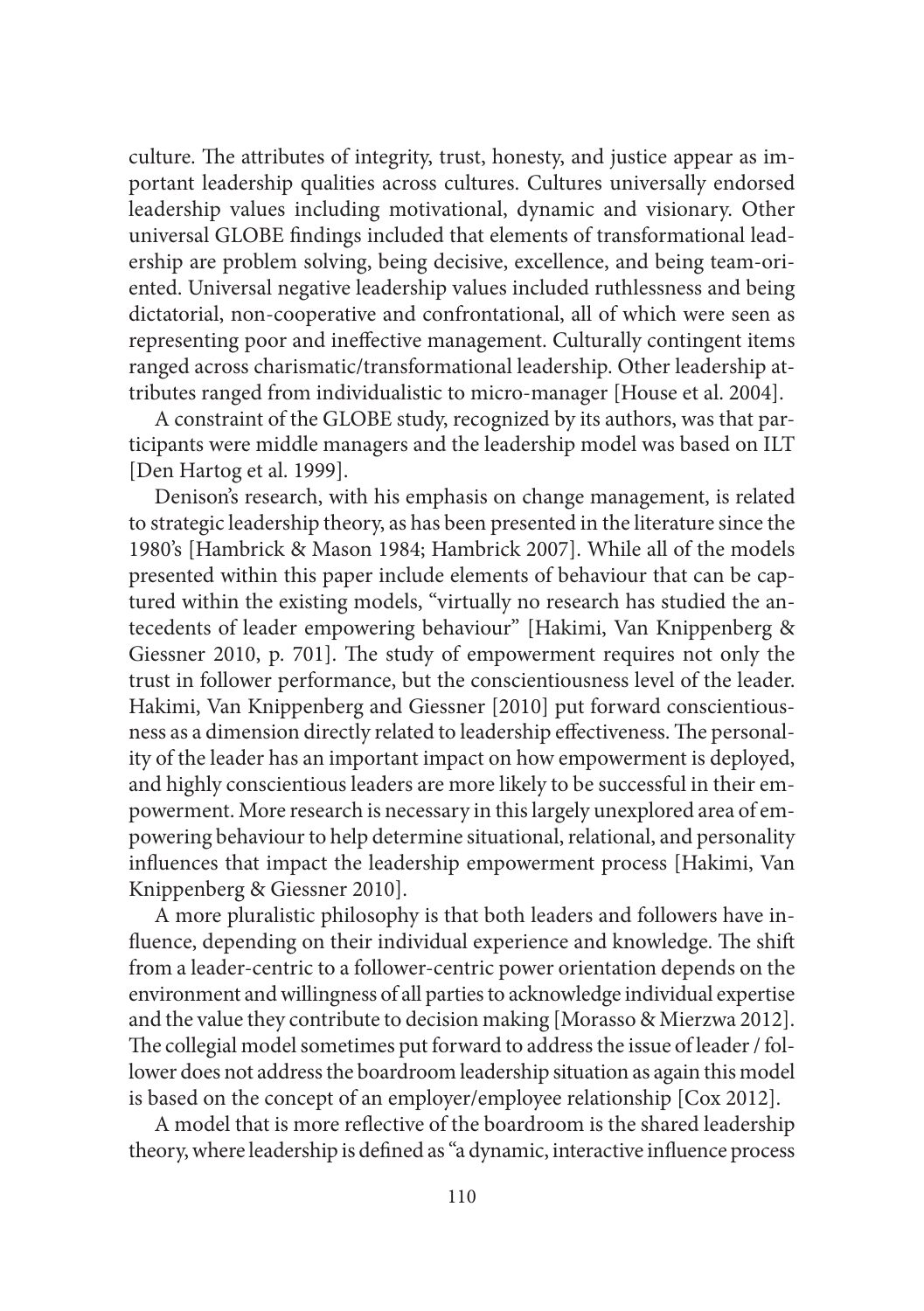among individuals in groups for which the objective is to lead one another to the achievement of group or organizational goals or both" [Pearce & Conger 2003, p. 1]. The shared leadership model encompasses many aspects of other leadership models included in transformational and charismatic leadership theories. What differs is that, unlike the leader-follower model, the shared leadership model allows for the transformational motivation to come from the team [Hernandez et al. 2011]. An important distinction of shared leadership is that, while it may share some aspects of other leadership models, it is based on an outcome ontology and therefore should be free to develop its own structures and processes. Shared leadership is not restricted to the tripod anchors of leaders, followers and shared values [Drath et al. 2008]. Shared leadership happens when team members share the role of leadership between them, taking advantage of the abilities of all members to reach a team goal [Bryman 2004; DeChurch et al. 2010].

A misrepresentation of boards is that they are a group of individual experts bringing a specific knowledge to the boardroom, when in fact they are experienced leaders, who may have specific expertise, but the strength of what they bring to the boardroom is the ability to sort through complex information and use constructive dialogue to challenge and build consensus as a team going forward [Maharaj 2008].

Shared leadership theory, a new and novel approach in leadership research, has already demonstrated benefits in a variety of team settings. While the concept of shared leadership has been studied in a combination of teams and collaborative situations, it has not been studied within the boardroom [Vandewaerde et al. 2011]. The focus of research on shared leadership has been on theoretical development [Day, Gronn & Salas 2004; Gronn 2002; Pearce & Conger 2003; Ensley, Hmieleski & Pearce 2006; Vandewaerde et al. 2011] with few empirical studies on the topic [for example, Pearce & Sims 2002; Ensley, Hmieleski & Pearce 2006; Harris et al. 2007]. The boardroom is made up of leaders, all with substantial expertise and the ability to influence each other in both knowledge and leadership background, an ideal group with which to view shared leadership theory. Unfortunately, access to this group has been an ongoing issue within the research of corporate governance [LeBlanc 2004; Huse 2005].

The leadership model for boards is unique. A board is made up of leaders, and for many boards the concept of trust between the executive and non-executive directors is essential, especially when you have the board controlling the reward system for the senior executives and the senior executives often controlling the sharing and dissemination of information. In this dynamic,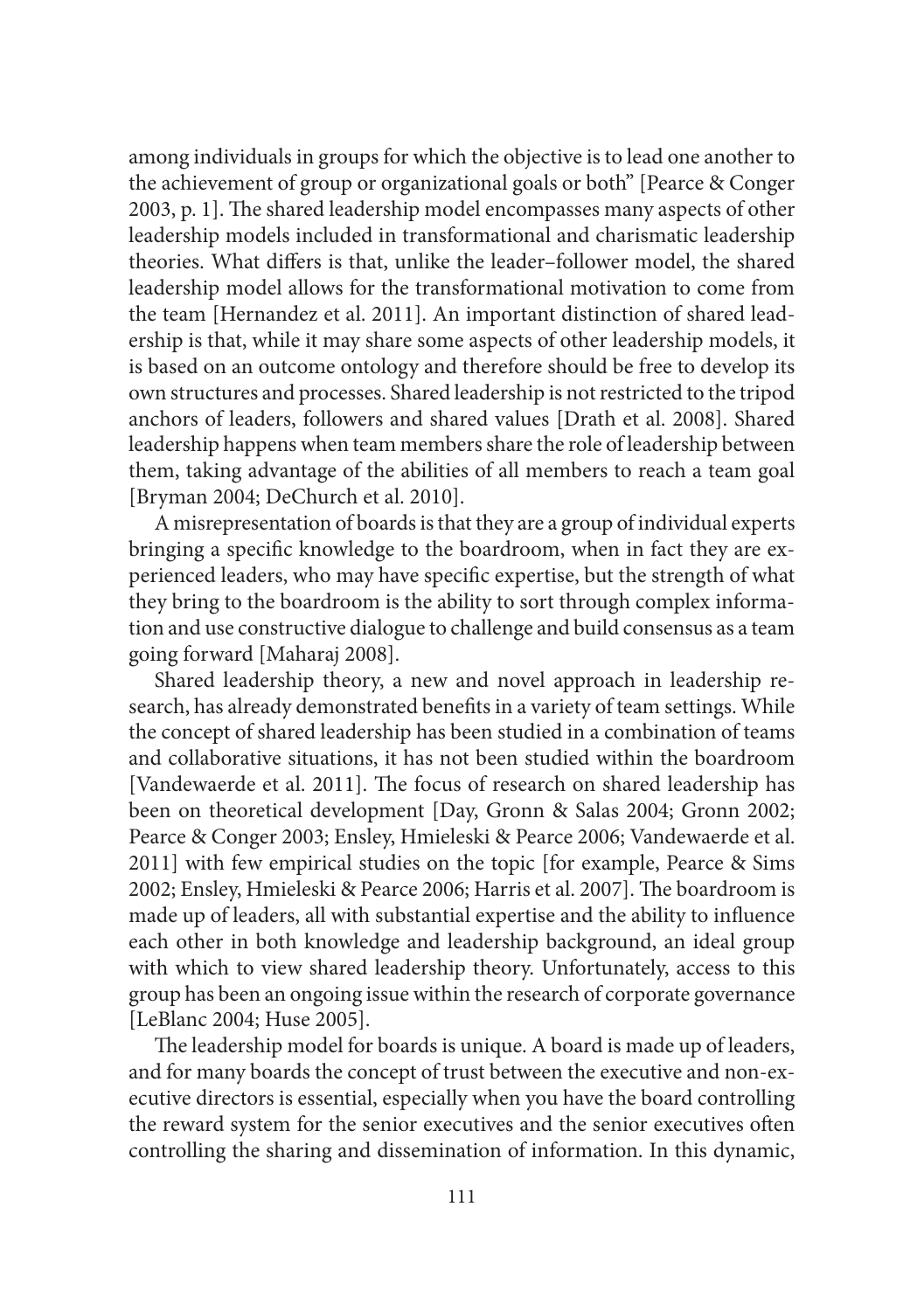trust acts as a lubricant for effective decision making [Spreitzer & Mishra] 1999]. Islam et al. [2011] identified trust, communication, and leadership as the most important influences on knowledge sharing. Reward systems were found to have no influence on knowledge sharing. They concluded that a culture of trust is more likely to share useful information and be more willing to listen and absorb each other's knowledge. Organizations whose cultures encourage a diverse gathering of information and intense interaction are more likely to create successful knowledge sharing [Islam et al. 2011]. Earlier studies reaching similar conclusions include those by Oliver and Kandadi [2006] and Sondergaard, Kerr and Clegg [2007].

Nowhere has secrecy been more dominant than in the corporate boardroom. The history of corporate governance research has in itself created a problem in understanding the leadership issue. "The historical legacy of agency theory and rationalist models of organisational functioning, particularly dominating the field of corporate governance, has positioned intra-organisational top management relationships as an 'un-required' area of study" [Kakabadse, Kakabadse & Barratt 2006, p. 135]. This, combined with the ongoing issue of access [Pettigrew & McNulty 1998; LeBlanc 2004; Denison, Cho & Young 2006; House et al. 2002], demonstrates this is not a new problem. As Kahl describes, "those who sit amongst the mighty do not invite sociologists to watch them make the decisions about how to control the behaviours of others" [1957, p. 10].

The role of the chairperson was to create the space to draw together the diversity of views of various board members on particular issues. It was not the role of the chair to create the mindset but to offer an environment where options could be explored [Kakabadse, Kakabadse & Barratt 2006].

#### *6.2. Bringing the culture research together*

The research has learned the importance of cross-cultural comparisons and developed and identified meaningful dimensions of cultural variability. The studies by Hofstede, Schwartz, Trompenaars, Denison and GLOBE have contributed to development of national and organizational dimensions, but with a limited amount of cultural research focused on the boardroom. The next level of research needs to go beyond the comfort of the existing dimensions and look at how culture interlinks with the wide range of outside variables [Matsumoto & Seung 2006; Earley 2006; Tung & Verbeke 2010]. Schwartz puts forward that often in historical quantitative research, values are consid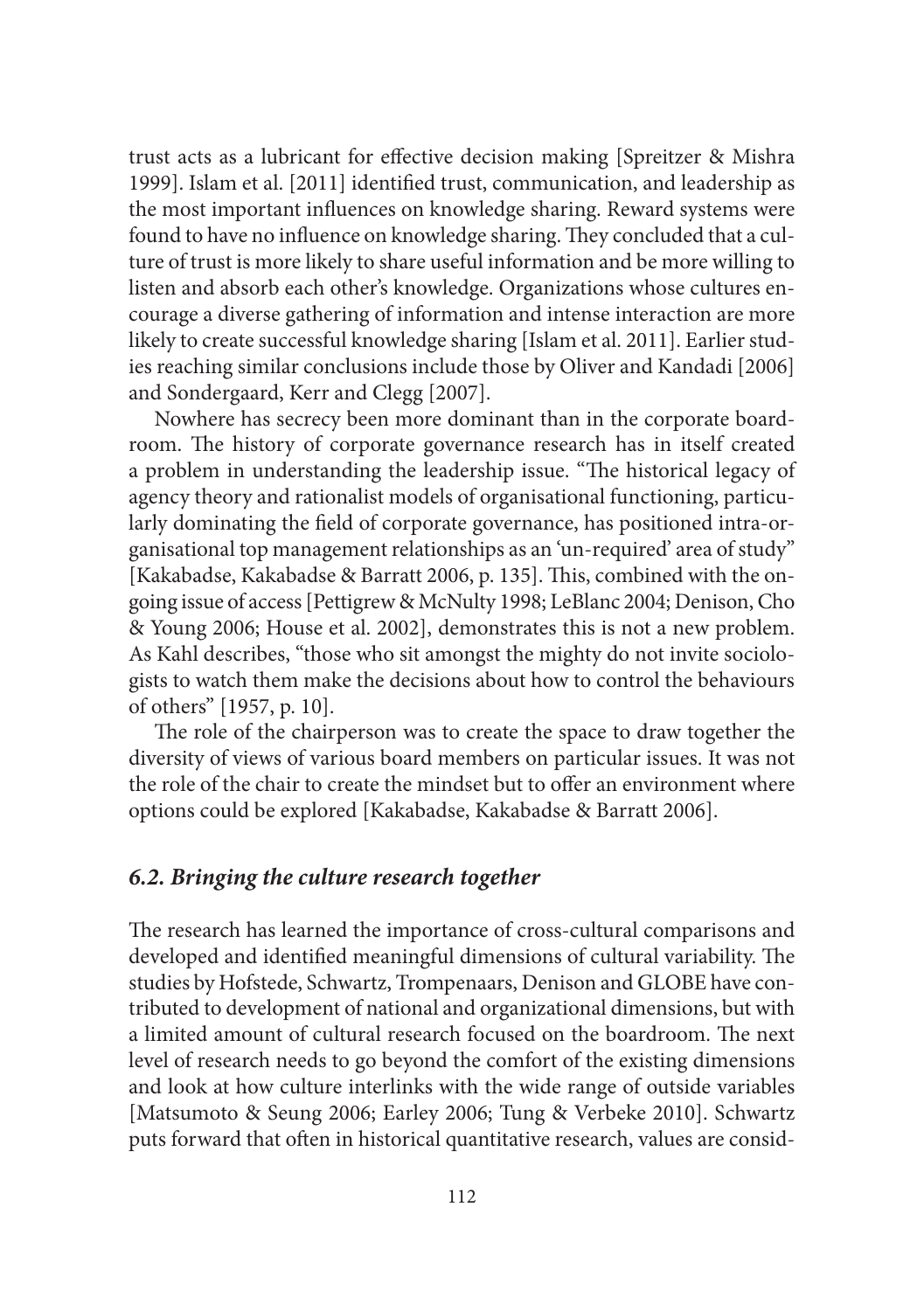ered in a single-value approach when behaviour and attitudes are not guided by a single value but trade-offs between competing values and this is what develops guiding principles. Without such conflict between values you would not have the differences identified between cultures [Schwartz 1996].

As it entered the world of business, culture research became interchanged with the term "climate". In the area of risk management, one author would refer to the organization's "risk management culture" while another would refer to it as the "organizational climate". Denison [1996] described the previous 10 years as a decade of paradigm wars between those doing qualitative research and those doing quantitative research in the field of culture, and that this was most apparent in the field of organizational research. Experienced researchers including Denison, Hofstede, House et al. [2004], Schwartz [1994, 1996], Schein [1983, 2004, 2008], and Triandis [1994, 2006] have all identified the importance of qualitative research in the development of cultural research and advocate the need for more of it.

For the boardroom, this requires looking at which variables are impacting the board, and how the culture impacts the effectiveness and efficiency of the boardroom. The boardroom is unique in a number of ways. It is not hierarchical in structure, it is not composed of followers, and it is by its very nature made up of leaders and dominated by outside directors who are all part-time, often only meeting 10-12 times a year. To understand cultural research we must understand both the past research and build on this to develop a model that can effectively capture the unique aspects of corporate boards.

## *References*

- Adjaoud, F., Zeghal, D., Andaleeb, S., 2007, *The Effect of Board's Quality on Performance*: *a Study of Canadian Firms*, Corporate Governance, vol. 15, no. 4, pp. 623–635.
- Aguilera, R.V., 2005, *Corporate Governance and Director Accountability: an Institutional Comparative Perspective*, British Journal of Management, vol. 16, pp. 39–53.
- Ailon, G., 2008, *Mirror, Mirror on the Wall: Culture's Consequences in a Value Test of its Own Design*, Academy of Management Review, vol. 33, no. 4, pp. 885–904.
- Argote, L., Greve, H.R., 2007, *A Behavioural Theory of the Firm: 40 Years and Counting. Introduction and Impact*, Organizational Science, vol. 18, pp. 3–49.
- Banuri, S., Eckel, C., 2012, *Experiments in Culture and Corruption*, Policy Research Working Paper, The World Bank, Series no. 56, pp. 1-27.
- Barkema, H.C., Vermeulen F., 1997, *What Differences in the Cultural Backgrounds of Partners Are Detrimental for International Joint Ventures?* Journal of International Business Studies, vol. 28, no. 4, pp. 845–864.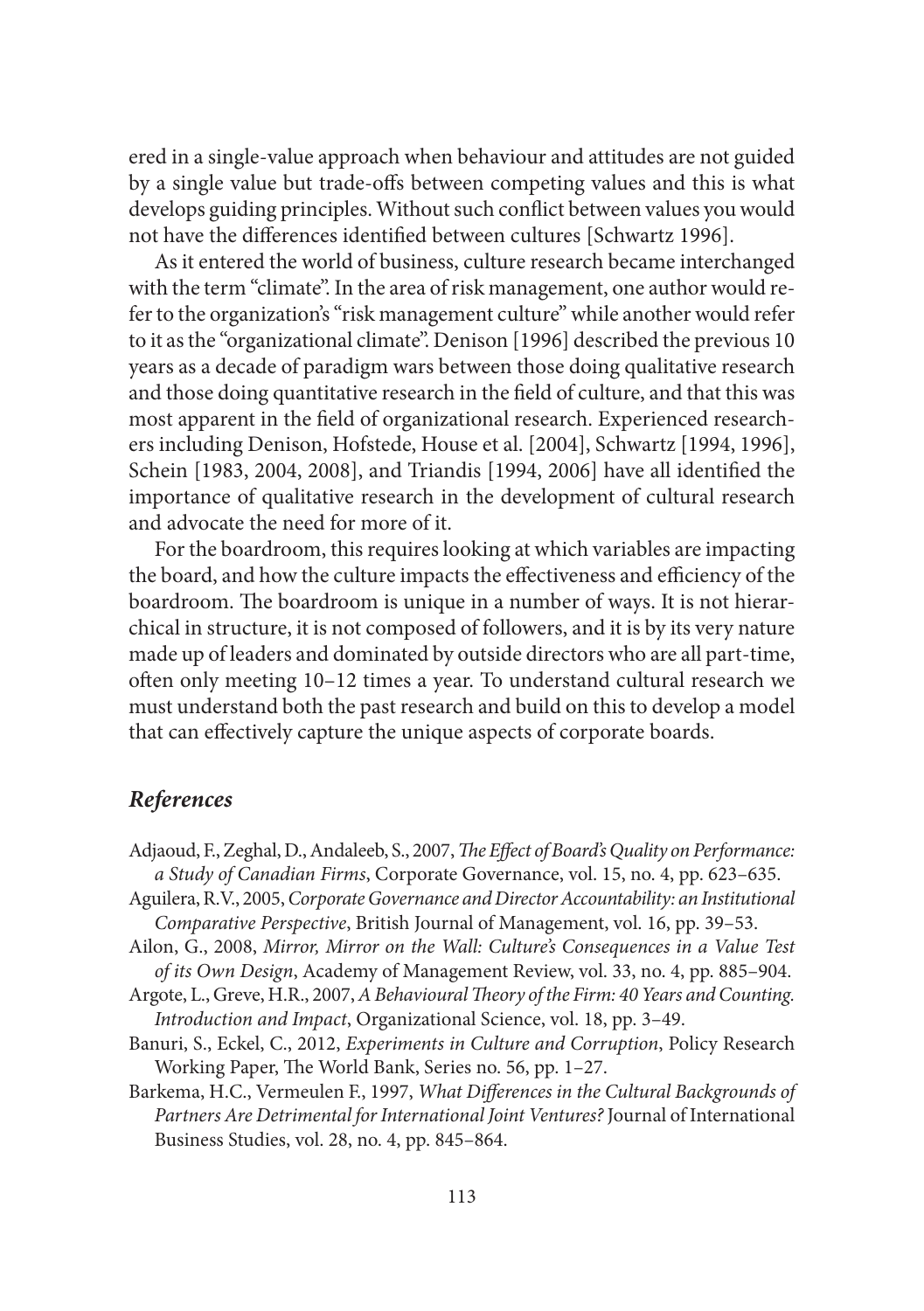- Baskerville, R.F., 2003, *Hofstede Never Studied Culture*, Accounting Organizations and Society, vol. 28, pp. 1–14.
- Bear, S., Rahman, N., Post, C., 2010, *The Impact of Board Diversity and Gender Composition on Corporate Social Responsibility and Firm Reputation*, Journal of Business Ethics, vol. 97, no. 2, pp. 207–221.
- Beaver, G., Davies, A., Joyce, P., 2007, *Leadership Board of Directors*, Business Strategy Series, vol. 8, no. 4, pp. 318–324.
- Bebchuk, L., Cohen, A., Ferrell, A., 2004, *What Matters in Corporate Governance?*  The Review of Financial Studies, vol. 22, no. 2, pp. 783-827.
- Bethoux, E., Didry, C., Mias, A., 2007, *What Codes of Conduct Tell Us: Corporate Social Responsibility and the Nature of the Multinational Corporation*, Corporate Governance, vol. 15, no. 1, pp. 77–90.
- Bhagat, S., Black, B., 1999, *The Uncertain Relationship Between Board Independence* and Firm Performance, The Business Lawyer, vol. 54, pp. 921-963.
- Bonn, I., Pettigrew A.M., 2009, *Towards a Dynamic Theory of Boards: An Organisational Life Cycle Approach*, Journal of Management & Organization, vol. 15, no. 1, pp. 2–16.
- Bozec, R., Dia, M., Bozec, Y., 2010, *Governance-Performance Relationship: A Reexamination Using Technical Efficiency Measures*, British Journal of Management, vol. 21, pp. 684–700.
- Brammer, S., Millington, A., Pavelin, S., 2007, *Gender and Ethnic Diversity Among UK Corporate Boards*, Corporate Governance, vol. 15, no. 2, pp. 393–403.
- Brammer, S., Millington, A., Pavelin, S., 2009, *Corporate Reputation and Women on the Board*, British Journal of Management, vol. 20, pp. 17–29.
- Breuer, W., Salzmann, A.J., 2009, *National Culture and Corporate Governance*, Working paper, http://ssrn.com/abstract=1260746 or http://dx.doi.org/10.2139/ ssrn.1260746 [access: 12.07.2011].
- Brundin E., Nordqvist, M., 2008, *Beyond Facts and Figures: The Role of Emotions in Boardroom Dynamics*, Corporate Governance, vol. 16, no. 4, pp. 326–241.
- Bryman, A., 2004, *Qualitative Research on Leadership: A Critical but Appreciative Review*, The Leadership Quarterly, vol. 15, pp. 729-769.
- Carl, D., Gupta, V., Javidan, M., 2004, *Power Distance, Culture, Leadership, and Organizations*, in: House, R.J., Hanges, P.J., Javidan, M., Dorfman, P.W., Gupta, V. (eds.), Culture, Leadership, and Organizations: The Global Leadership and *Organizational Effectiveness (GLOBE) Study of 62 Societies*, Sage Publications, Thousand Oaks, CA, pp. 513-563.
- Chen, Y., Podolski, E.J., Rhee, G.S., Truong, C., Veerarghavan, M., 2012, *Regional Culture, CEO Overconfidence and Corporate Takeovers, Working Paper SSRN,* http://ssrn.com/abstract=1979322 [access: 20.07.2012].
- Chhokar, S.J., Brodbeck, F.C., House, R.J., 2007, *Culture and Leadership Across the World: The GLOBE Book of In-Depth Studies of 25 Societies, Lawrence Erlbaum* Associate, Publishers, Mahwah, New Jersey.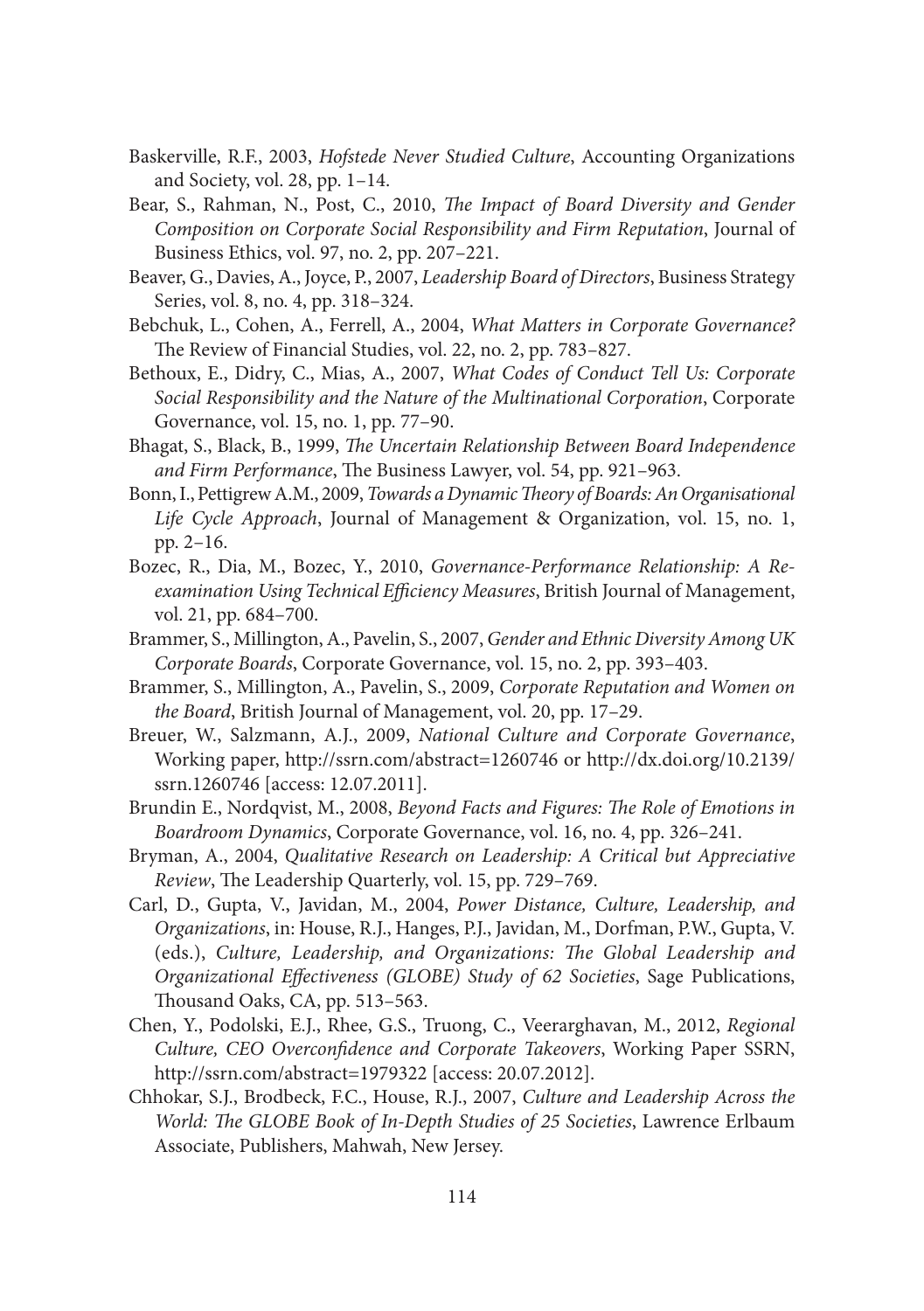- Cordeiro, J., Veliyath, R., Eramus, E.J., 2000, *An Empirical Investigation of the Determinants of Outside Director Compensation*, Corporate Governance, vol. 3, no. 3, pp. 268–279.
- Corley, K.G., 2005, *Examining the Non-Executive Director's Role from a Non-Agency Th eory Perspective: Implications Arising from the Higgs Report*, British Journal of Management, vol. 16, pp. S1–S4.
- Cornforth, C., Edwards, C., 1999, *Board Roles in the Strategic Management of Non*profit Organisations: Theory and Practice, Corporate Governance: An International Review, vol. 7, no. 4, pp. 346–362.
- Cox, J., Munsinger, H.L., 1985, *Bias in the Boardroom: Psychological Foundations and Legal Implications of Corporate Cohesion*, Law and Contemporary Problems, vol. 48, no. 3, pp. 83–135.
- Cox, V.T., 2012, *Critical Needs Model*, Working Paper, pp. 1–11, http://ssrn.com/abstract=2050186.
- Daily, C.M., Dalton, D.R., Cannella, A.A., 2003, *Corporate Governance: Decades of Dialogue and Data*, Academy of Management Review, vol. 28, pp. 371–382.
- Dalton, C., Dalton, D., 2005, *Boards of Directors: Utilizing Empirical Evidence in Developing Practical Prescriptions*, British Journal of Management, vol. 16, pp. S91–S97.
- Day, D.V., Gronn, P., Salas, E., 2004, *Leadership Capacity in Teams*, The Leadership Quarterly, vol. 15, no. 6, pp. 857–880.
- DeChurch, L.A., Hiller, N.J., Murase, T., Doty, D., Salas, E., 2010, *Leadership Across*  Levels: Levels of Leaders and Their Levels of Impact, The Leadership Quarterly, vol. 21, pp. 1069–1085.
- Den Hartog, D.N., House, R.J., Hanges, P.J., Ruiz-Quintanilla, S.A., 1999, *Culture*  Specific and Cross-culturally Generalizable Implicit Leadership Theories: Are *Attributes of Charismatic/transformational Leadership Universally Endorsed?*  Leadership Quarterly, vol. 10, no. 2, pp. 221–256.
- Denison, D.R., 1984, *Bringing Corporate Culture To the Bottom Line*, Organizational Dynamics, vol. 13, no. 2, pp. 5–22.
- Denison, D.R., 1990, *Corporate Culture and Organizational Effectiveness*, Wiley, New York.
- Denison, D.R., 1996, *What is the Difference between Organizational Culture and Organizational Climate? A Native's Point of View on a Decade of Paradigm Wars*. The Academy of Management Review, vol. 21, iss. 3, pp. 619–654.
- Denison, D.R., 2000, *Organizational Culture: Can it be a Key Lever for Driving Organizational Change?* in: Cooper, C.L., Cartwright, S., Earley, P.C. (eds.), *The International Handbook of Organizational Culture and Climate*, John Wiley & Sons, Chichester, pp. 347–372.
- Denison, D.R., Cho, H.J., Young, J.L., 2006, *Diagnosing Organizational Cultures: Validating a Model and Method*, Working Paper, International Institute for Management Development, Lausanne, Switzerland.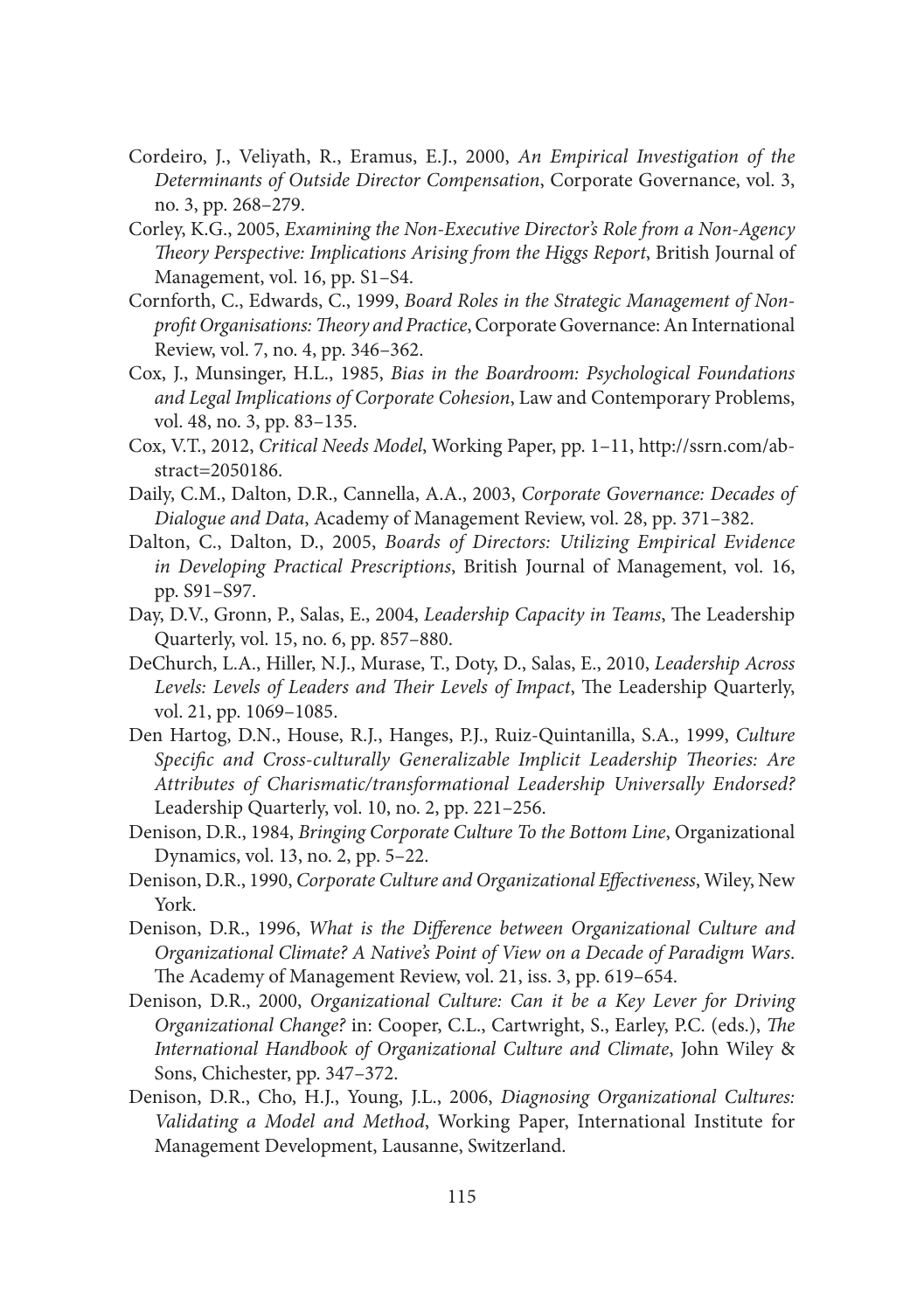- Denison, D.R., Haaland, S., Goelzer, P., 2003, *Corporate Culture and Organizational Effectiveness: Is There a Similar Pattern Around the World? Advances in Global* Leadership, vol. 3, pp. 205–227.
- Denison, D.R., Hooijberg, R., Quinn, R.E., 1995, *Paradox and Performance: Toward a Th eory of Behavioural Complexity in Managerial Leadership*, Organization Science, vol. 6, pp. 524–540.
- Denison, D.R., Lief, C., Ward, J.L., 2004, *Culture in Family-Owned Enterprises: Recognizing and Leveraging Unique Strengths*, Family Business Review, vol. 17, pp. 61–70, http://fbr.sagepub.com/cgi/content/abstract/17/1/61 [access: 15.06.2012].
- Denison, D.R., Mishra, A.K., 1995, *Toward a Theory of Organizational Culture and Eff ectiveness*, Organization Science, vol. 6, no. 2, pp. 204–223.
- Detert, J.R., Schroeder, R.G., Mauriel, J.J., 2000, *A Framework for linking Culture and Improvement Initiatives in Organizations*, Academy of Management Review, vol. 25, no. 4, pp. 850–863.
- Dimmock, C., Walker, A., 2000, *Cross-Cultural Values and Leadership*, Management in Education, vol. 14, iss. 3, pp. 21–24.
- Dockery, E., Herbert, W.E., Taylor, K., 2000, *Corporate Governance, Managerial Strategies and Shareholder Wealth Maximisation: A Study of Large European Companies*, Managerial Finance, vol. 21, no. 9, pp. 21–35.
- Dodd-Frank, 2010, Dodd-Frank Wall Street Reform and Consumer Protection Act, Public Law 111–203, 111 Congress, US Government printing office.
- Drath, W.H., McCauley, C.D., Palus, C.J., Van Velsor, E., O'Connor, P.M.G., McGuire, J.B., 2008, *Direction, Alignment, Commitment: Toward a More Integrative Ontology of Leadership*, The Leadership Quarterly, vol. 18, pp. 635–653.
- Driver, C., 2012, *Governance, Innovation and Finance*, in: Clarke, T., Branson, D. (eds.), The Sage Handbook of Corporate Governance, SAGE Publications, Thousand Oaks, CA, chapt. 22, pp. 496–519.
- Drogendijk, R., Slangen, A., 2006, *Hofstede, Schwartz or Managerial Perceptions? The* Effects of Different Cultural Distance Measures on Establishment Mode Choices by *Multinational Enterprises*, International Business Review, vol. 15, no. 4, pp. 360–81.
- Earley, P.C., 2006, *A Matter of Paradigms and Taste*, Journal of International Business Studies, vol. 37, no. 6, pp. 922–931.
- Ees, H., Gabrielsson, J., Huse, M., 2009, *Toward a Behavioural Theory of Boards and Corporate Governance*, Corporate Governance: An International Review, vol. 17, pp. 307–319.
- Ees, H., van der Laan, G., Postma, T.J.B.M., 2009, *Trust and Board Task Performance*, in: Huse, M. (ed.), *The Value Creating Board: Corporate Governance and Organizational Behaviour*, Routledge, London, pp. 471–481.
- Ensley, M.D., Hmieleski, K.M., Pearce, C.L., 2006, *The Importance of Vertical and Shared Leadership within New Venture Top Management Teams: Implications for the Performance of Startups*, The Leadership Quarterly, vol. 17, no. 3, pp. 217-231.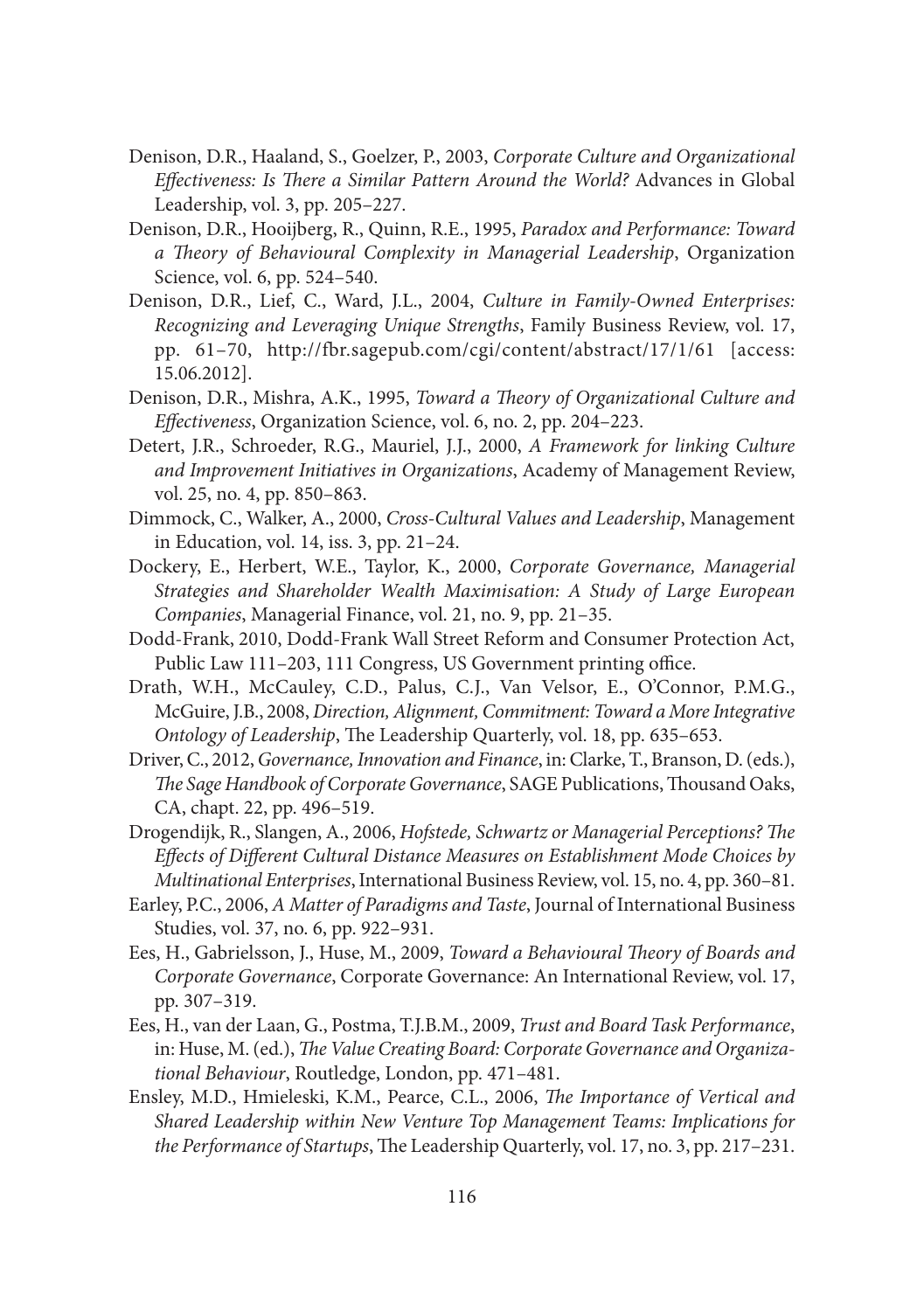- Esser, J.K., 1998, *Alive and Well after 25 Years: A Review of Groupthink Research*, Organizational Behaviour and Human Decision Processes, vol. 73, no. 2/3, pp. 116–141.
- Evans, G., 2010, *Corporate Governance Culture an Interview-Based Ethnography of*  **Two Boards of Directors Using Grounded Theory, Poznań University of Economic** Review, vol. 10, no. 2, pp. 15–32.
- Evans, G., 2013, *Culture Research and Corporate Boards*, American International Journal of Contemporary Research, vol. 3, no. 5, pp. 1–10.
- Fang, T., 2003, *A Critique of Hofstede's Fifth National Culture Dimension*, International Journal of Cross Cultural Management, vol. 3, iss. 3, pp. 347–368.
- Fassin, Y., Rossem, A.V., 2009, *Corporate Governance in the Debate on CSR and Ethics: Sense making of Social iss.s in Management by Authorities and CEOs*, Corporate Governance: An International Review, vol. 17, no. 5, pp. 573–593.
- Fernandes, N., 2005, *Board Compensation and Firm Performance: The Role of "Independent" Board Members*, European Corporate Governance Institute, Finance Working Paper, no. 104, pp. 1–32.
- Fey, C.F., Denison, D.R., 2003, *Organizational Culture and Effectiveness: Can American Th eory be Applied in Russia?* Organization Science, vol. 14, no. 6, pp. 686–706.
- Fischer, R., 2009, *Where is Culture in Cross Cultural Research? An Outline of a Multilevel Research Process for Measuring Culture as a Shared Meaning System*, International Journal of Cross Cultural Management, vol. 9, no. 1, pp. 25–49
- Fortuna, M., Loch, K.D., 2012, *Boardroom Cultural Governance: An Examination of the Beliefs and Values of Board Directors and Executive Management in US Based Multinational Corporations (MNCs)*, The Second International Conference on Engaged Management Scholarship, http://ssrn.com/abstract=2086356 [access: 10.06.2012].
- Gabrielsson, J., Huse, M., 2004, *Context, Behaviour, and Evolution: Challenges in Research on Boards and Governance*, International Studies of Management and Organization, vol. 34, pp. 11–36.
- Gabrielsson J., Politis, D., 2009, *Board Control and Innovation*, in: Huse, M. (ed.), *The Value Creating Board*, Routledge, New York, chapt. 27, pp. 505–519.
- Galan, J.I., 2006, *Corporate Social Responsibility and Strategic Management*, Journal of Management Studies, vol. 43, no. 7, pp. 1629–1641.
- Galbreath, J., 2010, *Drivers of Corporate Social Responsibility: The Role of Formal Strategic Planning and Firm Culture*, British Journal of Management, vol. 21, pp. 511–525.
- Gelfand, M.J., Bhawuk, D.P.S., Nishii, L.H., Bechtold, D.J., 2004, *Individualism and Collectivism*, in: House, R.J., Hanges, P.J., Javidan, M., Dorfman, P.W., Gupta, V. (eds.), *Culture, Leadership, and Organization*, The GLOBE study of 62 Societies, Sage Publications, London, chapt. 16, pp. 437–512.
- Gillespie, M.A., Denison, D.R., Halland, S., Smerek, R., Neale, W.S., 2008, *Linking Organizational Culture and Customer Satisfaction: Results from Two Companies*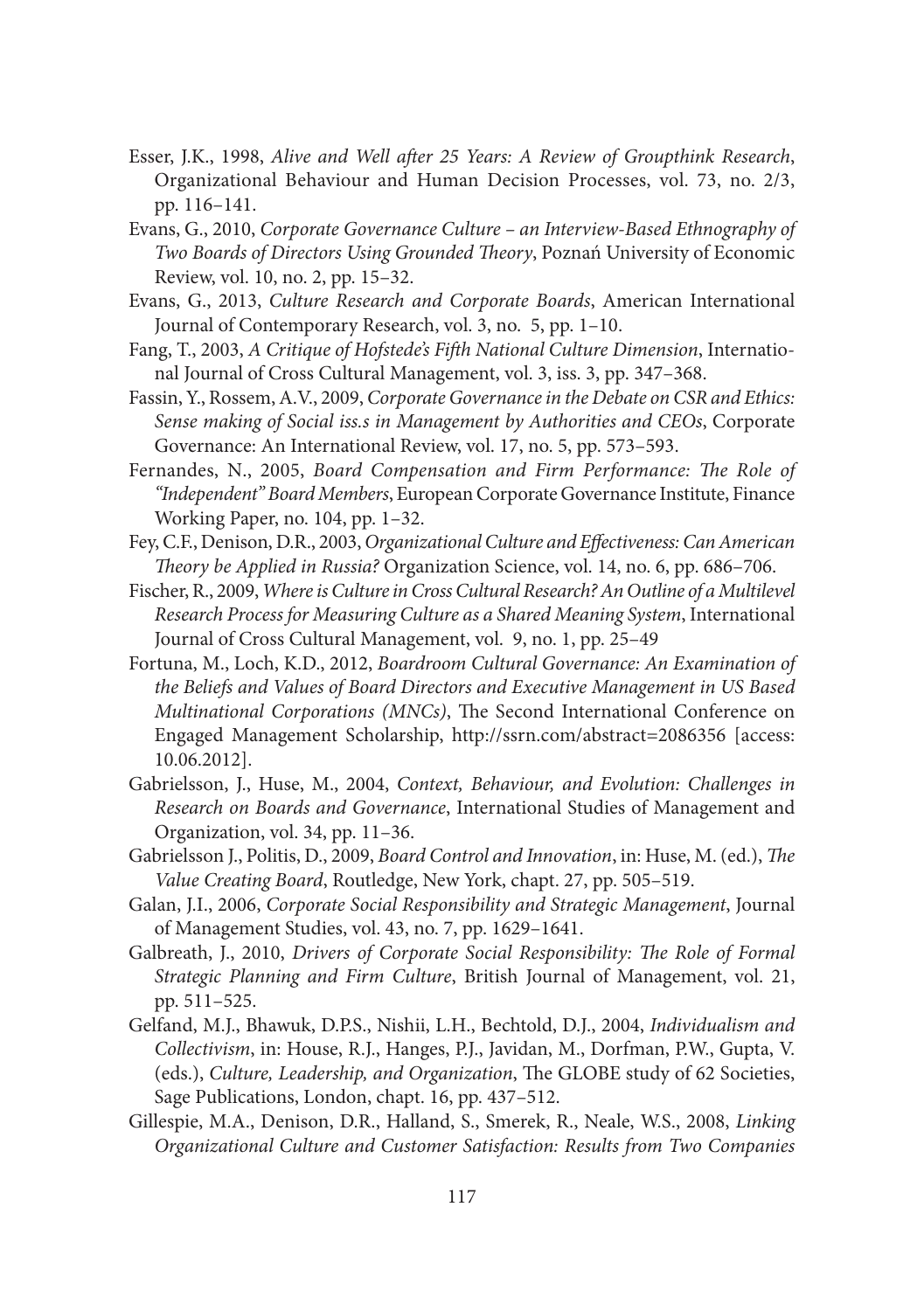*in Different Industries*, European Journal of work and Organizational Psychology, vol. 17, iss. 1, pp. 112–132.

- Gronn, P., 2002, *Distributed Leadership as a Unit of Analysis*, The Leadership Quarterly, vol. 13, pp. 41–62.
- Haan, J., Jansen, D.-J., 2011, *Corporate Culture and Behaviour: A Survey*, De Nederlandsche Bank Working Paper, no. 334, pp. 1–25, http://ssrn.com/abstract=1979326 or http://dx.doi.org/10.2139/ssrn.1979326 [access: January 2012].
- Hakimi, N., Van Knippenberg, D., Giessner, S., 2010, *Leader Empowering Behaviour: The Leader's Perspective*, British Journal of Management, vol. 21, pp. 701–716.
- Hambrick, D.C., 2007, *Upper Echelons Theory: An Update*, Academy of Management Review, vol. 32, pp. 334–343.
- Hambrick, D.C., Mason, P.A., 1984, *Upper Echelons: The Organization as a Reflection of its Top Managers*, Academy of Management Review, vol. 9, pp. 193–206.
- Harris, A., Leithwood, K., Day, C., Sammons, P., Hopkins, D., 2007, *Distributed Leadership and Organizational Change: Reviewing the Evidence*, Journal of Educational Change, vol. 8, pp. 337–347.
- Harzing, A.W., 2007, *Publish or Perish*, http://www.harzing.com/pop.htm [access: 15.08.2012].
- Heracleous, L., 2001, *What Is the Impact of Corporate Governance on Organisational Performance?* Corporate Governance, vol. 9, no. 3, pp. 164–173.
- Hernandez, M., Eberly, M.B., Avolio, B.J., Johnson, M.D., 2011, *The Loci and Mechanisms of Leadership: Exploring a More Comprehensive View of Leadership Theory*, The Leadership Quarterly, vol. 22, pp. 1165-1185.
- Heslin, P.A., Donaldson, L., 1999, *An Organizational Portfolio Theory of Board Composition*, Corporate Governance, vol. 7, no. 1, pp. 81–88.
- Hillman, A.J., Shropshire, C., Cannella, A.A., 2007, *Organizational Predictors of Women on Corporate Boards*, Academy of Management Journal, vol. 50, no. 4, pp. 941–952.
- Hilmer, F., 1993, *Strictly Boardroom: Improving Governance to Enhance Company Performance*, The Business Library, Melbourne.
- Hofstede, G., 1980, *Culture's Consequences. International Differences in Work-related Values*, Sage, Beverly Hills, CA.
- Hofstede, G., 1983, *The Cultural Relativity of Organizational Practices and Theories*, Journal of International Business Studies, vol. 14, no. 2, pp. 75–89.
- Hofstede, G., 1984, *The Cultural Relativity of the Quality of Life Concept*, The Academy of Management Review, vol. 9, no. 3, pp. 389–398.
- Hofstede, G., 1990, *Measuring Organizational Cultures: A Qualitative and Quantitative Study Across Twenty Cases*, Administrative Science Quarterly, vol. 35, no. 2, pp. 286–316.
- Hofstede, G., 1993, *Cultural Constraints in Management Theories*, The Academy of Management Executive, vol. 7, no. 1, pp. 81–94.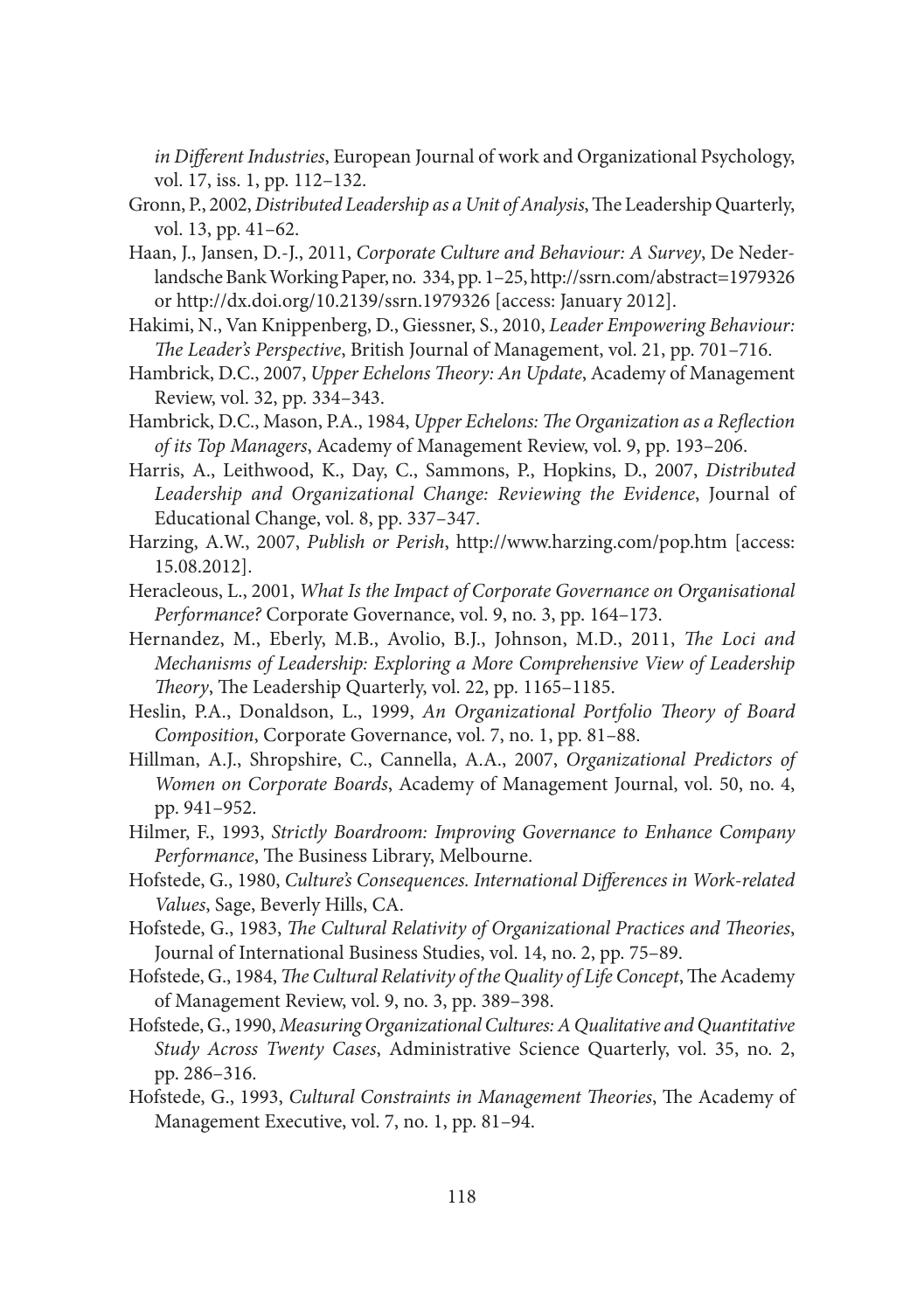- Hofstede, G., 2006, *What Did GLOBE Really Measure? Researchers' Minds versus Respondents' Minds*, Journal of International Business Studies, vol. 37, no. 6, pp. 882–896.
- Hofstede, G., 2010, *The GLOBE Debate: Back to Relevance*, Journal of International Business Studies, vol. 41, pp. 1339–1346.
- Hofstede, G., Bond, M.H., 1988, *The Confucius Connection: From Cultural Roots to Economic Growth*, Organizational Dynamics, vol. 16, iss. 4, pp. 4–21.
- Hofstede, G., Hofstede, G.J., Minkov, M., 2005, *Cultures and Organizations, Software of the Mind*, McGraw-Hill, New York.
- Hofstede, G., Neuijen, B., Ohayv, D.D., Sanders, G., 1990, *Measuring Organizational Cultures: A qualitative and Quantitative Study Across Twenty Cases*, Administrative Science Quarterly, vol. 35, no. 2, pp. 286–316.
- Hollander, E.P., 1992, *The Essential Interdependence of Leadership and Followership*, Current Directions in Psychological Science, vol. 1, iss. 2, pp. 71–75.
- Hoppe, M.H., Bhagat, R.S., 2007, *Leadership in the United States of America: The Leader as Cultural Hero*, in: Chhokar, J.S., Brodbeck, F.C., and House, R.J. (eds.), *Culture and Leadership Across the World: The GLOBE Book of In-depth Studies, of 25 Societies*, Lawrence Erlbaum Associates, Publishers, Mahwah, New Jersey, pp. 475–544
- House, R.J., Hanges, P.J., Javidan, M., Dorfman, P.W., Gupta, V., 2004, GLOBE Associates, *Culture*, *Leadership and Organizations: The Globe Study of 62 Societies*, Sage, Thousand Oaks, CA.
- House, R.J., Javidan, M., Hanges, P.J., Dorfman, P.W., 2002, *Understanding Cultures and Implicit Leadership Theories Across the Globe: An Introduction to Project GLOBE*, Journal of World Business, vol. 37, pp. 3–10.
- Huse, M., 1998, *Researching the Dynamics of Board-stakeholder Relations*, Long Range Planning, vol. 31, no. 2, pp. 218–226.
- Huse, M., 2005, *Accountability and Creating Accountability: A Framework for Exploring Behavioural Perspectives of Corporate Governance*, British Journal of Management, vol. 16, no. 5, pp. 65–80.
- Huse, M., 2009a, *The Value Creating Board. Corporate Governance and Organizational Behaviour*, Routledge Studies in Corporate Governance, Routledge, London.
- Huse, M., 2009b, *Building Blocks in Understanding Behavioural Perspectives of Boards. Developing a Research Stream*, Routledge Studies in Corporate Governance, pp. 58–68.
- Ingley, C.B., Van der Walt, N.T., 2001, *The Strategic Board: The Changing Role of Directors in Developing and Maintaining Corporate Capability*, Corporate Governance, vol. 9, no. 3, pp. 174–185.
- Islam, Z., Ahmed, S.M., Hasan, I., Ahmed, S.U., 2011, *Organizational Culture and Knowledge Sharing: Empirical Evidence from Service Organizations*, African Journal of Business Management, vol. 5, no. 14, pp. 5900–5909.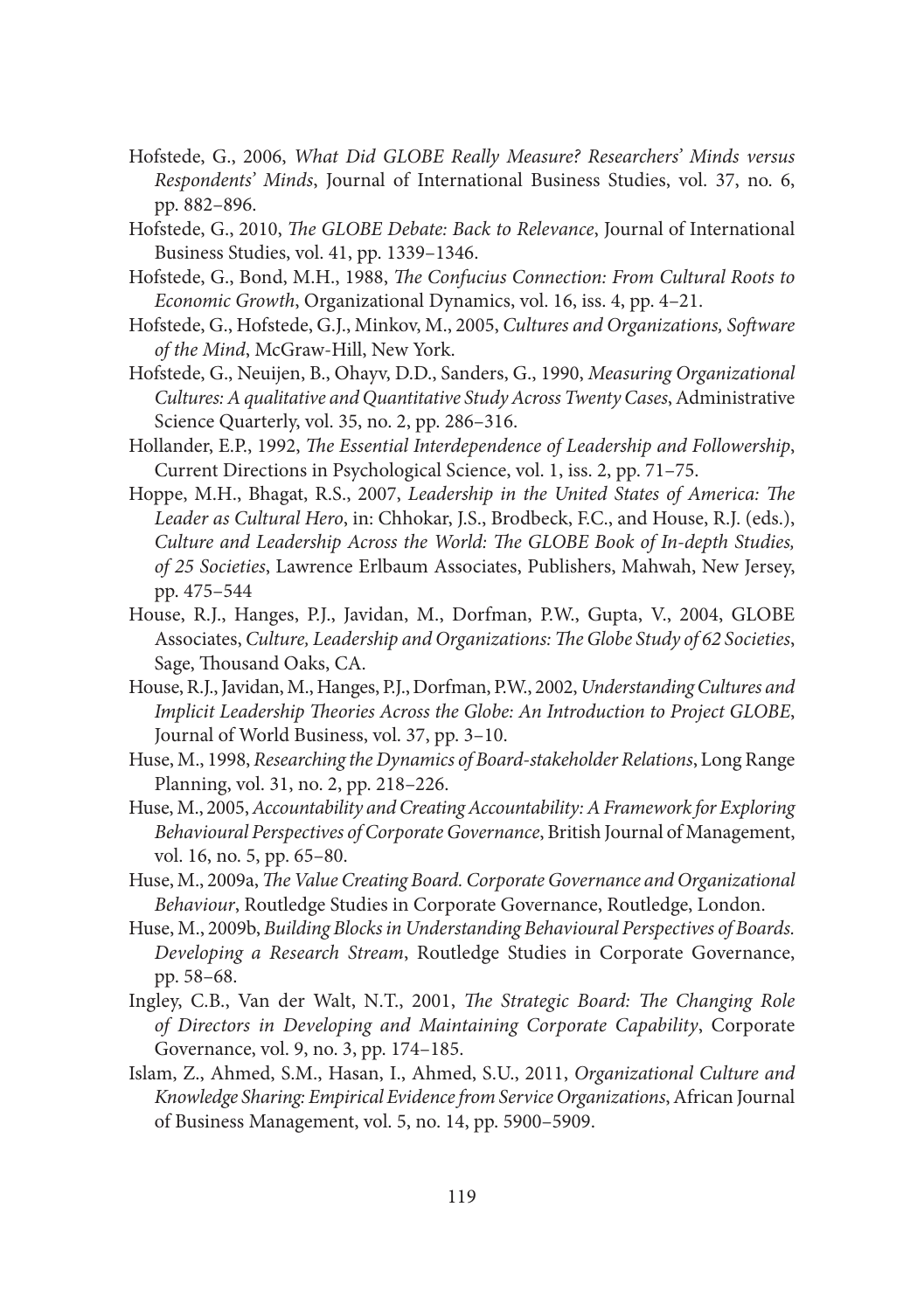- Javidan, M., 2004, *Performance Orientation*, in: House, R.J., Hanges, P.J., Javidan, M., Dorfman, P.W., Gupta, V. (eds.), *Culture, Leadership, and Organizations. The GLOBE study of 62 Societies*, Sage Publications, London, chapt. 11, pp. 239–281.
- Javidan, M., House, R.J., 2001, *Cultural Acumen for the Global Manager: Lessons from Project GLOBE*, Organizational Dynamics, vol. 29, no. 2, pp. 289–305.
- Javidan, M., House, R.J., Dorfman, P.W., Hanges, P.J., de Luque, M.S., 2006, *Conceptu*alizing and Measuring Cultures and Their Consequences: A Comparative Review *of GLOBE's and Hofstede's Approaches*, Journal of International Business Studies, vol. 37, pp. 897–914.
- Jensen, M.C., 1986, *Agency Costs of Free Cash Flow, Corporate Finance, and Takeover*, American Economic Review, vol. 76, pp. 323–329.
- Jensen, M.C., 1993, *The Modern Industrial Revolution, Exit, and the Failure of Internal Control Systems*, Journal of Finance, vol. 48, pp. 831–880.
- Jensen, M.C., 2001, *Value Maximisation*, *Stakeholder Theory, and Corporate Objective Function*, European Financial Management, vol. 7, no. 3, pp. 297–317.
- Kahl, J., 1957, *The American Class Structure*, Rinehart, New York.
- Kakabadse, A., Kakabadse, N.K., Barratt, R., 2006, *Chairman and Chief Executive Officer (CEO): That Sacred and Secret Relationship*, Journal of Management Development, vol. 25, iss. 2, pp. 134–150.
- Kakabadse, N.K., Kakabadse, A.P., 2007, *Chairman of the Board: Demographics Eff ects on Role Pursuit*, Journal of Management Development, vol. 26, iss. 2, pp. 169–192.
- Kaler, J., 2003, *Differentiating Stakeholder Theories*, Journal of Business Ethics, vol. 46, pp. 71–83.
- Kim, B., Burns, M., Prescott, J., 2009, *The Strategic Role of the Board: The Impact of Board Structure on Top Management Team Strategic Action Capability*, Corporate Governance: An International Review, vol. 17, no. 6, pp. 728–743.
- Kluckhohn, F.R., Strodtbeck, F.L., 1961, *Variations in Value Orientations Row*, Peterson, Evanston, IL.
- LeBlanc, R.W., 2004, *What's Wrong with Corporate Governance: A Note*, Corporate Governance: An International Review, vol. 12, no. 4, pp. 436–441.
- LeBlanc, R., Gillies, J., 2005, *Inside the Boardroom: How Boards Really Work and the Coming Revolution in Corporate Governance*, Canada: Wiley, Ontario.
- LeBlanc, R., Schwartz, M.S., 2007, *The Black Box of Board Process: Gaining Access* to a Difficult Subject, Corporate Governance: An International Review, vol. 15, no. 5, pp. 843–851.
- Letza, S., Sun, X., Kirkbride, J., 2004, *Shareholding versus Stakeholding: A Critical Review of Corporate Governance*, Corporate Governance: An International Review, vol. 12, iss. 3, pp. 242–262.
- Li, J., Harrison, R.J., 2008, *National Culture and the Composition and Leadership Structure of Boards of Directors*, Corporate Governance: An International Review, vol. 16, no. 5, pp. 375–385.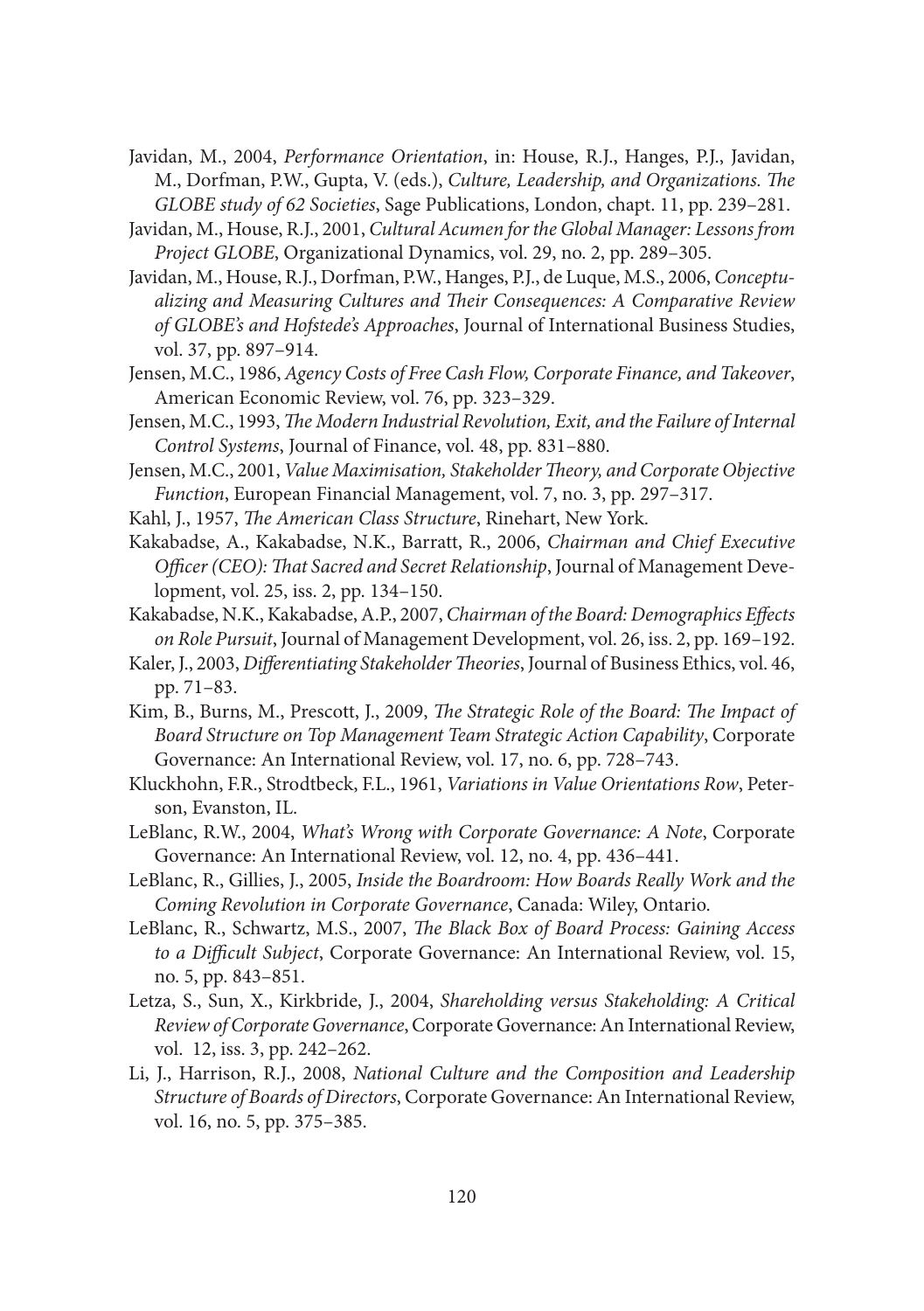- Licht, A.N., Goldschmidt, C., Schwartz S.H., 2005, *Culture, Law, and Corporate Governance*, International Review of Law and Economics, vol. 25, iss. 2, pp. 229–255.
- Mackenzie, C., 2007, *Boards, Incentives and Corporate Social Responsibility: The Case for a Change of Emphasis*, Boards, Incentives and Corporate Social Responsibility, vol. 15, no. 5, pp. 935–943.
- Magnusson, P., Wilson, R.T., 2008, *Breaking Through the Cultural Clutter: A Comparative Assessment of Multiple Cultural and Institutional Frameworks*, International Marketing Review, vol. 25, no. 2, pp. 183–201.
- Maharaj, R., 2008, *Corporate Governance, Groupthink and Bullies in the Boardroom*, International Journal of Disclosure and Governance, vol. 5, no. 1, pp. 89–92.
- Martin, J., 2002, *Organizational Culture, Mapping the Terrain*, Sage Publications, London.
- Martin, J., Frost, P., 1996, *The Organizational Culture War Games: A Struggle for Intellectual Dominance*, in: Clegg, S., Hardy, C., Nord, W. (eds.), *Handbook of Organization Studies*, Sage, London, pp. 599–621.
- Maseland, R., van Hoorn, A., 2009, *Explaining the Negative Correlation between Values and Practices: A Note on the Hofstede-GLOBE Debate*, Journal of International Business Studies, vol. 40, pp. 527–532.
- Matsumoto, D., Seung, H.Y., 2006, *Toward a New Generation of Cross-Cultural Research*, Perspective on Psychological Science, vol. 1. no. 3, pp. 234–250.
- McClelland, D., 1961, *The Achieving Society*, The Free Press, New York.
- McSweeney, B., 2002a, *Hofstede's Model of National Cultural Diff erences and Th eir Consequences: A Triumph of Faith – A Failure of Analysis*, Human Relations, vol. 55, iss. 1, pp. 89–118.
- McSweeney, B., 2002b, *The Essentials of Scholarship: A Reply to Geert Hofstede*, Human Relations, vol. 55, iss. 11, pp. 1363–1372.
- McSweeney, B., 2009, *Incoherent Culture*, European J. Cross-Cultural Competence and Management, vol. 1, no. 1, pp. 22–27.
- Minichilli, A., Gabrielsson, J., Huse, M., 2007, *Board Evaluations: Making a Fit between the Purpose and the System*, Corporate Governance: An International Review, vol. 15, no. 4, pp. 609–622.
- Minkov, M., Blagoev, V., 2012, *What do Project GLOBE's Cultural Dimensions Reflect? An Empirical Perspective*, Asia Pacific Business Review, vol. 18, no. 1, pp. 27-43.
- Mohanty, J., Rath, N.B.P., 2012, *Influence of Organizational Culture on Organizational Citizenship Behaviour: A Three-sector Study, Global Journal of Business Research,* vol. 6, no. 1, pp. 65–76.
- Moon, H.C., Choi, E.K., 2001, *Cultural Impact on National Competitiveness*, Journal of International and Area Studies, vol. 8, no. 2, pp. 21–36.
- Morasso, A., Mierzwa, T., 2012, *Follower Voice: Influence on Leader Behaviour*, The Second International Conference on Engaged Management Scholarship. Cranfield, UK, 21–24 June, http://ssrn.com/abstract=2084794 [access: 15.08.2012].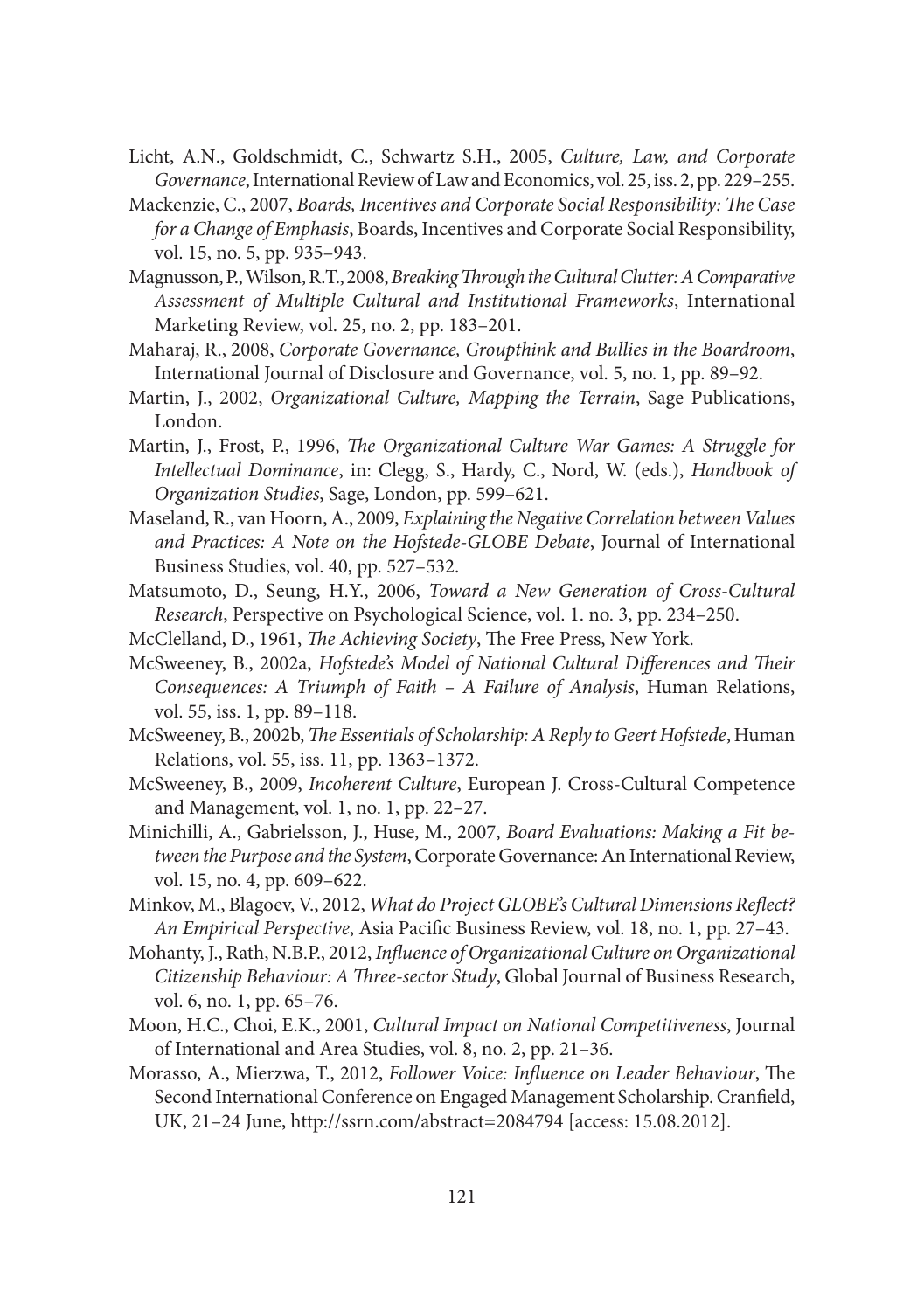- Ng, S.I., Lee, J.A., Soutar, G.N., 2007, *Are Hofstede's and Schwartz's Frameworks Congruent*?, International Marketing Review, vol. 24, iss. 2, pp. 164–180.
- Oliver, S., Kandadi, K.R., 2006, *How to Develop Knowledge Culture in Organizations? A Multiple Case Study of Large Distributed Organizations*, Journal of Knowledge Management, vol. 10, no. 4, pp. 6–24.
- Parsons, T., 1951, *The Social System*, New York, Free Press.
- Pearce, C.L., Conger, J.A., 2003, *Shared Leadership: Reframing the Hows and Whys of*  Leadership, Sage, Thousand Oaks, CA.
- Pearce, C.L., Sims, H.P., 2002, *Vertical versus Shared Leadership as Predictors of the Eff ectiveness of Change Management Teams: An Examination of Aversive, Directive, Transactional, Transformational and Empowering Leader Behaviours*, Group Dynamics: Theory, Research, and Practice, vol. 6, no. 2, pp. 172–197.
- Pennington, R.G., 2009, *Yes, But How? Nine Tips for Building a Culture Focused on Results, Relationships, and Accountability*, Industrial and Commercial Training, vol. 41, no. 3, pp. 146–150.
- Pettigrew, A.M., McNulty, T., 1995, Power and Influences in and around the Boardroom, Human Relations, vol. 48, pp. 845–873.
- Pettigrew, A.M., McNulty, T., 1998, *Sources and Uses of Power in the Boardroom*, European Journal of Work and Organizational Psychology, vol. 7, no. 2, pp. 197–214.
- Plumptre, T., 2004, *The New Rules of the Board Game: The Changing World of Corporate Governance and Its Implications for Multilateral Development Institutions*, Institute On Governance, Ottawa, pp. 1–20.
- Pugliese, A., Bezemer, P., Zattoni, A., Huse, M., Van den Bosch, A.J., Volberda, H.W., 2009, *Boards of Directors' Contribution to Strategy: A Literature Review and Research Agenda*, Corporate Governance: An International Review, vol. 17, no. 3, pp. 292–306.
- Rapp, J.K., Bernardi, R.A., Bosco, S.M., Williams, R., 2011, *Examining The Use of Hofstede's Uncertainty Avoidance Construct in International Research: A 25-Year Review*, International Business Research, vol. 4, no. 1, pp. 3–15.
- Rhode, D., Packel, A., 2010, *Diversity on Corporate Boards: How Much Difference Does Difference Make? Rock Centre for Corporate Governance*, Working Paper, no. 89. pp. 1–24.
- Rindova, V.P., 1999, *What Corporate Boards Have to do with Strategy: A Cognitive Perspective*, Journal of Management Studies, vol. 7, no. 7, pp. 953–975.
- Ringov, D., Zollo, M., 2007, *Corporate Responsibility from a Socio-institutional*  Perspective: The Impact of National Culture on Corporate Social Performance, Corporate Governance, vol. 7, no. 4, pp. 476–485.
- Roberts, J., 2012, *Between the Letter and the Spirit: Defensive and Extensive Modes of Compliance with the UK Code of Corporate Governance*, The SAGE Handbook of Corporate Governance, Thousand Oaks, CA, chapt. 9, pp. 196–216.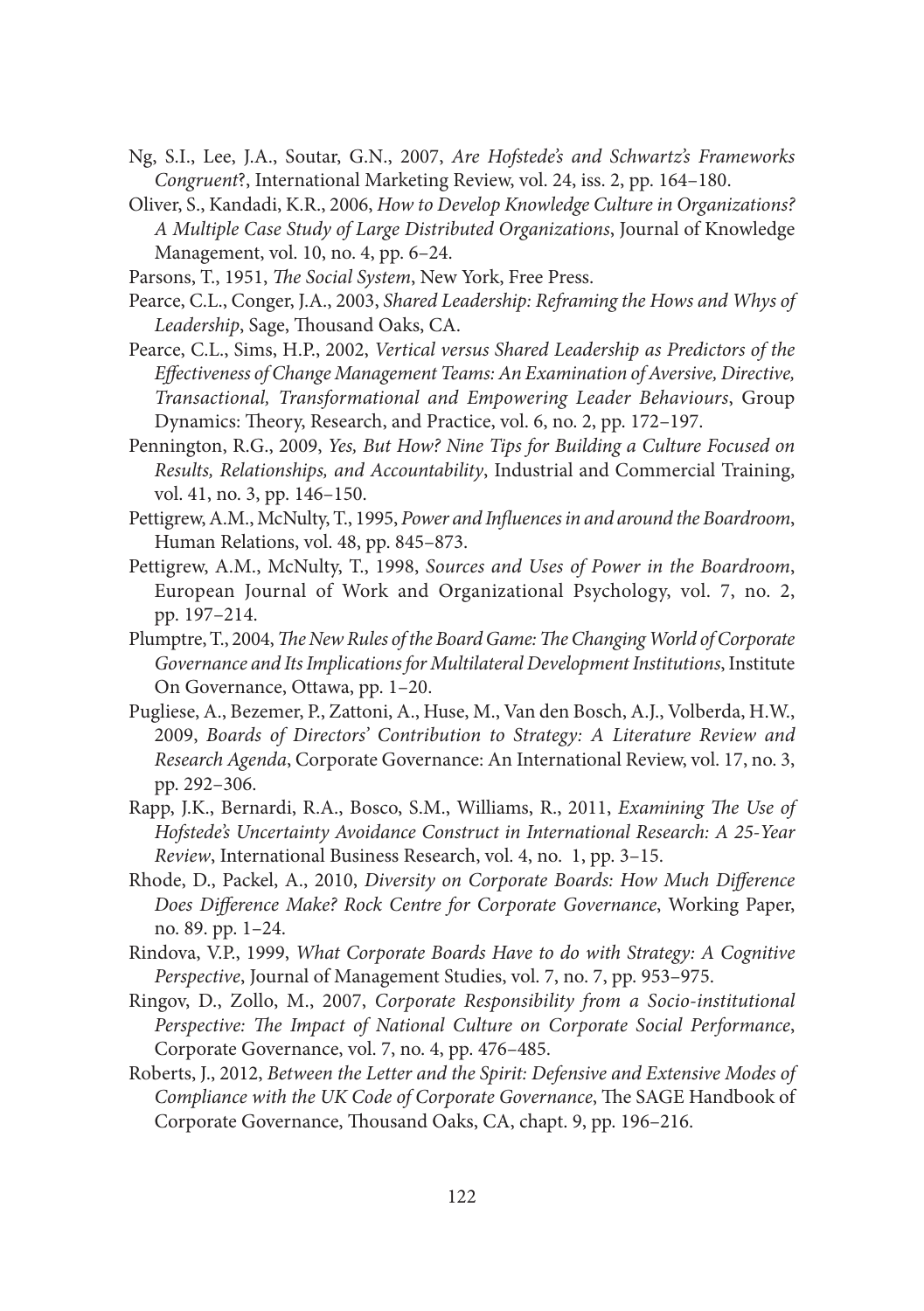Roberts, J., McNulty, T., Stiles, P., 2005, *Beyond Agency Conceptions of the Work of the Non-Executive Director: Creating Accountability in the Boardroom*, British Journal of Management, vol. 16, pp. 5–26.

Rokeach, M., 1973, *The Nature of Human Values*, Free Press, New York.

- Ronnegard, D., Smith, N.C., 2010, *Corporate Social Responsibility and the Legitimacy of the Shareholder Primacy Norm. A Rawisian Analysis*, Insead Working Paper, Social Innovation Centre, no. 01, pp. 1–41.
- Rose, C., 2007, *Does Female Board Representation Influence Firm Performance? The Danish Evidence*, Corporate Governance, vol. 15, no. 2. pp. 404–413.
- Schein, E.H., 1983, *The Role of the Founder in Creating Organizational Culture*, Organizational Dynamics, vol. 12, pp. 13–28.
- Schein, E.H., 1990, *Organizational Culture*, American Psychologist, vol. 45, no. 2, pp. 109–119.
- Schein, E., 1992, *Organizational Culture and Leadership*, 2nd ed., Jossey-Bass, San Francisco.
- Schein, E.H., 1996, *Three Cultures of Management: The Key to Organizational Learning*, Sloan Management Review, vol. 38, no. 1, pp. 9–20.
- Schein, E.H., 2004, *Organizational Culture and Leadership*, Jossey-Bass for John Wiley & Sons, San Francisco.
- Schein, E.H., 2008, *Creating and Managing a Learning Culture: The Essence of Leadership*, in: Gallos, J.V. (ed.), *Business Leadership: A Jossey-Bass Reader*, 2nd ed., Jossey-Bass, San Francisco, CA, pp. 362–369.
- Schwartz, S.H., 1992, *Universals in the Content and Structure of Values: Theory and Empirical Tests in 20 Countries*, in: Zanna, M. (ed.), *Advances in Experimental Social Psychology*, Academic Press, New York, vol. 25, no. 39, pp. 1–65.
- Schwartz, S.H., 1994, *Are There Universal Aspects in the Structure and Contents of Human Values?*, Journal of Social iss.s, vol. 50, no. 4, pp. 19–45.
- Schwartz, S.H., 1996, *Value Priorities and Behaviour: Applying of Theory of Integrated Value Systems*, in: Seligman, C., Olson, J.M., Zanna, M.P. (eds.), *The Psychology of Values: The Ontario Symposium, Erlbaum, Hillsdale, NJ, vol. 8, pp. 1-24.*
- Schwartz, S.H., 1999, *A Theory of Cultural Values and Some Implications for Work*, Applied Psychology: An International Review, vol. 48, no. 1, pp. 23–47.
- Schwartz-Ziv, M., Weisbach, M.S., 2011, *What Do Boards Really Do? Evidence from Minutes of Board Meetings*, Working Paper Series, Dice Center. WP 2011–19, Fisher College of Business, Ohio State University.
- Sealy, R., Vinnicombe, S., 2012, *Women and the Governance of Corporate Boards*, in: Clarke, T., Branson, D. (eds.), *The Sage Handbook of Corporate Governance*, Sage Publications, Thousand Oaks, CA, chapt. 14, pp. 325–344.
- Seidi, D., 2007, *Standard Setting and Following in Corporate Governance: An Observation-Theoretical Study of the Effectiveness of Governance Codes, Organization,* vol. 15, no. 6, pp. 706–727.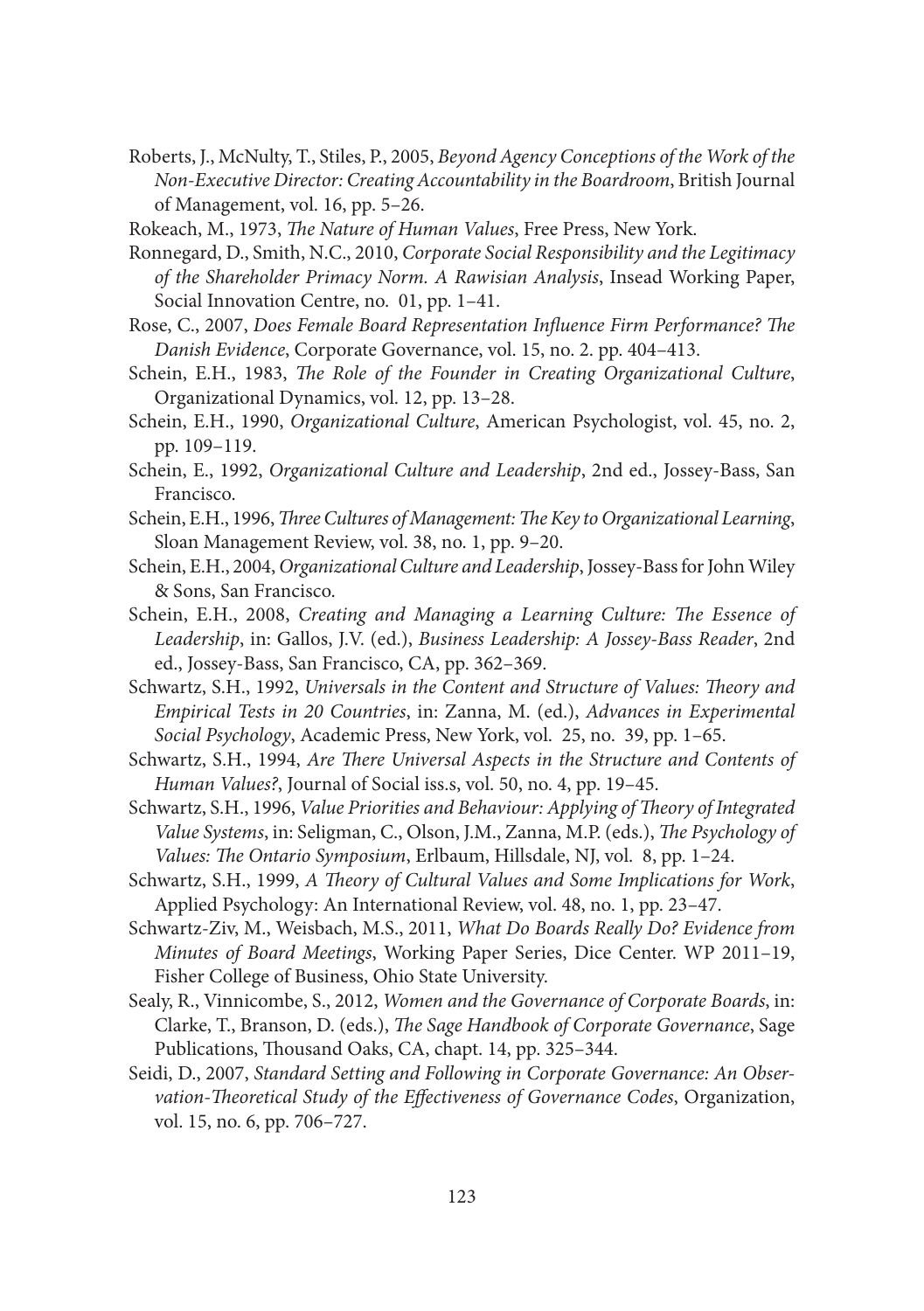- Sivakumar, K., Nakata, C., 2001, *The Stampede toward Hofstede's Framework: Avoiding the Sample Design Pit in Cross-Cultural Research*, Journal of International Business Studies, vol. 32, no. 3, pp. 555–574.
- Skerlavaj, M., Song, H. J., Lee, Y., 2010, *Organizational Learning Culture, Innovative Culture and Innovations in South Korean Firms*, Expert Systems with Applications, An International Journal, vol. 37, no. 9, pp. 6390–6403.
- Smith, G.D., 2001, *The Shareholder Primacy Norm*, The Journal of Corporation Law, vol. 23, pp. 277–323.
- Smith, P.B., 2006, *When Elephants Fight, the Grass Gets Trampled: The GLOBE and Hofstede Projects*, Journal of International Business Studies, vol. 37, no. 6, pp. 915–921.
- Smith, P.B., Dugan, S., Trompenaars, F., 1996, *National Culture and the Values of Organi zational Employees*, Journal of Cross-cultural Psychology, vol. 27, no. 2, pp. 231–260.
- Sondergaard, S., Kerr, M., Clegg, C., 2007, *Sharing Knowledge: Contextualising Socio-technical Thinking and Practice*, The Learning Organization, vol. 14, no. 5, pp. 423–435.
- Spreitzer, G., Mishra, A.K., 1999, *Giving Up Control Without Losing Control: Trust*  and its Substitutes' Effects on Managers' Involving Employees in Decision Making, Group & Organization Management, vol. 24, no. 2, pp. 155–187.
- Srite, M., Karahanna, E., 2006, *The Role of Espoused National Cultural Values in Technology Acceptance*, MIS Quarterly, vol. 30, no. 3, pp. 679–704.
- Triandis, H.C., 1982a, *Review of: 'Culture's Consequences: International Differences in Work-related Values'*, Human Organization, vol. 41, no. 1, pp. 86–90.
- Triandis, H. C., 1982b, *Dimensions of Cultural Variation as Parameters of Organizational Th eories*, International Studies of Management & Organization, Winter 82/83, vol. 12, no. 4, pp. 139–169.
- Triandis, H.C., 1993, *Review of Cultures and Organizations: Software of the Mind*, Administrative Science Quarterly, vol. 8, no. 1, pp. 132–134.
- Triandis, H.C., 1994, *Theoretical and Methodological Approaches to the Study of Collectivism and Individualism*, in: Kim, U., Triandis, H.C., Kagitcibasi, C., Choi, S.C., Yoon, G. (eds.), *Individualism and Collectivism: Theory*, *Methods and Applications*, Sage, London, pp. 41–51.
- Triandis, H.C., 2001, *Individualism-Collectivism and Personality*, Journal of Personality, vol. 69, no. 6, pp. 907–924.
- Triandis, H.C., 2006, *Cultural Intelligence in Organizations*, Group & Organizational Management, vol. 31, no. 1, pp. 20–26.
- Triandis, H.C., Bontempo, R., Bentancourt, H., Bond, M., Leung, K., Brenes, A., Georgas, J., Hui, H.C., Setiadi, B., Sinha, J.B.P., Verma, J., Spangenberg, J., Touzard, H., de Montmollin, G., 1986, *The Measurement of the Etic Aspects of Individualism and Collectivism Across Cultures*, Australian Journal of Psychology, vol. 38, no. 3, pp. 257–267.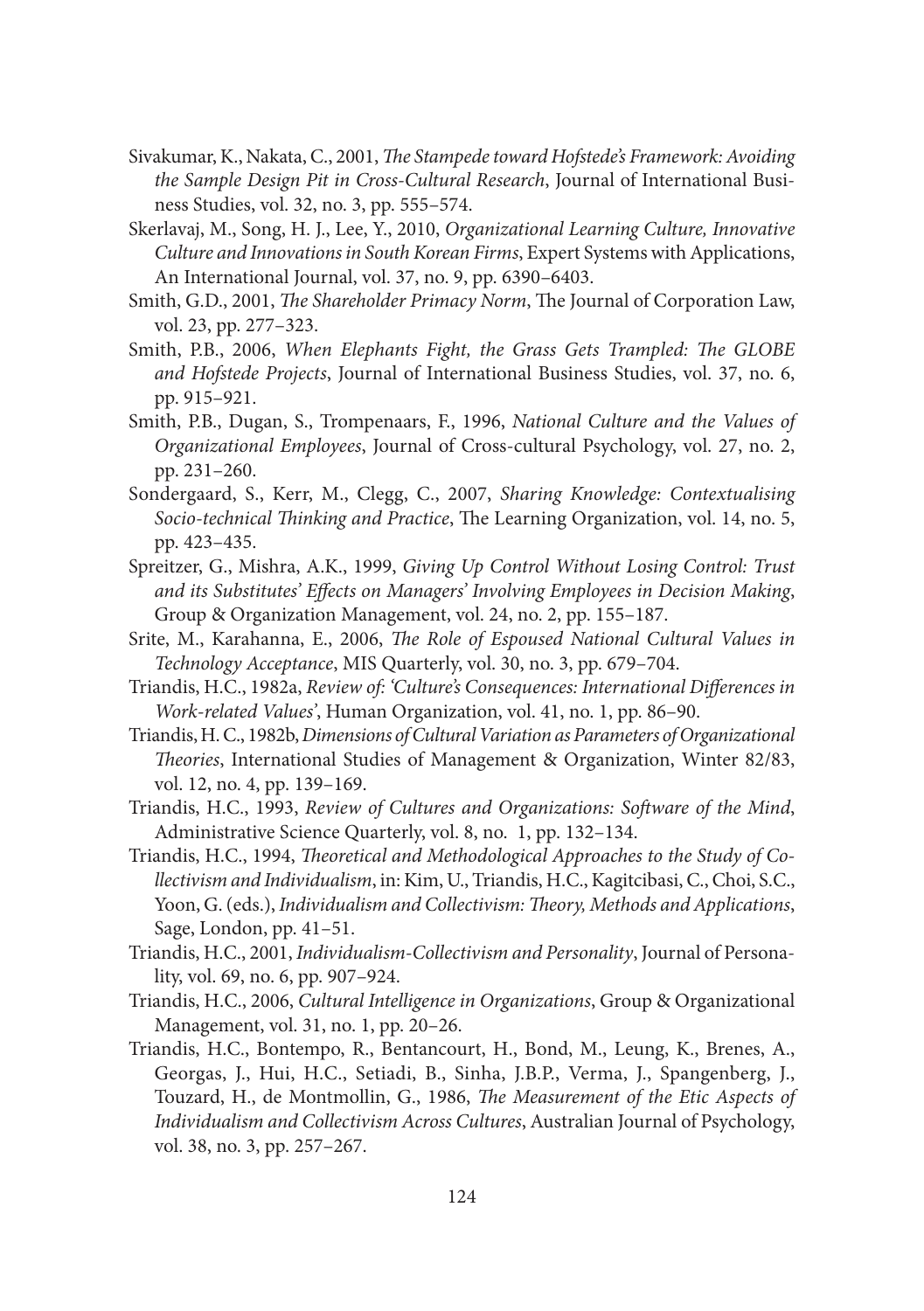- Trompenaars, F., 1985, *The Organization of Meaning and the Meaning of Organization*, Unpublished Ph.D. Dissertation, The Wharton School of the University of Pennsylvania.
- Trompenaars, F., 1993, *Riding the Waves of Culture: Understanding Cultural Diversity in Business*, Economist Books, London.
- Trompenaars, F., 1996, *Resolving International Confl ict: Culture and Business Strategy*, Business Strategy Review, vol. 7, no. 3, pp. 51–68.
- Trompenaars, F., Hampden-Turner, C., 1998, *Riding the Waves of Culture*, Nicholas Brealey, London.
- Tung, R.L., Verbeke, A., 2010, *Beyond Hofstede and GLOBE: Improving the Quality of Cross-cultural Research*, Journal of International Business Studies, vol. 41, pp. 1259–1274.
- Turnbull, S., 2012, *The Limitations of Corporate Governance Best Practices*, in: Clarke, T., Branson, D. (eds.), *The Sage Handbook of Corporate Governance*, Sage Publications, Thousand Oaks, CA, chapt. 19, pp. 428-450.
- Udayasankar, K., Das, S.S., 2007, *Corporate Governance and Firm Performance: The Eff ects of Regulation and Competitiveness*, Corporate Governance, vol. 15. no. 2, pp. 262–271.
- Uhlenbruck, K., 2004, *Developing Acquired Foreign Subsidiaries: The Experience of MNEs in Transition Economies*, Journal of International Business Studies, vol. 35, no. 2, pp. 109–123.
- Unseem, M., 2012, *The Ascent of Shareholder Monitoring and Strategic Partnering: The Dual Functions of the Corporate Board*, in: Clarke, T., Branson, D. (eds.), *The* Sage Handbook of Corporate Governance, Sage Publications, Thousand Oaks, CA, chapt. 6, pp. 136–158.
- Useem, M., Zelleke, A., 2006, *Oversight and Delegation in Corporate Governance: Deciding What the Board Should Decide*, Corporate Governance: An International Review, vol. 14, no. 1, pp. 2–12.
- Van Den Berg, P.T., Wilderom, C.P.M., 2004, *Defining, Measuring, and Comparing Organisational Cultures*, Applied Psychology: An International Review, vol. 53, no. 4, pp. 570–582.
- Vandewaerde, M., Voordeckers, W., Lambrechts, F., Bammens, Y., 2011, *Board Team Leadership Revisited: A Conceptual Model of Shared Leadership in the Boardroom*, Journal of Business Ethics, vol. 104, pp. 403–420.
- Venaik, S., Brewer, P., 2010, *Avoiding Uncertainty in Hofstede and GLOBE*, Journal of International Business Studies, vol. 41, pp. 1294–1315.
- Walker Report, 2009, Walker Review of Corporate Governance of UK Banking Industry, HM Treasury, http://webarchive.nationalarchives.gov.uk/+/http://www. hmtreasury.gov.uk/walker\_review\_information.htm [access: 22.05.2010].
- Ward, A.J., Brown, J.A., Rodriguez, D., 2009, *Governance Bundles, Firm Performance, and the Substitutability and Complementarity of Governance Mechanism*, Corporate Governance: An International Review, vol. 17, no. 5, pp. 646–660.